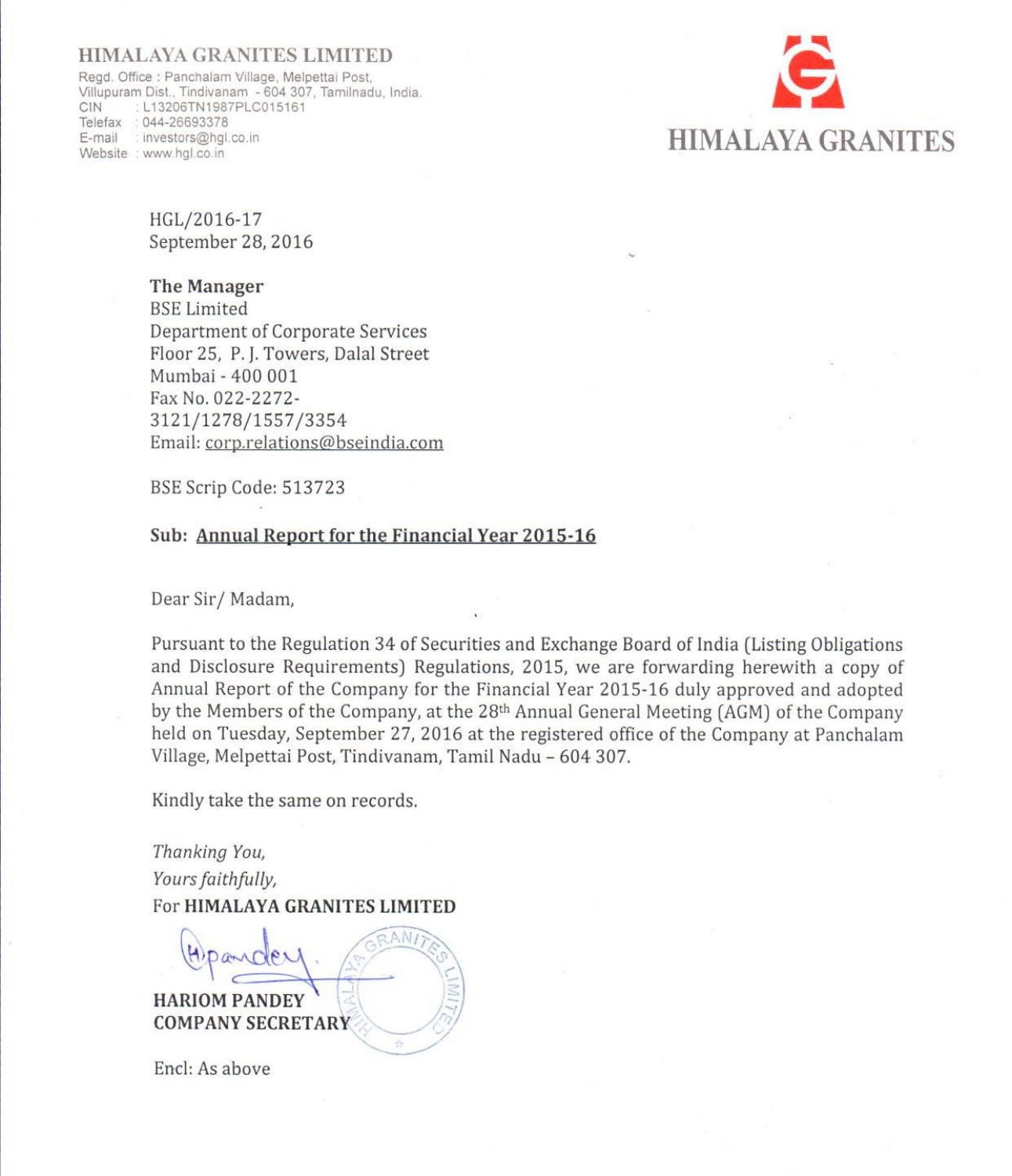# **ANNUAL REPORT 2015-16**

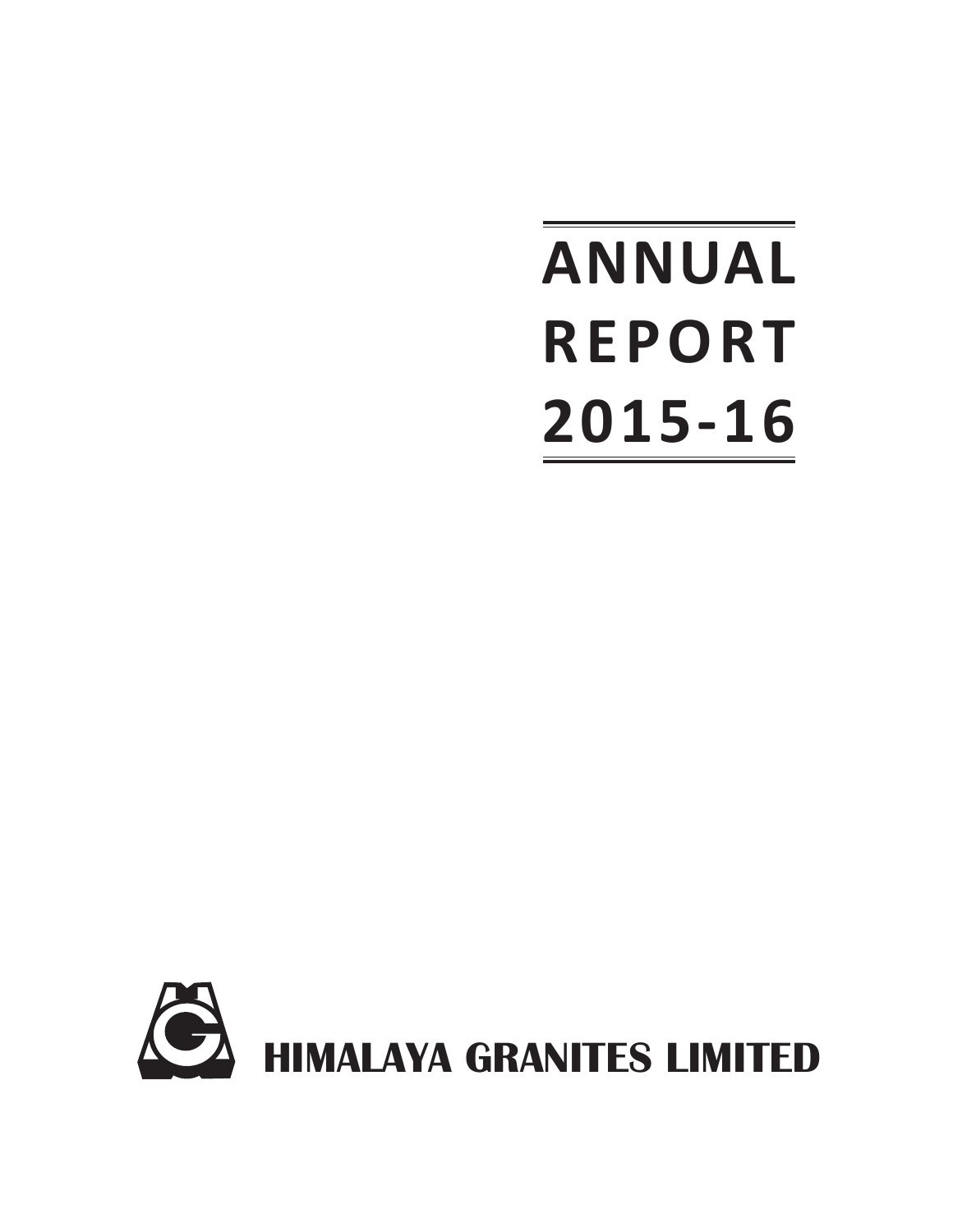# **CORPORATE INFORMATION**

#### **BOARD OF DIRECTORS**

Mr. Saurabh Mittal, Non-Executive Chairman Mr. Ramesh Kumar Haritwal, Managing Director & CEO Mr. Beni Gopal Saraf, Independent Director Mr. Mahesh Kumar Malpani, Independent Director Mr. Pradip Manharlal Domadia, Independent Director Ms. Mathangi Ramanujam, Non-Executive Director

#### **AUDIT COMMITTEE**

Mr. Mahesh Kumar Malpani, Chairman Mr. Ramesh Kumar Haritwal Mr. Beni Gopal Saraf

#### **STAKEHOLDERS' RELATIONSHIP COMMITTEE**

Mr. Beni Gopal Saraf, Chairman Mr. Mahesh Kumar Malpani

#### **NOMINATION & REMUNERATION COMMITTEE**

Mr. Pradip Manharlal Domadia, Chairman Mr. Mahesh Kumar Malpani Mr. Beni Gopal Saraf

#### **BUY-BACK COMMITTEE**

Mr. Ramesh Kumar Haritwal Mr. Beni Gopal Saraf Mr. Mahesh Kumar Malpani

#### **REGISTERED OFFICE**

Panchalam Village, Melpettai Post Tindivanam, Tamilnadu - 604 307 CIN: L13206TN1987PLC015161 Telefax: 044-26693378 Website: www.hgl.co.in Email: investors@hgl.co.in

#### **AUDITORS**

M/s. D. Dhandaria & Company Chartered Accountants Thana Road, Tinsukia, Assam - 786125

#### **REGISTRARS & SHARE TRANSFER AGENTS**

M/s. S.K. Infosolutions Pvt. Ltd. 34/1A, Sudhir Chatterjee Street Kolkata - 700 006 Phone : (033)2219-4815/6797 Fax : (033) 2219-4815

## **NAVIGATING THE INSIDE PAGES**

Directors' Report **2** Independent Auditors' Report **27** Balance Sheet **32**

Statement of Profit & Loss 33 Cash Flow Statement 34

Significant Accounting Policies 36 Notes to Financial Statements 38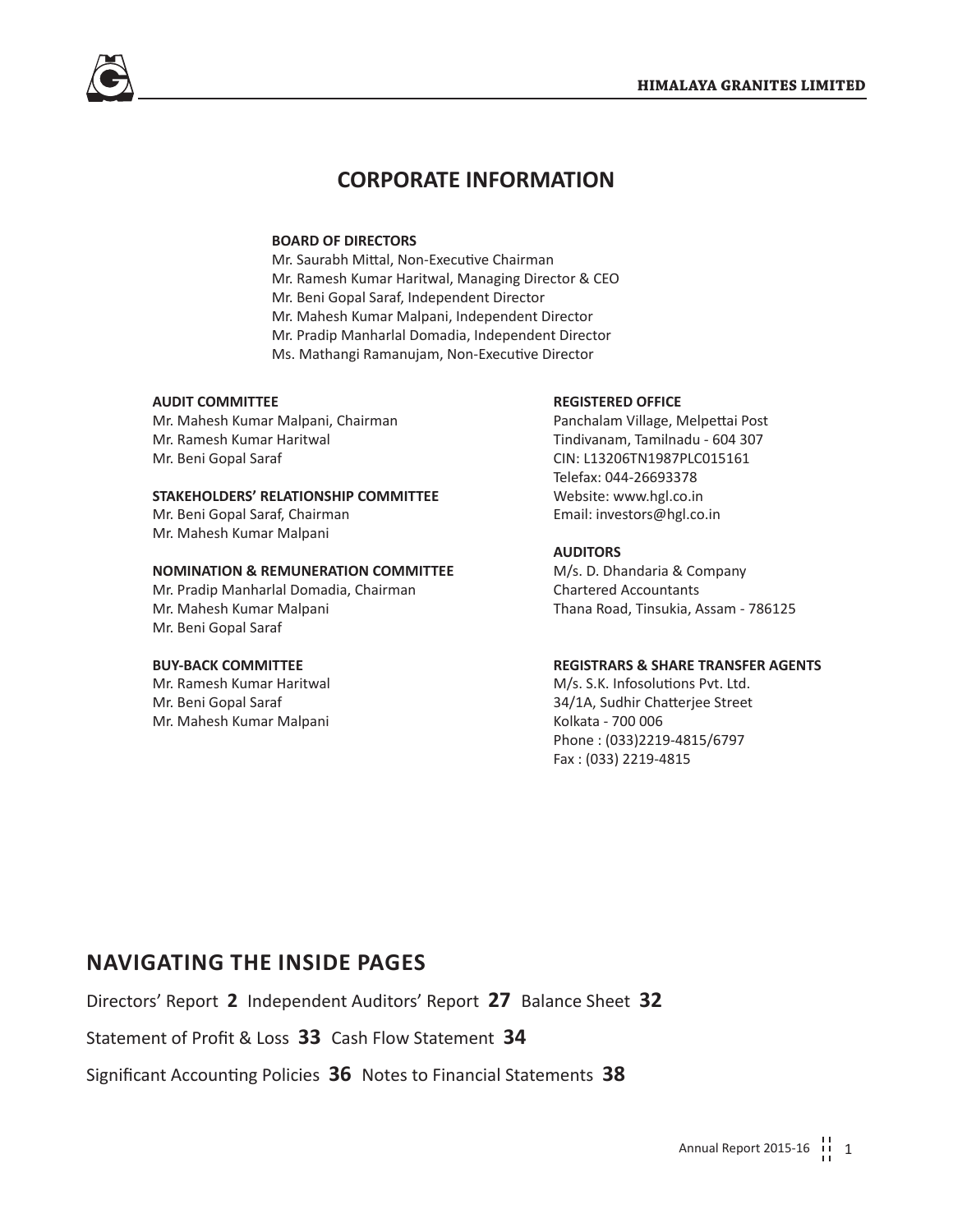

### **DIRECTORS' REPORT**

Dear Shareholders,

Your Directors have pleasure in presenting the 28th Annual Report on the business and operations of the Company and the Audited Financial Statement of the Company for the financial year ended 31st March, 2016.

| <b>FINANCIAL HIGHLIGHTS</b><br>1.                                               |               | (Amount in ₹) |
|---------------------------------------------------------------------------------|---------------|---------------|
| <b>Particulars</b>                                                              | 2015-16       | 2014-15       |
| Revenue from Operation                                                          | 78,600        | 1,99,900      |
| Other Income                                                                    | 86,28,022     | 90,55,258     |
| Profit/(Loss) before Finance Cost, Depreciation & Amortization Expenses and Tax | 27,63,602     | 29,31,320     |
| Expenses                                                                        |               |               |
| Less :                                                                          |               |               |
| a) Finance Cost                                                                 |               |               |
| b) Depreciation & Amortization Expenses                                         | 15,07,762     | 18,60,576     |
| Profit/(loss) before tax                                                        | 12,55,840     | 10,70,744     |
| <b>Exceptional Item</b>                                                         |               | (14, 54, 232) |
| <b>Extraordinary Item</b>                                                       | (15, 91, 289) |               |
| Profit/(loss) before tax                                                        | (3,35,449)    | (3,83,488)    |
| Provision for Tax                                                               |               |               |
| Income Tax for earlier years                                                    |               | (40,08,580)   |
| Deferred Tax Release                                                            |               | 20,45,791     |
| Profit/(loss) for the year                                                      | (3,35,449)    | (23, 46, 277) |
| Balance Brought Forward from earlier years                                      | (2,31,74,079) | (1,64,87,381) |
| Adjustment of depreciation on reassessment of useful lives of tangible assets   |               | (43, 40, 421) |
| <b>Balance carried to Balance Sheet</b>                                         | (2,35,09,528) | (2,31,74,079) |

#### **2. STATE OF AFFAIRS OF THE COMPANY AND FUTURE OUTLOOK**

During the year under review, your Company continued to let out part of its factory shades and office space. The closure of the Company's unit has posed a challenge for the Company to resume operation. Your directors are exploring alternate avenues to make the Company operative.

#### **3. DIVIDEND**

In view of the losses during the period under review, your Board of Directors are unable to recommend any dividend.

#### **4. SUBSIDIARIES**

Your Company had no subsidiaries, Joint Venture or Associate Company during the year under review.

#### **5. TRANSFER TO GENERAL RESERVE**

In view of the accumulated losses, no transfer is proposed to the General Reserve.

#### **6. BOARD OF DIRECTORS**

Your Company has received declarations from all the Independent Directors viz. Mr. Mahesh Kumar Malpani (DIN: 02603222), Mr. Beni Gopal Saraf (DIN: 00267858) and Mr. Pradip Manharlal Domadia (DIN: 05292129) confirming that they meet the criteria of independence as prescribed under sub-section (6) of Section 149 of the Companies Act, 2013 and Regulation 16 of SEBI (Listing Obligations and Disclosure Requirements) Regulations, 2015.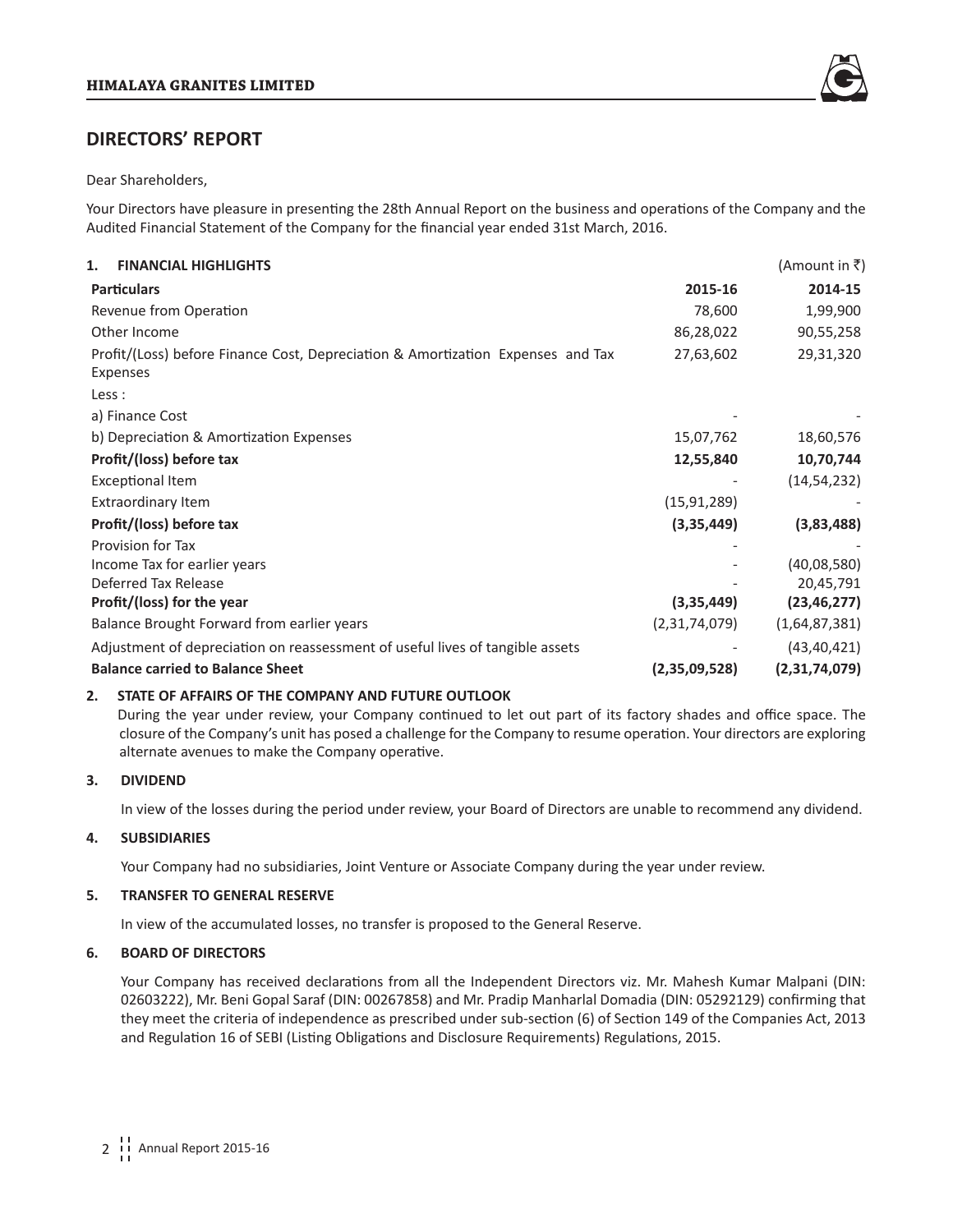

In accordance with the provisions of the Companies Act, 2013 and the Articles of Association of the Company, Mr. Saurabh Mittal (DIN: 00273917), Non-Executive Chairman of the Company, will retire by rotation at the ensuing Annual General Meeting and being eligible, offers himself for re-appointment.

None of the directors of your Company is disqualified under the provisions of Section 164(2)(a) & (b) of the Companies Act, 2013.

#### **7. BUY-BACK AND CHANGES IN SHARE CAPITAL**

The Company has bought back 6,88,216 Equity Shares (representing 22.90% of total number of Equity Shares) at a price of  $\bar{z}$  30 per share aggregating to  $\bar{z}$  2,06,46,480/- through tender offer route, pursuant to the approval of Board of Directors and the Shareholders. After extinguishment of equity shares bought back, the Issued, Subscribed and Paid-up share capital of the Company is reduced from 30,05,000 equity shares to 23,16,784 equity shares.

#### **8. KEY MANAGERIAL PERSONNEL**

Mr. Ramesh Kumar Haritwal, Managing Director & CEO was the only Key Managerial Personnel of the Company during the year ended on 31st March, 2016. There was no appointment or resignation of Key Managerial Personnel during the year under review.

#### **9. MEETINGS OF THE BOARD**

During the financial year ended 31st March, 2016, five (5) meetings of the Board of Directors of the Company were held on 30th May 2015, 14th August 2015, 10th October, 2015, 14th November 2015 and 12th February 2016. The Composition of the Board of Directors and their attendance at the Board Meetings during 2015-16 are as below:

| Name of the directors and Director<br><b>Identification Number (DIN)</b> | <b>Category of Directorship</b>           | <b>No. of Board Meetings</b> |                 |  |
|--------------------------------------------------------------------------|-------------------------------------------|------------------------------|-----------------|--|
|                                                                          |                                           | <b>Held</b>                  | <b>Attended</b> |  |
| Mr. Saurabh Mittal (DIN: 00273917)                                       | Non-Executive Chairman, Promoter Director |                              |                 |  |
| Mr. Ramesh Kumar Haritwal (DIN: 01486666)                                | Managing Director & CEO                   |                              |                 |  |
| Mr. Beni Gopal Saraf (DIN: 00267858)                                     | Non-Executive- Independent Director       |                              |                 |  |
| Mr. Mahesh Kumar Malpani (DIN: 02603222)                                 | Non-Executive- Independent Director       |                              |                 |  |
| Mr. Pradip Manharlal Domadia (DIN: 05292129)                             | Non-Executive-Independent Director        |                              |                 |  |
| Ms. Mathangi Ramanujam (DIN: 07095686)                                   | Non-Executive Director                    |                              |                 |  |

#### **10. PERFORMANCE EVALUATION**

Pursuant to the provisions of the Companies Act, 2013 and Regulation 25 (3) & (4) of SEBI (Listing Obligations and Disclosure Requirements) Regulations, 2015, the Independent Directors in their meeting held on 31st March, 2016 have evaluated the performance of non-independent directors, chairperson of the Company after considering the views of the other directors, board as a whole and assessed the quality, quantity and timely flow of information between the Company's management and the Board and the Nomination and Remuneration Committee also has carried out evaluation of performance of every director. On the basis of evaluation made by the Independent Directors and the Nomination and Remuneration Committee and by way of individual and collective feedback from the Non-Independent Directors, the Board has carried out the annual performance evaluation of the Directors individually as well as evaluation of the working of the Board and of the Committees of the Board.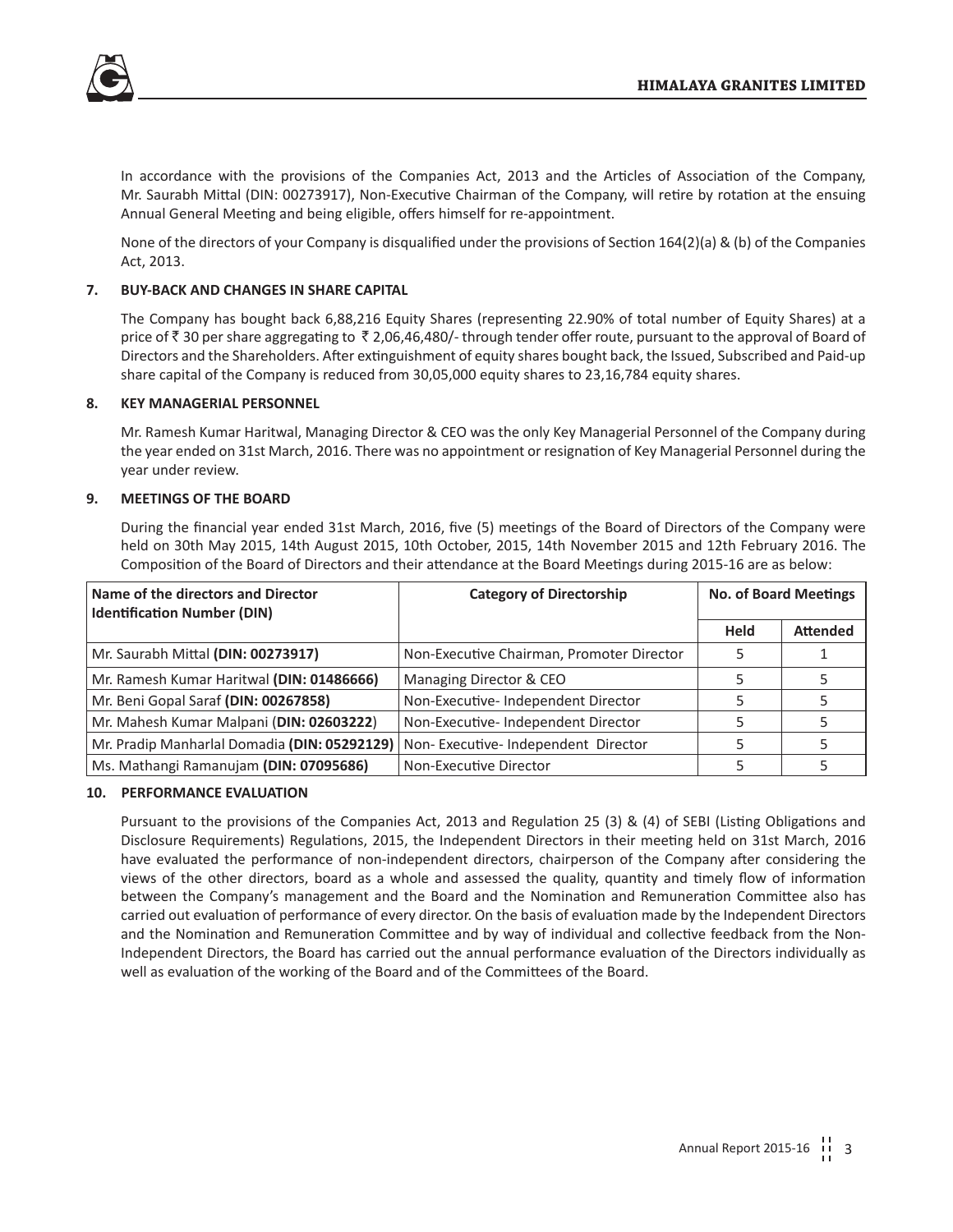

The following were the Evaluation Criteria:

#### **a. For Independent Directors**:

- Knowledge and Skills
- Professional conduct
- Compliance with Code of Business Ethics and Code of Conduct of the Company, if any
- Rendering independent and unbiased opinion
- Attendance and presence in meetings of Board and Committees
- Review of integrity of financial information and risk management
- Updation of skills and knowledge
- Raising of concerns, if any, to the Board
- Reporting of frauds, violation etc.

#### **b. For ExecuƟve & Non- ExecuƟve Directors:**

- Performance as Team Leader/Member
- Evaluating Business Opportunity and analysis of Risk Reward Scenarios
- Sharing of Information with the Board
- Extent of participation during Board and Committee Meetings
- Whether executive directors were able to answer the queries raised by Independent Directors, if any
- Compliance with Code of Business Ethics and Code of Conduct of the Company, if any
- Review of integrity of financial information and risk management
- Raising of concerns, if any, to the Board
- Reporting of frauds, violation etc.

#### **c. For CommiƩees of the Board:**

- Adequate and appropriate written terms of reference
- Whether the commiƩees work in an 'inclusive' manner
- Effectiveness of the Board's Committees with respect to their role, composition and their interaction with the Board
- Are the committees used to the best advantage in terms of management development, effective decision etc.

#### **d. For Board of Directors:**

- Setting of clear performance objectives and how well it has performed against them
- Contribution to the testing and development and strategy
- Composition of the board and its committees appropriate with the right mix of knowledge and skills sufficient to maximize performance in the light of future strategy
- Responding to the problems or crises that have emerged
- Relationship between Board and its Committees and between committees themselves
- Updation with latest developments in regulatory environments and the market in which the Company operates

The Directors expressed their satisfaction with the evaluation process.

#### **11. AUDIT COMMITTEE**

The Audit Committee consists of two independent directors with Mr. Mahesh Kumar Malpani as Chairman and Mr. Beni Gopal Saraf as member and also one executive director Mr. Ramesh Kumar Haritwal, Managing Director & CEO as member. The Committee *inter alia* reviews the Internal Control System and reports of Internal Auditors and compliance of various regulations. The Committee also reviews the Financial Statements before they are placed before the Board. The detailed terms of reference of the Committee is provided herein below :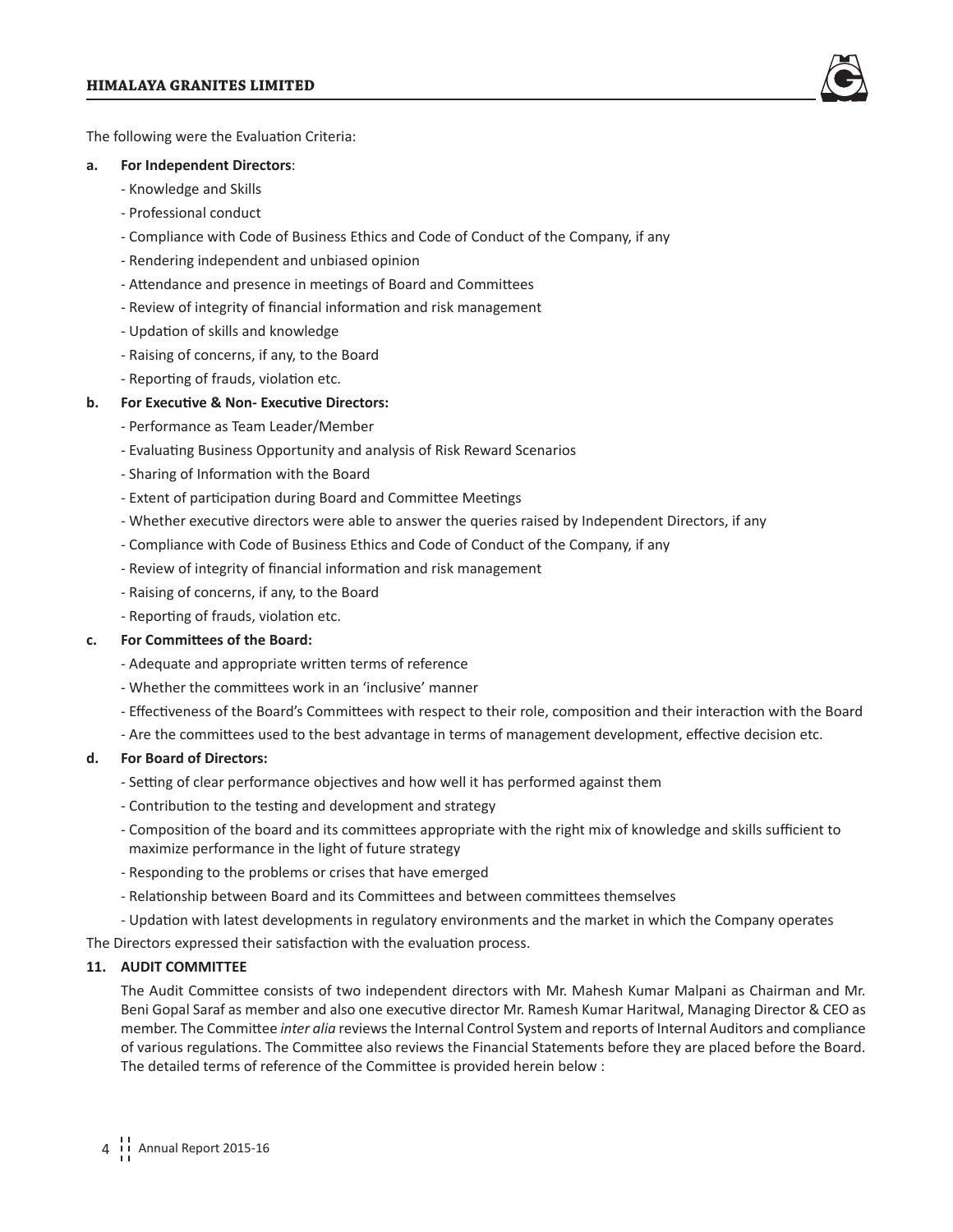

#### **TERMS OF REFERENCE FOR THE AUDIT COMMITTEE:**

#### **Powers of Audit Committee**

The Audit Committee shall have powers, which should include the following:

- 1. To investigate any activity within its terms of reference.
- 2. To seek information from any employee.
- 3. To obtain outside legal or other professional advice.
- 4. To secure attendance of outsiders with relevant expertise, if it considers necessary.

#### **Role of Audit Committee**

The role of the Audit Committee shall include the following:

- 1. Oversight of the Company's financial reporting process and the disclosure of its financial information to ensure that the financial statement is correct, sufficient and credible;
- 2. Recommendation for appointment, remuneration and terms of appointment of auditors of the Company;
- 3. Approval of payment to statutory auditors for any other services rendered by the statutory auditors except those which are specifically prohibited;
- 4. Reviewing, with the management, the annual financial statements and auditor's report thereon before submission to the board for approval, with particular reference to:
	- i. Matters required to be included in the Director's Responsibility Statement to be included in the Board's report in terms of clause (c) of sub-section 3 of section 134 of the Companies Act, 2013
	- ii. Changes, if any, in accounting policies and practices and reasons for the same
	- iii. Major accounting entries involving estimates based on the exercise of judgment by management
	- iv. Significant adjustments made in the financial statements arising out of audit findings
	- v. Compliance with listing and other legal requirements relating to financial statements
	- vi. Disclosure of any related party transactions
	- vii. Modified opinion(s) in the draft audit report
- 5. Reviewing, with the management, the quarterly financial statements before submission to the board for approval;
- 6. Reviewing, with the management, the statement of uses / application of funds raised through an issue (public issue, rights issue, preferential issue, etc.), the statement of funds utilized for purposes other than those stated in the offer document / prospectus / notice and the report submitted by the monitoring agency monitoring the utilisation of proceeds of a public or rights issue, and making appropriate recommendations to the Board to take up steps in this matter;
- 7. Review and monitor the auditor's independence and performance, and effectiveness of audit process;
- 8. Approval or any subsequent modification of transactions of the Company with related parties;
- 9. Scrutiny of inter-corporate loans and investments;
- 10. Valuation of undertakings or assets of the company, wherever it is necessary;
- 11. Evaluation of internal financial controls and risk management systems;
- 12. Reviewing, with the management, performance of statutory and internal auditors, adequacy of the internal control systems;
- 13. Reviewing the adequacy of internal audit function, if any, including the structure of the internal audit department, staffing and seniority of the official heading the department, reporting structure coverage and frequency of internal audit;
- 14. Discussion with internal auditors of any significant findings and follow up there on;
- 15. Reviewing the findings of any internal investigations by the internal auditors into matters where there is suspected fraud or irregularity or a failure of internal control systems of a material nature and reporting the matter to the board;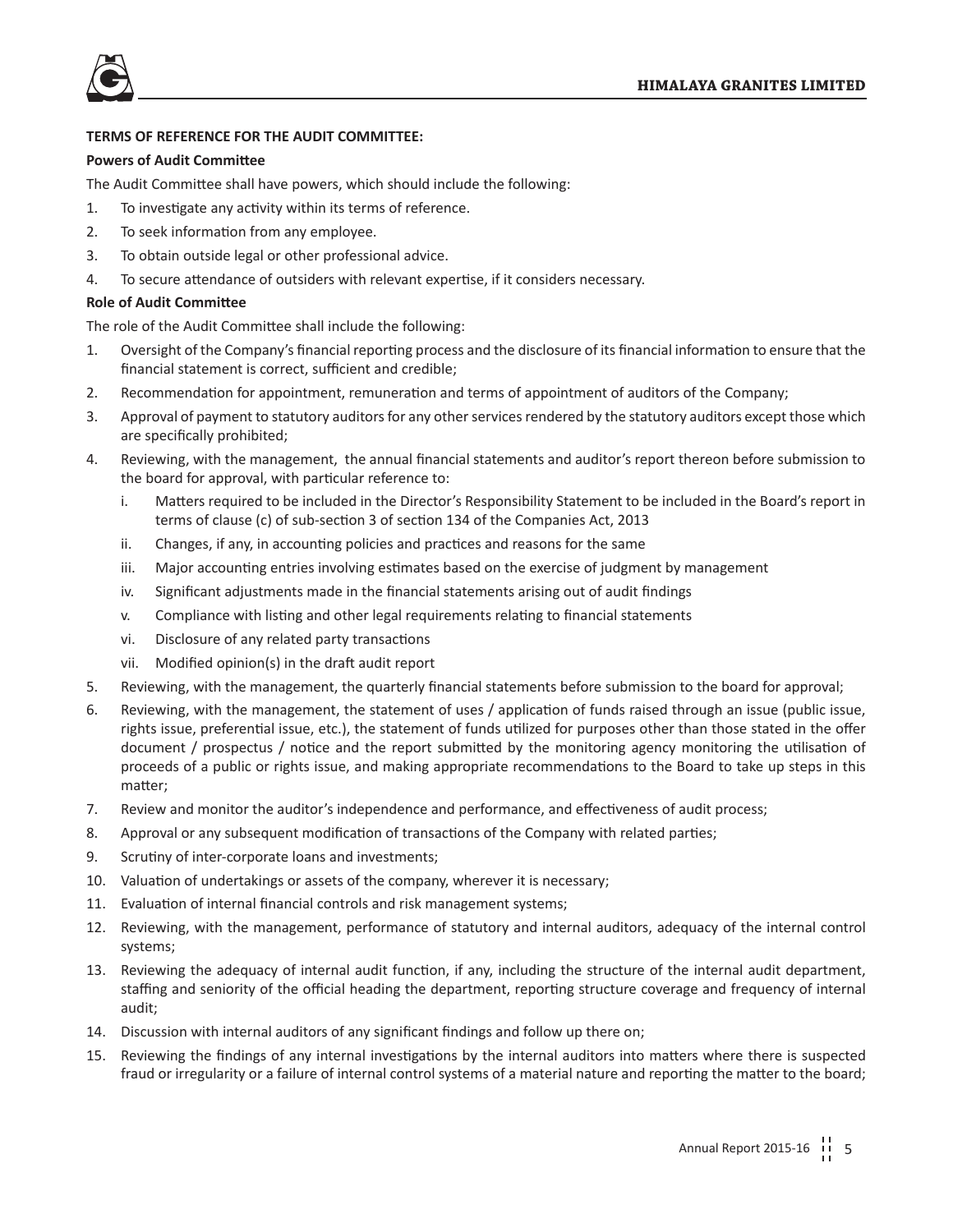#### **HIMALAYA GRANITES LIMITED**

- 16. Discussion with statutory auditors before the audit commences, about the nature and scope of audit as well as postaudit discussion to ascertain any area of concern;
- 17. To look into the reasons for substantial defaults in the payment to the depositors, debenture holders, shareholders (in case of non-payment of declared dividends) and creditors;
- 18. To review the functioning of the Whistle Blower mechanism;
- 19. Approval of appointment of Chief Financial Officer after assessing the qualifications, experience and background, etc. of the candidate;
- 20. Carrying out any other function as may be referred to by the Board or mandated by regulatory provisions from time to time.

#### **Review of informaƟon by Audit CommiƩee**

- 1. The Audit Committee shall mandatorily review the following information:
	- a. Management discussion and analysis of financial condition and results of operations;
	- b. Statement of significant related party transactions (as defined by the Audit Committee), submitted by management;
	- c. Management letters / letters of internal control weaknesses issued by the statutory auditors;
	- d. Internal audit reports relating to internal control weaknesses;
	- e. The appointment, removal and terms of remuneration of the Chief internal auditor shall be subject to review by the Audit CommiƩee; and
	- f. Statement of deviations:
		- i) quarterly statement of deviation(s) including report of monitoring agency, if applicable, submitted to stock exchange(s) in terms of Regulations 32(1) of SEBI (Listing Obligations and Disclosure Requirements) Regulations, 2015.
		- ii) annual statement of funds utilized for purposes other than those stated in the offer document/prospectus/ notice in terms of Regulation 32(7) of SEBI (Listing Obligations and Disclosure Requirements) Regulations, 2015.

#### **Meetings and attendance:**

During 2015-16, four (4) meetings of the Audit Committee were held on 30th May, 2015, 14th August, 2015, 14th November, 2015 and 12th February, 2016. The attendances of the directors at the Audit Committee Meetings during the financial year 2015-16 are as below:

| Name of the Members<br>Category |                                      | <b>No. of Meetings</b> |                 |
|---------------------------------|--------------------------------------|------------------------|-----------------|
|                                 |                                      | Held                   | <b>Attended</b> |
| Mr. Mahesh Kumar Malpani        | Non-executive - Independent director |                        |                 |
| Mr. Ramesh Kumar Haritwal       | Executive - Non-Promoter director    |                        |                 |
| Mr. Beni Gopal Saraf            | Non-executive - Independent director |                        |                 |

#### **12. NOMINATION AND REMUNERATION COMMITTEE**

The Nomination and Remuneration Committee consists of three independent directors with Mr. Pradip Manharlal Domadia, as Chairman and Mr. Mahesh Kumar Malpani and Mr. Beni Gopal Saraf as members of the Committee. The terms of reference of the Committee is given below :

#### **Terms of Reference for the NominaƟon and RemuneraƟon CommiƩee**

- 1. To formulate criteria for:
	- a. determining qualifications, positive attributes and independence of a director;
	- b. evaluation of independent directors and the Board.
- 2. To devise and recommend policies on :
	- a. remuneration including any compensation related payments of the directors, key managerial personnel and other employees and recommend the same to the board of the Company;
	- b. board diversity laying out an optimum mix of executive, independent and non-independent directors keeping in mind the needs of the Company.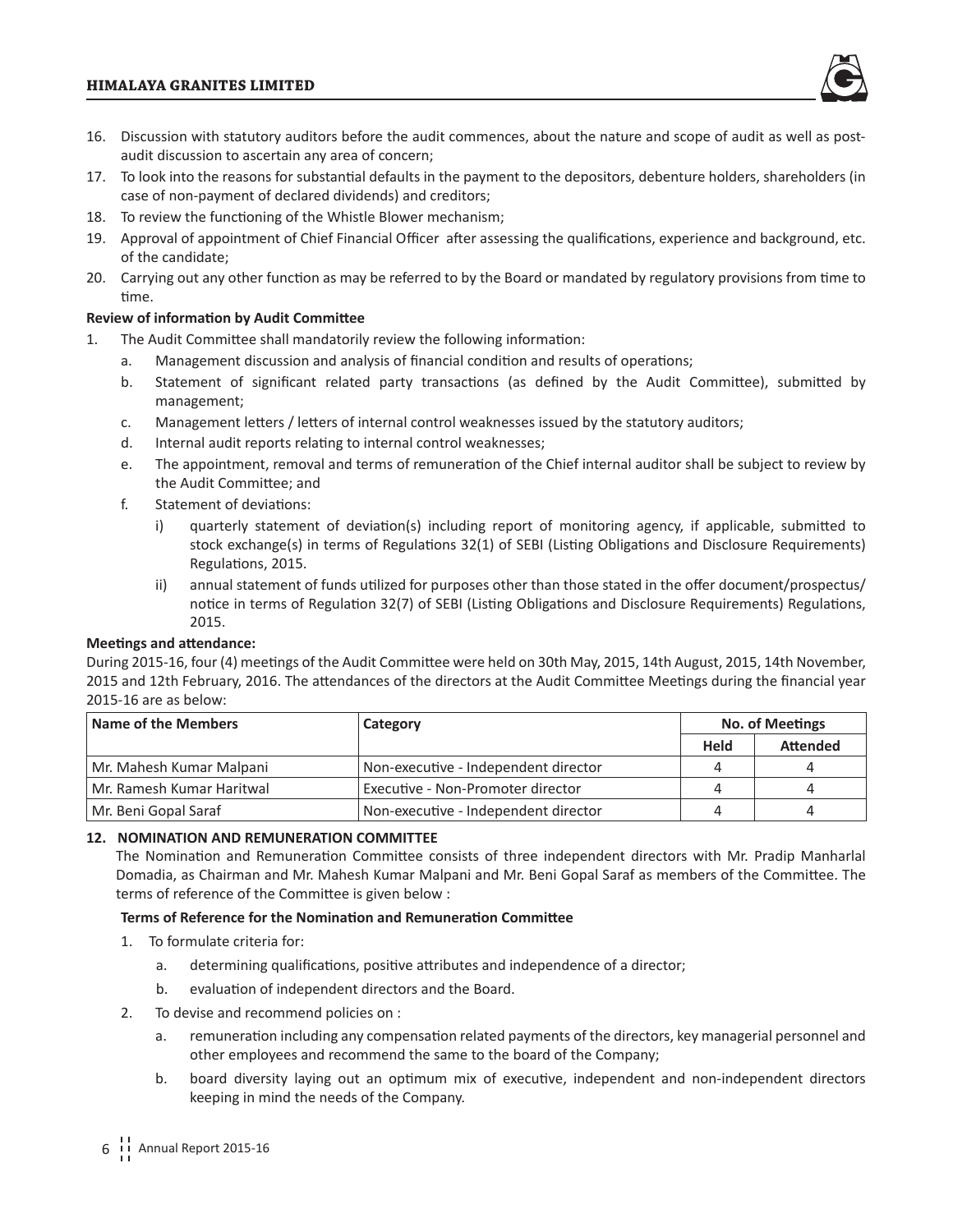

- 3. To identify persons who are qualified to:
	- a. become directors in accordance with the criteria laid down, and recommend to the Board the appointment and removal of directors;
	- b. be appointed in senior management in accordance with the policies of the Company and recommend their appointment to the HR Department and to the Board.
- 4. To carry out evaluation of the performance of every director of the Company.
- 5. To express opinion to the Board that a director possesses the requisite qualification(s) for the practice of the profession in case the services to be rendered by a director are of professional nature.
- 6. To extend or continue the term of appointment of the independent director, on the basis of the report of performance evaluation of independent directors.
- 7. To carry out such other business as may be required by applicable law or delegated by the Board or considered appropriate in view of the general terms of reference and the purpose of the Nomination and Remuneration Committee.

#### **Meetings and attendance:**

During the financial year 2015-16, two (2) meetings of the Nomination & Remuneration Committee were held on 30th May, 2015 and 12th February, 2016. The attendances of the member directors at the Nomination & Remuneration Committee meeting during the financial year 2015-16 are as below:

| Name of the Members          | Category                            |      | <b>No. of Meetings</b> |  |  |
|------------------------------|-------------------------------------|------|------------------------|--|--|
|                              |                                     | Held | <b>Attended</b>        |  |  |
| Mr. Pradip Manharlal Domadia | Non-executive -Independent director |      |                        |  |  |
| Mr. Mahesh Kumar Malpani     | Non-executive -Independent director |      |                        |  |  |
| Mr. Beni Gopal Saraf         | Non-executive -Independent director |      |                        |  |  |

#### **Summary on NominaƟon & RemuneraƟon Policy of the Company**

The Board of Directors has adopted the remuneration policy at the recommendation of the Nomination and Remuneration Committee in compliance with Section 178 of Companies Act, 2013 and Regulation 19 read with Part D of Schedule II of SEBI Listing Regulations. This policy applies to all the "Executives" of the Company and is valid for all employment agreements entered into after the approval of the Policy and for changes made to existing employment agreements thereafter. In keeping with the provisions of Section 178, the remuneration structure of the Company comprises of fixed remuneration (including fixed supplements), performance-based remuneration (variable salary) such as pension schemes, where applicable, other benefits in kind and severance payment, where applicable. Further, the Policy states that the non-executive directors and independent directors of the Company may receive remuneration only by way of fee and reimbursement of expenses for participation in meetings of the Board or Committee thereof and profit related commission, as may be permissible by the Applicable law. Additionally, the Policy also lays down the overall selection criteria for the Executives of the Company which is based on broad heads such as competencies, capabilities, compatibility, strong interpersonal skills, commitment among others. The Policy also entitles Executives to a severance fee.

#### **13. STAKEHOLDERS' RELATIONSHIP COMMITTEE**

The Stakeholders' Relationship Committee consists of two independent directors with Mr. Beni Gopal Saraf as Chairman and Mr. Mahesh Kumar Malpani as member of the Committee. The terms of reference of the Committee is given below:

#### **Terms of Reference for the Stakeholder's Relationship Committee are as below:**

- i. To ensure proper and timely attendance and redressal of grievances of security holders of the Company in relation to:
	- a Transfer of shares,
	- b. Non-receipt of annual reports,
	- c. Non-receipt of declared dividend,
	- d. All such complaints directly concerning the shareholders / investors as stakeholders of the Company; and
	- e. Any such matters that may be considered necessary in relation to shareholders and investors of the Company.
- ii. Formulation of procedures in line with the statutory guidelines to ensure speedy disposal of various requests received from shareholders from time to time;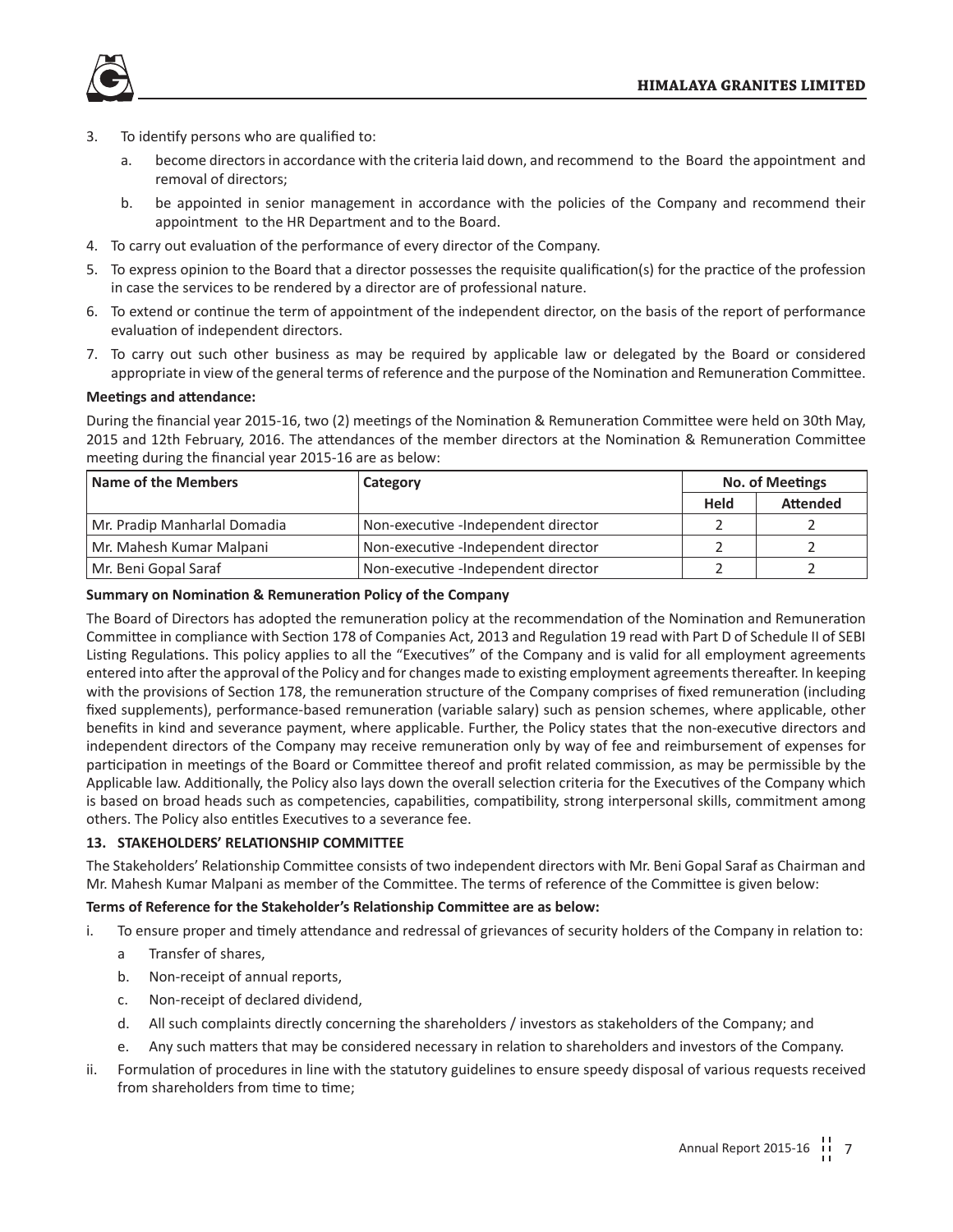

- iv. To review and approve requests of dematerialization and rematerialisation of securities of the Company and such other related matters:
- v. Appointment and fixing of remuneration of RTA and overseeing their performance;
- vi. Review the status of the litigation(s) filed by/against the security holders of the Company;
- vii. Review the status of claims received for unclaimed shares;
- viii. Recommending measures for overall improvement in the quality of investor services;
- ix. Monitoring implementation and compliance with the Company's Code of Conduct for Prohibition of Insider Trading in pursuance of SEBI (Prohibition of Insider Trading) Regulations, 2015;
- x. Review the impact of enactments/ amendments issued by the MCA/ SEBI and other regulatory authorities on matters concerning the investors in general;
- xi. Such other matters as per the directions of the Board of Directors of the Company and/ or as required under Regulation 20 read with Part D of Schedule II of SEBI (Listing Obligations and Disclosure Requirements) Regulations, 2015, from time to time.

During 2015-16, Two meetings were held on 4th December, 2015 and 30th March, 2016 and the attendances of member directors were as follows:

| Name of the members      | Category                            | No. of meetings |                 |
|--------------------------|-------------------------------------|-----------------|-----------------|
|                          |                                     | Held            | <b>Attended</b> |
| Mr. Beni Gopal Saraf     | Non-executive -Independent director |                 |                 |
| Mr. Mahesh Kumar Malpani | Non-executive -Independent director |                 |                 |

The table below gives the number of Shareholders Complaints received, resolved and pending during the year 2015-16.

#### **Number of Complaints:**

| <b>Received</b><br>. | cu  | Danalisa a<br>_____ |
|----------------------|-----|---------------------|
| One                  | One | Nil                 |

#### **14. INDEPENDENT DIRECTORS AND THEIR MEETING**

There are three Independent Directors in the Company as per following details:

Mr. Pradip Manharlal Domadia, (DIN:05292129)

Mr. Mahesh Kumar Malpani, (DIN:02603222)

Mr. Beni Gopal Saraf, (DIN:00267858)

During the year under review, a meeting of Independent Directors was held on 31st March, 2016, where all the Independent Directors of the Company were present.

#### **15. BUY BACK COMMITTEE**

The Buy-back CommiƩee consists of three Directors from the Board as Members of the CommiƩee- Mr. Ramesh Kumar Haritwal, Managing Director & CEO, Mr. Mahesh Kumar Malpani, Independent Director and Mr. Beni Gopal Saraf, Independent Director.

During the year under review, two meeting of the Buy-back Committee were held on November 19, 2015 and March 1, 2016, where all the Members of the Committee were present.

#### **16. VIGIL MECHANISM**

Pursuant to the provisions of Section 177(9) & (10) of the Companies Act, 2013 and SEBI (Listing Obligations and Disclosure Requirements) Regulations, 2015, a 'Whistle Blower Policy' to establish Vigil Mechanism for directors and employees to report genuine concerns has been framed. This policy provides a platform to disclose information, confidentially and without fear of reprisal or victimization, where there is reason to believe that there has been serious malpractice, fraud, impropriety, abuse or wrong doing within the Company. The Company ensures that no personnel have been denied access to the Audit Committee.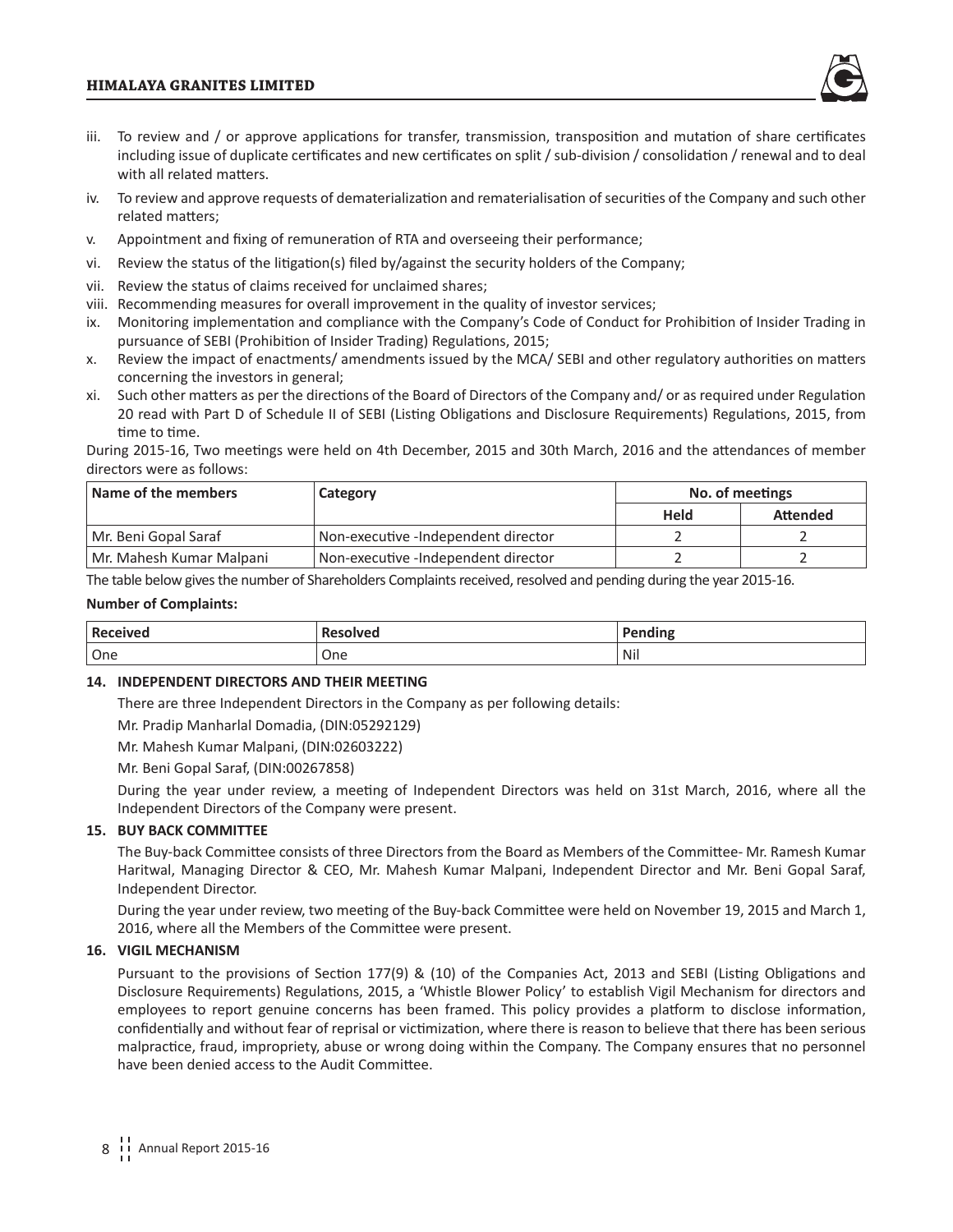

#### **17. RISK MANAGEMENT**

The Company is taking necessary steps to identify, assess, monitor and mitigate various risks to key business objectives. Major risks to be identified by the businesses and functions, if any, would be systematically addressed through mitigating actions on a continuing basis.

#### **18. STATEMENT IN RESPECT OF ADEQUACY OF INTERNAL FINANCIAL CONTROLS WITH REFERENCE TO THE FINANCIAL STATEMENTS**

The Directors had laid down internal financial controls procedures to be followed by the Company which ensure compliance with various policies, practices and statutes. The Audit Committee of the Board, from time to time, evaluated the internal financial control of the Company with regard to -

- 1. Systems have been laid to ensure that all transactions are executed in accordance with management's general and specific authorization. There are well-laid manuals for such general or specific authorization.
- 2. Systems and procedures exist to ensure that all transactions are recorded as necessary to permit preparation of Financial Statements in conformity with generally accepted accounting principles or any other criteria applicable to such statements, and to maintain accountability for aspects and the timely preparation of reliable financial information.
- 3. Access to assets is permitted only in accordance with management's general and specific authorization. No assets of the Company are allowed to be used for personal purposes, except in accordance with terms of employment or except as specifically permitted.
- 4. The existing assets of the Company are verified /checked at reasonable intervals and appropriate action is taken with respect to any differences, if any.
- 5. Proper systems are in place for prevention and detection of frauds and errors and for ensuring adherence to the Company's policies.

#### **19. CORPORATE SOCIAL RESPONSIBILITY**

During the year under review the compliance under Section 135 of the Companies Act, 2013 was not applicable to the Company. Further, considering the financial and other factors, your company could not take any initiative in this regard.

#### **20. RELATED PARTY TRANSACTIONS**

Related party transactions that were entered into during the financial year were on arm's length basis and were in ordinary course of business. The particulars of material related party transactions which were entered into on arm's length basis are provided in Form AOC- 2 as required under section 134(3)(h) of the Companies Act, 2013 read with Rule 8(2) of the Companies (Accounts) Rules, 2014 which is annexed herewith as **Annexure-I**. There are no materially significant related party transactions made by the Company which may have potential conflict with the interest of the Company.

#### **21. DIRECTORS' RESPONSIBILITY STATEMENT**

In terms of the provisions of Section 134 (3) (c) and 134 (5) of the Companies Act, 2013, the Directors state that:

- a) In preparation of the annual accounts for the financial year ended 31st March, 2016, the applicable accounting standards have been followed along with proper explanation relating to material departures;
- b) The directors have selected such accounting policies as listed in Note 1 to the financial statements and applied them consistently and made judgments and estimates that are reasonable and prudent so as to give true and fair view of the state of affairs of the Company at the end of the financial year as on 31st March, 2016 and of the profit of the Company for that period;
- c) The directors have taken proper and sufficient care for maintenance of adequate accounting records in accordance with the provisions of the Companies Act for safeguarding the assets of the Company and for preventing and detecting fraud and other irregularities;
- d) The directors have prepared the annual accounts on a going concern basis;
- e) The directors have laid down internal financial controls to be followed by the Company and that such internal financial controls are adequate and were operating effectively; and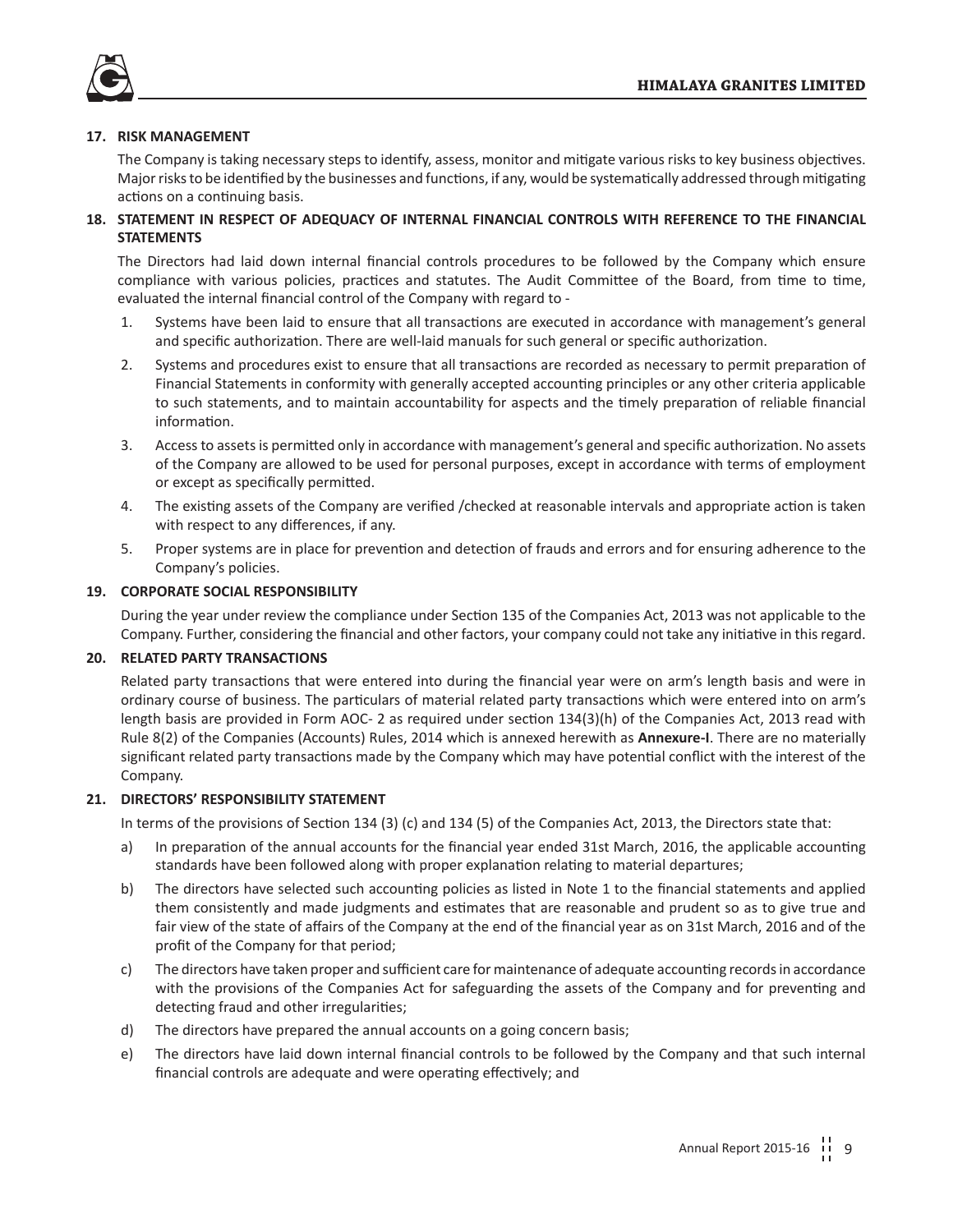#### **HIMALAYA GRANITES LIMITED**

 f) The directors have devised proper systems to ensure compliance with the provisions of all applicable laws and that such systems were adequate and operating effectively.

#### **22. MATERIAL CHANGES**

There have been no material changes and commitments affecting the financial position of the Company since the close of financial year i.e. March 31, 2016 and upto the date of this report. Further, it is hereby confirmed that there has been no change in the nature of business of the Company.

#### **23. PUBLIC DEPOSITS**

 During the Financial Year 2015-16, the Company did not invite or accept any deposits from the public and no such deposit was outstanding at the beginning of the year.

#### **24. LOANS, GUARANTEES OR INVESTMENTS UNDER SECTION 186 OF THE COMPANIES ACT, 2013**

There is no Loans granted, Guarantees given and Investments made during the year under review, covered under the provisions of Section 186 of the Companies Act, 2013.

#### **25. AUDITORS AND THEIR REPORT**

#### **(a) Statutory Auditors:**

In compliance with the Companies (Audit and Auditors) Rules, 2014, M/s. D. Dhandaria & Company, Chartered Accountants, has been appointed as Statutory Auditors of the Company for a period of three years till the conclusion of 29th Annual General Meeting (AGM), as approved by the members at their 26th Annual General Meeting held on 30th September, 2014. Further, pursuant to the requirement of Section 139 of the Companies Act, 2013, the appointment of Statutory Auditors is to be ratified by the members at every Annual General Meeting. Based on their declaration received by the Company under Section 139 and 141 of the Companies Act, 2013, they are eligible for the appointment. Members are requested to ratify their appointment for the financial year 2016-17.

The Statutory Auditors' Report on the Financial Statements of the Company for the financial year ended March 31, 2016 forms part of this Annual report.

#### **(b) Secretarial Auditors:**

The Board of Directors of the Company appointed Mr. Dilip Kumar Sarawagi, Practicing Company Secretary, Proprietor of M/s. DKS & Co., having office at 173, M.G. Road, 1st Floor, Kolkata - 700007, to conduct Secretarial Audit for the financial year ended 31st March, 2016. The Secretarial Audit Report in Form No. MR-3 for the financial year ended 31st March, 2016, is annexed herewith as Annexure-II.

#### **(c) Cost Auditors:**

Your Company was not required to appoint Cost Auditor for the financial year ending 31st March, 2016.

#### **(d) Internal Auditors:**

The Board of Directors has appointed M/s AS & Associates, Cost Accountants, as Internal Auditors of the Company to carry out internal audit of the Company. The Audit committee periodically reviews the Internal Audit report.

#### **RESPONSE TO AUDITORS' REMARKS**

There is no qualification, reservation, adverse remark or disclaimer by the Statutory Auditors in their report and hence no explanation or comments of the Board is required in this matter.

There is no qualification, reservation, adverse remark or disclaimer by the Secretarial Auditor in their Secretarial Audit Report except that the Secretarial Auditor has reported regarding non-appointment of Company Secretary and Chief Financial Officer by the Company as required under Section 203 of the Companies Act, 2013 and the Rules made thereunder. In respect of the said observation, it is stated that though, during the year under review, the Company has taken initiative to fill up the said vacancies caused by the resignation of the Chief Financial Officer and Company Secretary during the financial year 2010-11, considering the gloomy financial positions and business outlook of the Company it was not possible for the Company to employ suitable candidates for the said vacancies during the year under review.

#### **26. EXTRACT OF ANNUAL RETURN:**

The extract of Annual Return as required under Section 134(3)(a) of the Companies Act, 2013 read with Rule 12(1) of the Companies (Management and Administration) Rules, 2014, is provided in Form No. MGT- 9 as **Annexure-III** to this report.

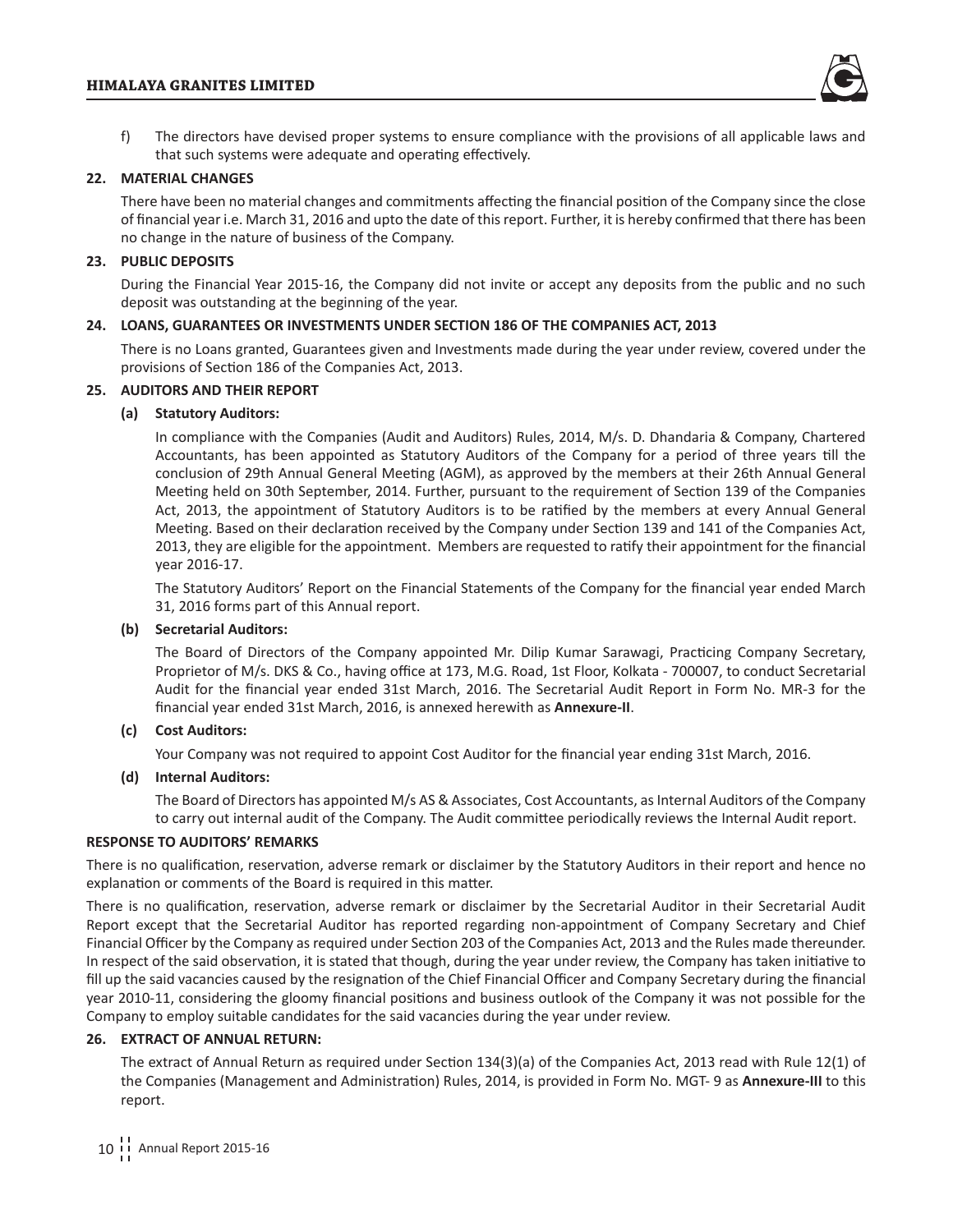

#### **27. CONSERVATION OF ENERGY, TECHNOLOGY ABSORPTION, FOREIGN EXCHANGE EARNINGS AND OUTGO**

Owing to closure of manufacturing facility of the Company, no step was taken by the Company towards Conservation of energy and Technology Absorption during the year under review. Further there was no foreign exchange earnings and outgo during the year under review.

#### **28. PARTICULARS OF EMPLOYEES**

The information required under Section 197 (12) of the Companies Act, 2013 read with Rule 5(2) and 5(3) of the Companies (Appointment and Remuneration of Managerial Personnel) Rules, 2014, is annexed herewith as **Annexure-IV**.

#### **29. FRAUD REPORTING**

There was no fraud reported by the Auditors of the Company under Section 143(12) of the Companies Act, 2013, to the Audit Committee or the Board of directors during the year under review.

#### **30. DISCLOSURES UNDER SEXUAL HARASSMENT OF WOMEN AT WORKPLACE (PREVENTION, PROHIBITION & REDRESSAL) ACT, 2013**

No woman was in the employment of the Company during the year under review and hence the provisions of the Sexual Harassment of Women at Workplace (Prevention, Prohibition& Redressal) Act 2013 were not applicable to the Company.

**31. DETAILS OF SIGNIFICANT AND MATERIAL ORDERS PASSED BY THE REGULATORS / COURTS/ TRIBUNALS IMPACTING THE GOING CONCERN STATUS AND THE COMPANY'S OPERATIONS IN FUTURE**

During the period under review, there were no significant and material orders passed by any regulator / court / tribunal impacting the going concern status and the Company's operations in future.

#### **32. NON-APPLICABILITY OF CORPORATE GOVERNANCE REPORT AS PER SECURITIES AND EXCHANGE BOARD OF INDIA (LISTING OBLIGATIONS AND DISCLOSURE REQUIREMENTS) REGULATIONS, 2015**

Compliance with the provisions of the Securities and Exchange Board of India (Listing Obligations and Disclosure Requirements) Regulations, 2015, regarding Corporate Governance Report, is not mandatory to your Company presently. In view of the same, the Corporate Governance Report is not provided in the Annual Report.

#### **33. DISCLOSURES WITH RESPECT TO DEMAT SUSPENSE ACCOUNT/ UNCLAIMED SUSPENSE ACCOUNT**

- (a) Aggregate number of shareholders and the outstanding shares in the suspense account lying at the beginning of the year: Nil
- (b) Number of shareholders who approached listed entity for transfer of shares from suspense account during the year: Nil
- (c) Number of shareholders to whom shares were transferred from suspense account during the year: Nil
- (d) Aggregate number of shareholders and the outstanding shares in the suspense account lying at the end of the year: Nil
- (e) The voting rights on these shares shall remain frozen till the rightful owner of such shares claims the shares: Not applicable

#### **34. MANAGEMENT DISCUSSION AND ANALYSIS REPORT**

The Management Discussion and Analysis Report for the year 2015-16, pursuant to SEBI (Listing Obligations and Disclosure Requirements) Regulations, 2015 is given as a separate statement in the Annual Report.

#### **35. LISTING OF SHARES**

 The Equity Shares of the Company are listed on the BSE Limited (BSE) with scrip code No. 513723. The Company confirms that the annual listing fees to the stock exchange for the Financial Year 2016-17 have been duly paid.

#### **36. ACKNOWLEDGEMENT**

Your Directors place on record their sincere thanks and appreciation to financial institutions, vendors, clients, investors, Central Government, State Governments, regulatory authorities and other stakeholders for the continuing support and Co-operation.

 **For and on behalf of the Board of Directors**

Place : New Delhi **Saurabh Mittal** Date : 28th May, 2016 **No. 2016 No. 2018 Non-Executive Chairman** (DIN: 00273917)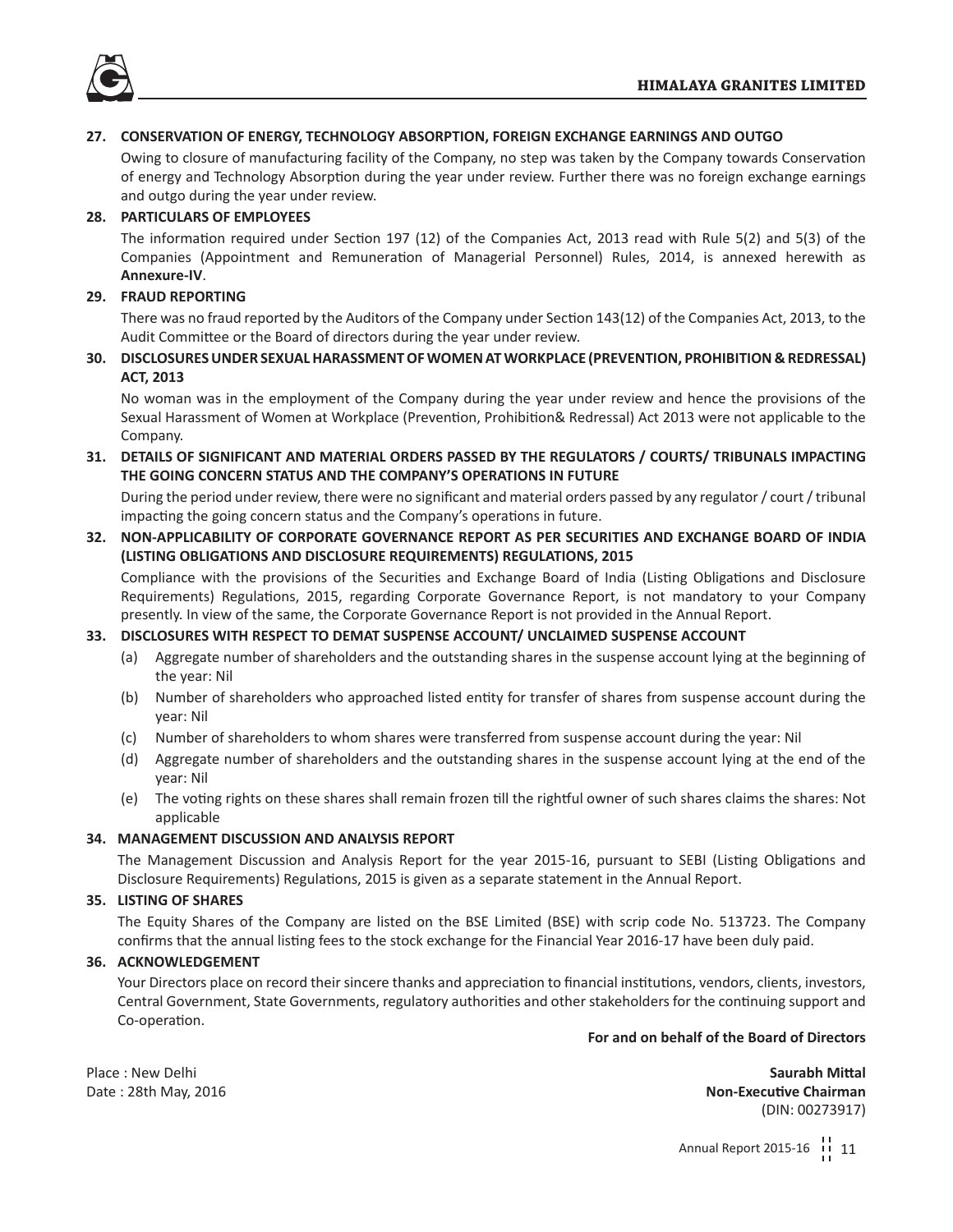

#### **Annexure-I**

#### **Form No. AOC-2**

(Pursuant to clause (h) of sub-section (3) of section 134 of the Act and Rule 8(2) of the Companies (Accounts) Rules, 2014)

#### 1. Details of contracts or arrangements or transactions not at arm's length basis: Nil

#### **2.** Details of material contracts or arrangement or transactions at arm's length basis are given below:

| SI.<br>No. | Name(s) of the<br>related party<br>and nature of<br>relationship | Nature of contracts/<br>arrangements/<br>transaction                                                           | <b>Duration of the contracts</b><br>arrangements/<br>transactions | Salient terms of the<br>contracts or arrangements<br>or transactions including the<br>value, if any | Date(s) of approval<br>by the Board, if any | Amount paid<br>as advances,<br>if any |
|------------|------------------------------------------------------------------|----------------------------------------------------------------------------------------------------------------|-------------------------------------------------------------------|-----------------------------------------------------------------------------------------------------|---------------------------------------------|---------------------------------------|
|            | Greenlam Industries<br>Limited                                   | Agreement between<br>Greenlam Industries<br>Limited and the<br>Company in respect<br>of immovable<br>property. | For the period of 11<br>Months w.e.f. 1st Sept,<br>2015.          | Monthly Rent of ₹4,00,000/-.                                                                        | 14th August, 2015                           | Nil                                   |

#### **For and on behalf of the Board of Directors**

Place : New Delhi **Saurabh Mittal** Date : 28th May, 2016 **Non-Executive Chairman** (DIN: 00273917)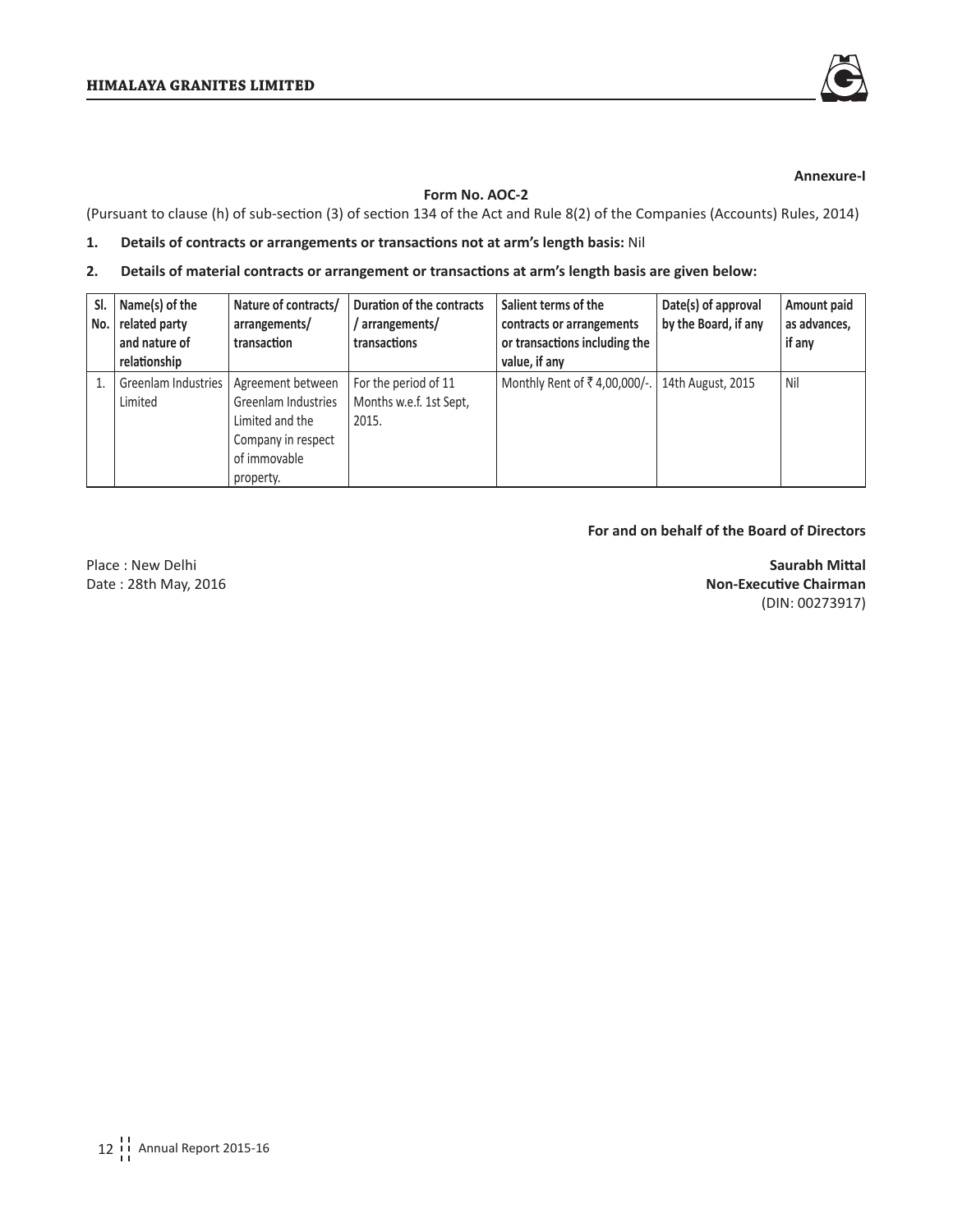

**Annexure-II**

#### **FORM NO. - MR-3 SECRETARIAL AUDIT REPORT FOR THE FINANCIAL YEAR ENDED ON 31ST MARCH 2016**

*[Pursuant to secƟon 204(1) of the Companies Act, 2013 and Rule 9 of the Companies (Appointment and RemuneraƟon of Managerial Personnel) Rules, 2014]*

To The Members of **HIMALAYA GRANITES LIMITED** Panchalam Village, Melpettai Post, Tindivanam, **TAMILNADU - 604 307**

We have conducted the Secretarial Audit of the compliance of applicable statutory provisions and the adherence to good corporate practices by **HIMALAYA GRANITES LIMITED** (hereinafter called the Company). Secretarial Audit was conducted in a manner that provided us a reasonable basis for evaluating the corporate conducts / statutory compliances and expressing our opinion thereon.

Based on our verification of the Company's books, papers, minute books, forms and returns filed and other records maintained by the Company and also the information provided by the Company, its officers, agents and authorized representatives during the conduct of Secretarial Audit, We hereby report that in our opinion, the Company has, during the audit period covering the financial year ended on 31st March, 2016 complied with the applicable statutory provisions and adhered to good corporate practices and also that the Company has proper Board-processes and compliance-mechanism in place to the extent, in the manner and subject to the reporting made hereinafter:

We have examined the books, papers, minute books, forms and returns filed and other records maintained by Company for the financial year ended on 31st March, 2016 according to the provisions of:

- (i) The Companies Act, 2013 ('the Act') and the rules made thereunder;
- (ii) The Securities Contracts (Regulation) Act, 1956 ('SCRA') and the rules made thereunder;
- (iii) The Depositories Act, 1996 and the Regulations and Bye-laws framed thereunder;
- (iv) Foreign Exchange Management Act, 1999 and the rules and regulations made thereunder to the extent of Foreign Direct Investment, Overseas Direct Investment and External Commercial Borrowings;
- (v) The following Regulations and Guidelines prescribed under the Securities and Exchange Board of India Act, 1992 ('SEBI Act'):-
	- (a) The Securities and Exchange Board of India (Substantial Acquisition of Shares and Takeovers) Regulations, 2011;
	- (b) The Securities and Exchange Board of India (Prohibition of Insider Trading) Regulations, 1992 and the Securities and Exchange Board of India (Prohibition of Insider Trading) Regulations, 2015, as applicable;
	- (c) The Securities and Exchange Board of India (Issue of Capital and Disclosure Requirements) Regulations, 2009;
	- (d) The Securities and Exchange Board of India (Employee Stock Option Scheme and Employee Stock Purchase Scheme)Guidelines, 1999; (**not applicable to the Company**)
	- (e) The Securities Exchange Board of India(Issue and Listing of Debt Securities) Regulations, 2008; (not applicable to **the Company**)
	- (f) The Securities and Exchange Board of India (Registrars to an issue and Share Transfer Agents) Regulations, 1993 regarding the Companies Act and dealing with client;
	- (g) The Securities Exchange Board of India (Delisting of Equity Shares) Regulations, 2009; (not applicable to the **Company**)
	- (h) The Securities and Exchange Board of India (Buyback of Securities) Regulations, 1998;
	- I) Other Laws applicable specifically to the Company: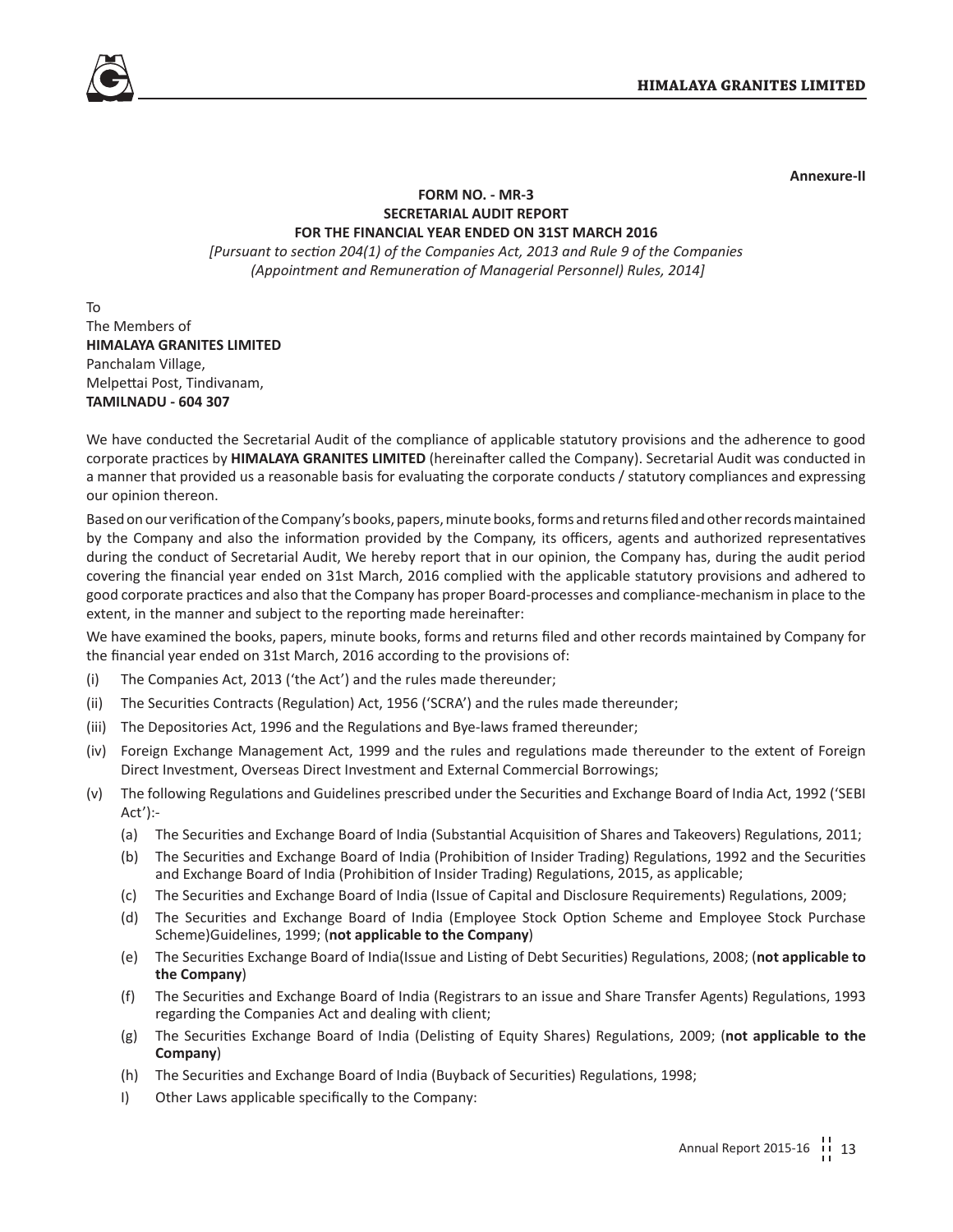Due to the closure of the Company's unit the management confirms that there are no other Laws applicable specifically to the Company.

We have also examined compliance with the applicable clauses of the following:

- (i) Secretarial Standards issued by The Institute of Company Secretaries of India.
- (i) The Listing Agreements entered into by the Company with BSE Limited and the Securities and Exchange Board of India (Listing Obligations and Disclosures Requirements) Regulations, 2015, as applicable.

We report that during the year under review, the Company has complied with the provisions of the Acts, rules, regulations and guidelines mentioned above except that the Company has not appointed Company Secretary and Chief Financial Officer as required under Section 203 of the Companies Act, 2013 and the Rules made thereunder.

We further report that based on the information provided and the representation made by the Company taken on record by the Board of Directors of the Company, in our opinion, adequate systems and processes exist in the Company to monitor and ensure compliance with provisions of applicable laws.

We further report that Compliance by the Company of applicable financial laws like direct and indirect tax laws and maintenance of financial records and books of accounts has not been reviewed in this audit since the same has been subject to review by statutory financial audit and other designated professionals.

**We further report that:**

- 1. The Board of Directors of the Company is duly constituted with proper balance of Executive Directors, Non-Executive Directors and Independent Directors. The changes in the composition of the Board of Directors that took place during the period under review were carried out in compliance with the provisions of the Companies Act, 2013 and rules made thereunder.
- 2. Adequate notice is given to all directors to schedule the Board Meetings, agenda and detailed notes on agenda were sent at least seven days in advance, and a system exists for seeking and obtaining further information and clarifications on the agenda items before the meeting and for meaningful participation at the meeting.
- 3. As per the minutes of the meeting duly recorded and signed by the Chairman the decisions of the Board were unanimous and no dissenting views have been recorded.

**We further report that** there are adequate systems and processes in the Company commensurate with the size and operations of the Company to monitor and ensure compliance with applicable laws, rules, regulations and guidelines.

We further report that during the audit period no other major actions have been undertaken by the Company except the Company has bought back 6,88,216 Equity Shares(representing 22.90% of total number of Equity Shares) at a price of  $\bar{z}$  30 per share aggregating to ₹ 2,06,46,480 through tender offer route, under SEBI (Buyback of Securities) Regulations 1998.

for **DKS & Co.**

Place : Kolkata **DILIP KUMAR SARAWAGI** Date : 28th May, 2016 ACS : 13020 C. P. No.: 3090

Note: This report is to be read with my letter of even date which is annexed as Annexure A and forms an integral part of this report.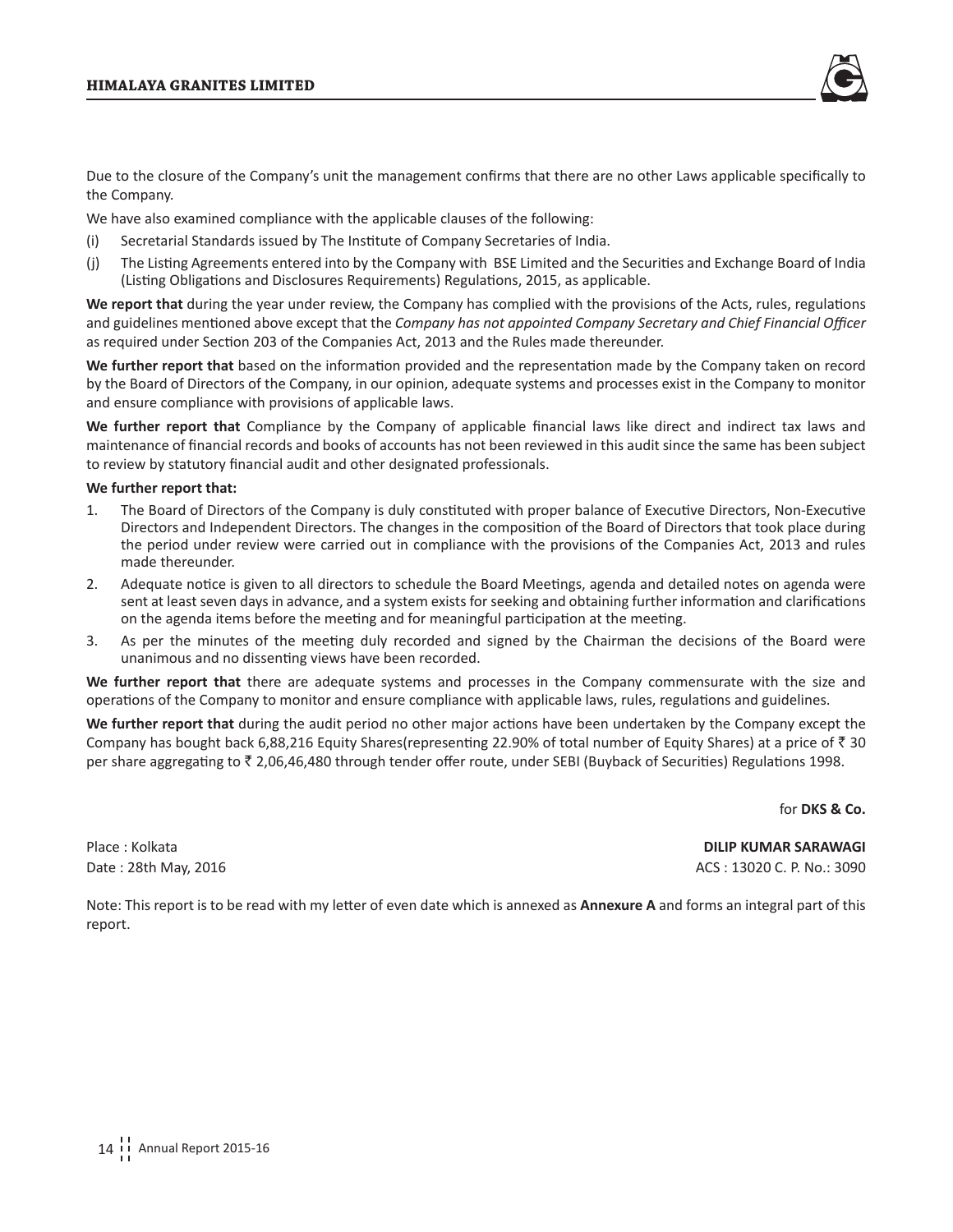

**'Annexure A'**

To The Members of **HIMALAYA GRANITES LIMITED** Panchalam Village, Melpettai Post, Tindivanam, **TAMILNADU - 604 307**

My report of even date is to be read with along with this letter.

- 1. Maintenance of secretarial record is the responsibility of the management of the Company. My responsibility is to express an opinion on these secretarial audit report based on the audit.
- 2. We have followed the audit practices and processes as were appropriate to obtain reasonable assurance about the correctness of the contents of the Secretarial records. The verification was done on test basis to ensure that correct facts are reflected in secretarial records. We believe that the processes and practices, we followed provide a reasonable basis for my opinion.
- 3. We have not verified the correctness and appropriateness of financial records and Books of Accounts of the Company.
- 4. Where ever required, we have obtained the Management representation about the compliance of laws, rules and regulations and happening of events etc.
- 5. The compliance of the provisions of Corporate and other applicable laws, rules, regulations, standards is the responsibility of management. My examination was limited to the verification of procedure on test basis.
- 6. The Secretarial Audit report is neither an assurance as to the future viability of the Company nor of the efficacy or effectiveness with which the management has conducted the affairs of the Company.

for **DKS & Co.**

Place : Kolkata **DILIP KUMAR SARAWAGI** Date : 28th May, 2016 **ACS** : 13020 C. P. No.: 3090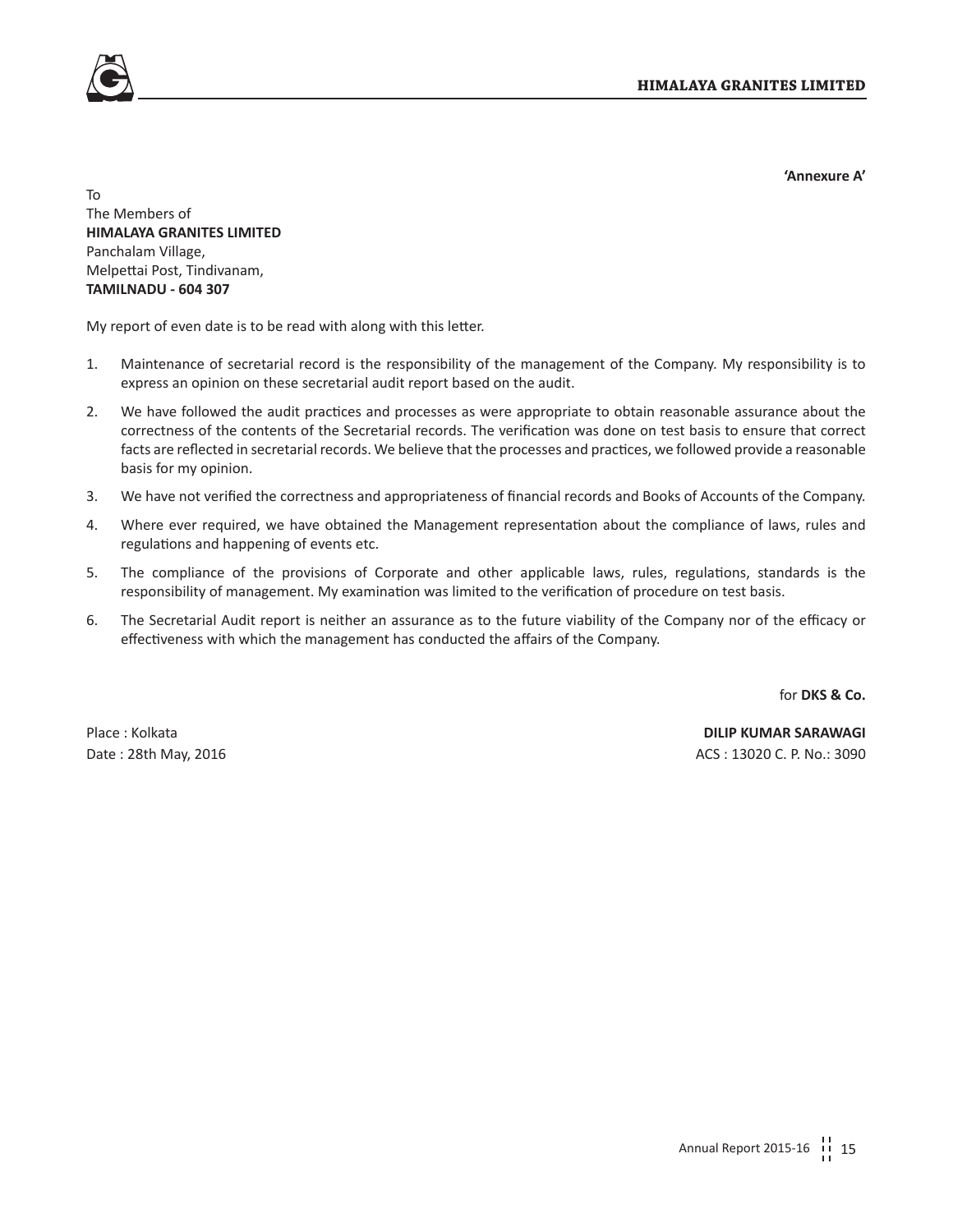

**Annexure-III**

#### **FORM NO. MGT 9**

**EXTRACT OF ANNUAL RETURN**

#### As on financial year ended on 31.03.2016

Pursuant to Section 92(3) of the Companies Act, 2013 and Rule 12(1) of the Company (Management & Administration) **Rules, 2014.**

#### **I. REGISTRATION & OTHER DETAILS:**

| 1. | <b>CIN</b>                                                                    | L13206TN1987PLC015161                                                                                                                                                                 |
|----|-------------------------------------------------------------------------------|---------------------------------------------------------------------------------------------------------------------------------------------------------------------------------------|
| 2. | <b>Registration Date</b>                                                      | <b>DECEMBER 11, 1987</b>                                                                                                                                                              |
| 3. | Name of the Company                                                           | <b>HIMALAYA GRANITES LIMITED</b>                                                                                                                                                      |
| 4. | Category/Sub-category of the Company                                          | Public Company limited by shares                                                                                                                                                      |
| 5. | <b>Address of the Registered office</b><br>& contact details                  | Panchalam Village, Melpettai Post, Tindivanam,<br>Tamilnadu-604 307<br>Telephone: 011-42791399<br>Telefax: 044-26693378<br>Website: www.hgl.co.in<br>Email: investors@hgl.co.in       |
| 6. | Whether listed company                                                        | Yes. Listed on BSE Limited                                                                                                                                                            |
| 7. | Name, Address & contact details of the<br>Registrar & Transfer Agent, if any. | M/s. S. K. Infosolutions Private Limited.<br>34/1A, Sudhir Chatterjee Street<br>Kolkata - 700 006<br>Phone: (033) 2219-4815/6797<br>Fax: (033) 2219-4815<br>Email: skcdilip@gmail.com |

**II. PRINCIPAL BUSINESS ACTIVITIES OF THE COMPANY** (All the business activities contributing 10% or more of the total turnover of the company shall be stated)

| SI.<br>No. | Name and Description of<br>main products / services | NIC Code of the<br><b>Product /service</b> | % to total turnover<br>of the company* |  |  |
|------------|-----------------------------------------------------|--------------------------------------------|----------------------------------------|--|--|
|            | Letting out of immovable properties                 | 68100                                      | 55.86                                  |  |  |
|            | <b>Credit Granting</b>                              | 64920                                      | 37.31                                  |  |  |

\* Figures have been stated on the basis of the gross turnover of the Company.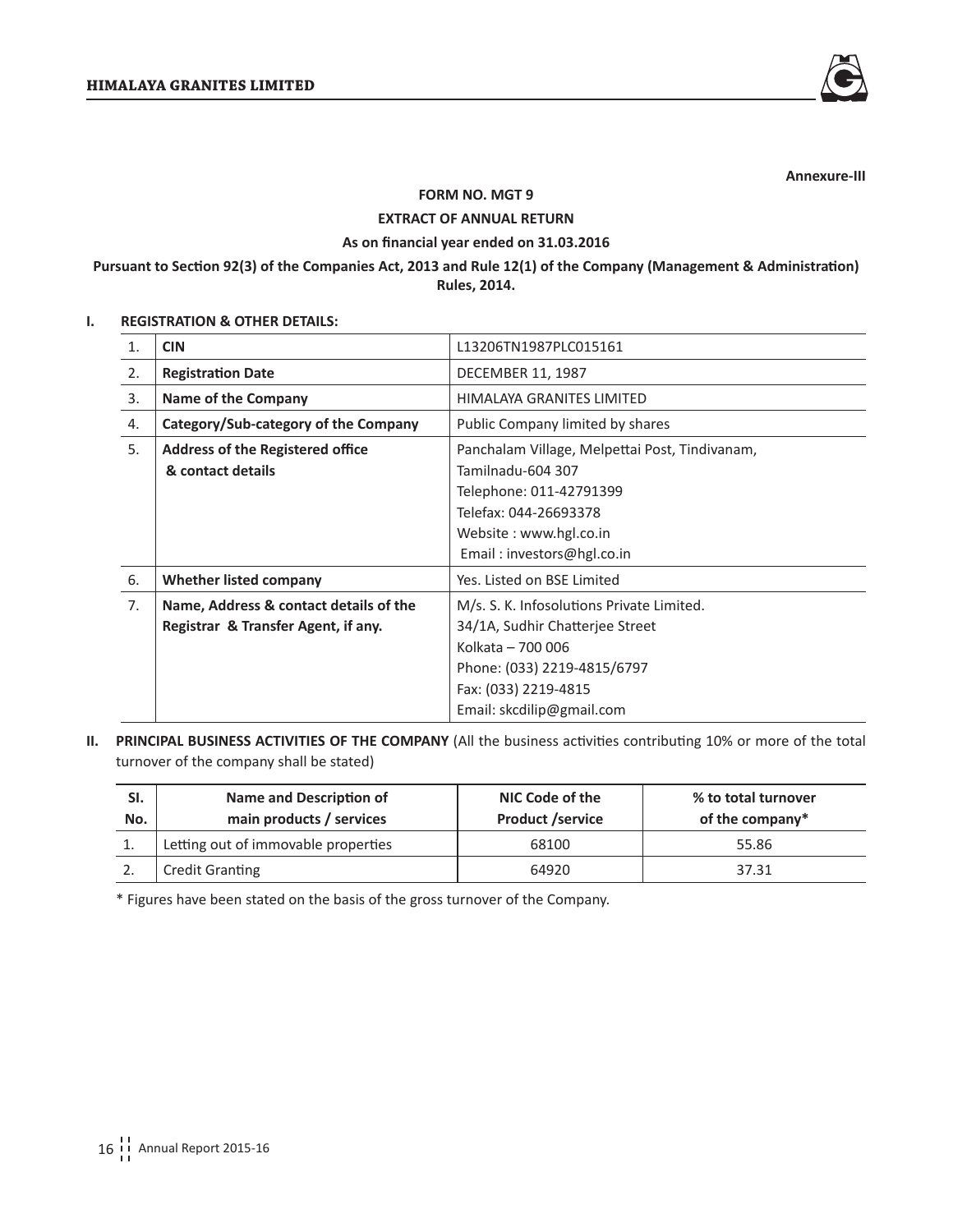

#### **III. PARTICULARS OF HOLDING, SUBSIDIARY AND ASSOCIATE COMPANIES :**

The Company has no subsidiary, holding and associate Company during the period under review.

#### IV. **SHARE HOLDING PATTERN (Equity Share Capital Breakup as percentage of Total Equity)**

(i) Category-wise Share Holding

| <b>Category of Shareholders</b>                            | No. of Shares held at the beginning of the year<br>[As on 01/04/2015] |                          |                          |                             | No. of Shares held at the end of the year<br>[As on 31/03/2016] |                          |                          |                             | % Change<br>during |
|------------------------------------------------------------|-----------------------------------------------------------------------|--------------------------|--------------------------|-----------------------------|-----------------------------------------------------------------|--------------------------|--------------------------|-----------------------------|--------------------|
|                                                            | Demat                                                                 | Physical                 | <b>Total</b>             | % of Total<br><b>Shares</b> | Demat                                                           | Physical                 | Total                    | % of Total<br><b>Shares</b> | the year           |
| A. Promoters                                               |                                                                       |                          |                          |                             |                                                                 |                          |                          |                             |                    |
| $(1)$ Indian                                               |                                                                       |                          |                          |                             |                                                                 |                          |                          |                             |                    |
| a) Individual/HUF                                          | 1122250                                                               | $\overline{\phantom{0}}$ | 1122250                  | 37.35                       | 1716950                                                         |                          | 1716950                  | 74.11                       | 36.76              |
| b) Central Govt                                            |                                                                       |                          |                          |                             |                                                                 |                          |                          |                             |                    |
| c) State Govt(s)                                           |                                                                       |                          |                          |                             |                                                                 |                          |                          |                             |                    |
| d) Bodies Corp.                                            | 594800                                                                | $\overline{\phantom{0}}$ | 594800                   | 19.79                       | 100                                                             |                          | 100                      | 0.00                        | (19.79)            |
| e) Banks / FI                                              |                                                                       | ۰                        |                          |                             |                                                                 |                          |                          |                             |                    |
| f) Any other                                               |                                                                       |                          |                          |                             |                                                                 |                          |                          |                             |                    |
| Sub-Total (A)(1):-                                         | 1717050                                                               | $\qquad \qquad -$        | 1717050                  | 57.14                       | 1717050                                                         | $\overline{\phantom{0}}$ | 1717050                  | 74.11                       | 16.97              |
| (2) Foreign                                                |                                                                       |                          |                          |                             |                                                                 |                          |                          |                             |                    |
| a) NRIs-Individual                                         |                                                                       |                          |                          |                             |                                                                 |                          |                          |                             |                    |
| b) Others-Individuals                                      | $\overline{\phantom{0}}$                                              |                          |                          | $\overline{\phantom{0}}$    |                                                                 |                          | $\overline{\phantom{0}}$ |                             |                    |
| c) Bodies Corp.                                            | $\overline{\phantom{0}}$                                              |                          | $\overline{a}$           | $\qquad \qquad -$           |                                                                 |                          | $\equiv$                 |                             |                    |
| d) Banks / FI                                              | $\overline{\phantom{0}}$                                              |                          |                          | $\overline{a}$              |                                                                 |                          | $\overline{\phantom{0}}$ |                             |                    |
| e) Any Other                                               | -                                                                     |                          |                          | ÷                           |                                                                 |                          |                          |                             |                    |
| Sub-Total (A)(2):-                                         |                                                                       | $\overline{\phantom{0}}$ |                          | $\qquad \qquad -$           |                                                                 | $\overline{\phantom{0}}$ |                          |                             |                    |
| <b>Total shareholding of</b><br>Promoter (A)=(A)(1)+(A)(2) | 1717050                                                               | -                        | 1717050                  | 57.14                       | 1717050                                                         |                          | 1717050                  | 74.11                       | 16.97              |
| <b>B. Public Shareholding</b>                              |                                                                       |                          |                          |                             |                                                                 |                          |                          |                             |                    |
| 1. Institutions                                            |                                                                       |                          |                          |                             |                                                                 |                          |                          |                             |                    |
| a) Mutual Funds                                            |                                                                       | 100                      | 100                      | 0.00                        | $\overline{\phantom{0}}$                                        |                          | $\overline{\phantom{0}}$ |                             | 0.00               |
| b) Banks / FI                                              |                                                                       |                          |                          |                             | ۰                                                               |                          | $\overline{\phantom{0}}$ |                             |                    |
| c) Central Govt                                            |                                                                       |                          |                          | -                           |                                                                 |                          | $\overline{\phantom{0}}$ |                             |                    |
| d) State Govt(s)                                           | <b>-</b>                                                              | $\overline{\phantom{0}}$ | $\overline{\phantom{0}}$ | <sup>-</sup>                |                                                                 |                          | $\overline{\phantom{0}}$ | -                           |                    |
| e) Venture Capital Funds                                   | $\qquad \qquad -$                                                     | $\overline{\phantom{0}}$ | $\overline{\phantom{0}}$ | $\overline{\phantom{0}}$    | $\overline{\phantom{0}}$                                        | $\overline{\phantom{0}}$ | $\overline{\phantom{0}}$ | -                           |                    |
| f) Insurance Companies                                     | $\overline{a}$                                                        | $\equiv$                 | $\overline{\phantom{0}}$ | $\overline{a}$              | ۰                                                               | $\equiv$                 | $\qquad \qquad -$        | $\overline{a}$              |                    |
| g) Flls                                                    |                                                                       |                          |                          | $\overline{a}$              |                                                                 |                          | $\overline{\phantom{0}}$ |                             |                    |
| h) Foreign Venture Capital<br>Funds                        |                                                                       |                          |                          | ÷                           |                                                                 |                          | $\overline{\phantom{0}}$ |                             |                    |
| i) Others                                                  |                                                                       |                          |                          |                             |                                                                 |                          |                          |                             |                    |
| Sub-total (B)(1):-                                         |                                                                       | 100                      | 100                      | 0.00                        | $\qquad \qquad -$                                               | $\overline{a}$           | $\overline{\phantom{0}}$ |                             | 0.00               |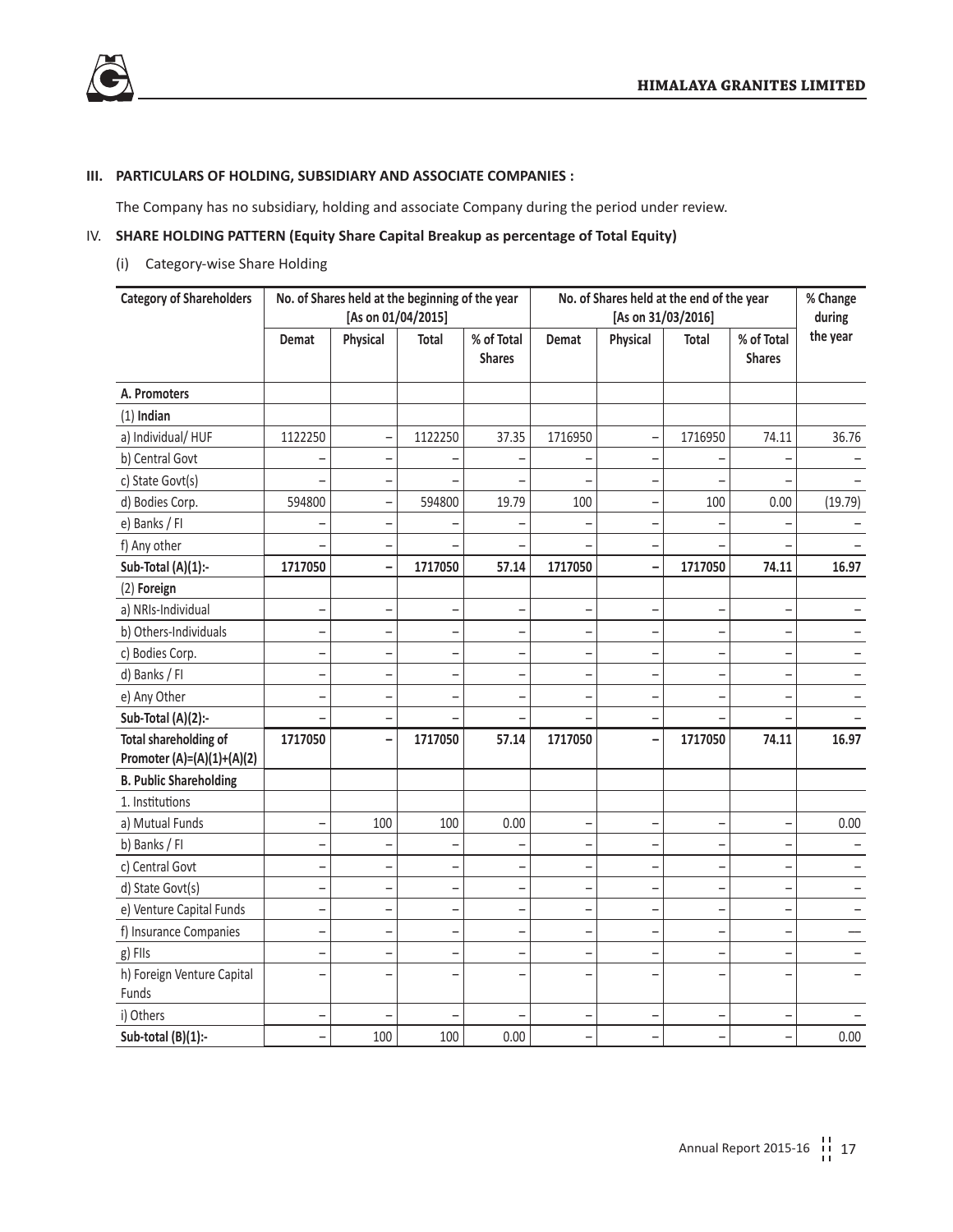| <b>Category of Shareholders</b>                                                      | No. of Shares held at the beginning of the year<br>[As on 01/04/2015] |          |              |                             | No. of Shares held at the end of the year<br>[As on $31/03/2016$ ] |                          |                          |                             | % Change<br>during |
|--------------------------------------------------------------------------------------|-----------------------------------------------------------------------|----------|--------------|-----------------------------|--------------------------------------------------------------------|--------------------------|--------------------------|-----------------------------|--------------------|
|                                                                                      | Demat                                                                 | Physical | <b>Total</b> | % of Total<br><b>Shares</b> | Demat                                                              | Physical                 | <b>Total</b>             | % of Total<br><b>Shares</b> | the year           |
| 2. Non-Institutions                                                                  |                                                                       |          |              |                             |                                                                    |                          |                          |                             |                    |
| a) Bodies Corp.                                                                      | 237381                                                                | 3900     | 241281       | 8.03                        | 40805                                                              | 3900                     | 44705                    | 1.93                        | (6.10)             |
| i) Indian                                                                            |                                                                       |          |              |                             |                                                                    |                          |                          |                             |                    |
| ii) Overseas                                                                         | -                                                                     |          | -            | -                           | -                                                                  | $\overline{\phantom{0}}$ | $\overline{\phantom{0}}$ | -                           | -                  |
| b) Individuals                                                                       |                                                                       |          |              |                             |                                                                    |                          |                          |                             |                    |
| i) Individual shareholders<br>holding nominal share<br>capital upto ₹1 lakh          | 176632                                                                | 81636    | 258268       | 8.59                        | 167129                                                             | 77536                    | 244665                   | 10.56                       | 1.97               |
| ii) Individual shareholders<br>holding nominal share<br>capital in excess of ₹1 lakh | 786915                                                                |          | 786915       | 26.19                       | 308978                                                             |                          | 308978                   | 13.34                       | (12.85)            |
| c) Others                                                                            |                                                                       |          |              |                             |                                                                    |                          |                          |                             |                    |
| Non Resident Indians                                                                 | 1386                                                                  |          | 1386         | 0.05                        | 1386                                                               |                          | 1386                     | 0.06                        | 0.01               |
| Foreign Company                                                                      |                                                                       |          |              | $\overline{\phantom{a}}$    |                                                                    |                          |                          |                             |                    |
| Sub-total $(B)(2)$ :-                                                                | 1202314                                                               | 85536    | 1287850      | 42.86                       | 518298                                                             | 81436                    | 599734                   | 25.89                       | (16.97)            |
| <b>Total Public Shareholding</b><br>$(B)=(B)(1)+(B)(2)$                              | 1202314                                                               | 85636    | 1287950      | 42.86                       | 518298                                                             | 81436                    | 599734                   | 25.89                       | (16.97)            |
| Grand Total (A+B)                                                                    | 2919364                                                               | 85636    | 3005000      | 100.00                      | 2235348                                                            | 81436                    | 2316784                  | 100.00                      | <b>NA</b>          |

#### **B) Shareholding of Promoters**

| SI. | <b>Shareholder's Name</b> |               | Shareholding at the beginning of the year |                                                              | Shareholding at the end of the year | % change in                            |                                                             |                                    |
|-----|---------------------------|---------------|-------------------------------------------|--------------------------------------------------------------|-------------------------------------|----------------------------------------|-------------------------------------------------------------|------------------------------------|
| No. |                           | No. of Shares | % of total<br>Shares of the<br>company    | % of Shares<br>Pledged /<br>encumbered<br>to total<br>shares | No. of Shares                       | % of total<br>Shares of the<br>company | %of Shares<br>Pledged /<br>encumbered<br>to total<br>shares | shareholding<br>during the<br>year |
|     | Mr. Shiv Prakash Mittal   | 12500         | 0.42                                      |                                                              | 12500                               | 0.54                                   |                                                             | 0.12                               |
| 2.  | Mr. Rajesh Mittal         | 621250        | 20.67                                     |                                                              |                                     |                                        |                                                             | (20.67)                            |
| 3.  | Mr. Saurabh Mittal        | 10000         | 0.33                                      |                                                              | 1647600                             | 71.12                                  |                                                             | 70.79                              |
| 4.  | Mr. Shobhan Mittal        | 27500         | 0.92                                      |                                                              |                                     |                                        |                                                             | (0.92)                             |

#### **C) Change in Promoters' Shareholding:**

| SI. | <b>Shareholder's Name</b>    |                           | Shareholding at the beginning of the year | Cumulative Shareholding during the year |                                        |  |  |
|-----|------------------------------|---------------------------|-------------------------------------------|-----------------------------------------|----------------------------------------|--|--|
| No. |                              | No. of shares             | % of total<br>shares of the<br>company    | No. of shares                           | % of total<br>shares of the<br>company |  |  |
| 1.  | Mr. Shiv Prakash Mittal      |                           |                                           |                                         |                                        |  |  |
|     | At the beginning of the year | 12500                     | 0.42                                      | 12500                                   | 0.42                                   |  |  |
|     | Changes during the year:     | No Change during the year |                                           |                                         |                                        |  |  |
|     | At the end of the year       |                           |                                           | 12500                                   | 0.54                                   |  |  |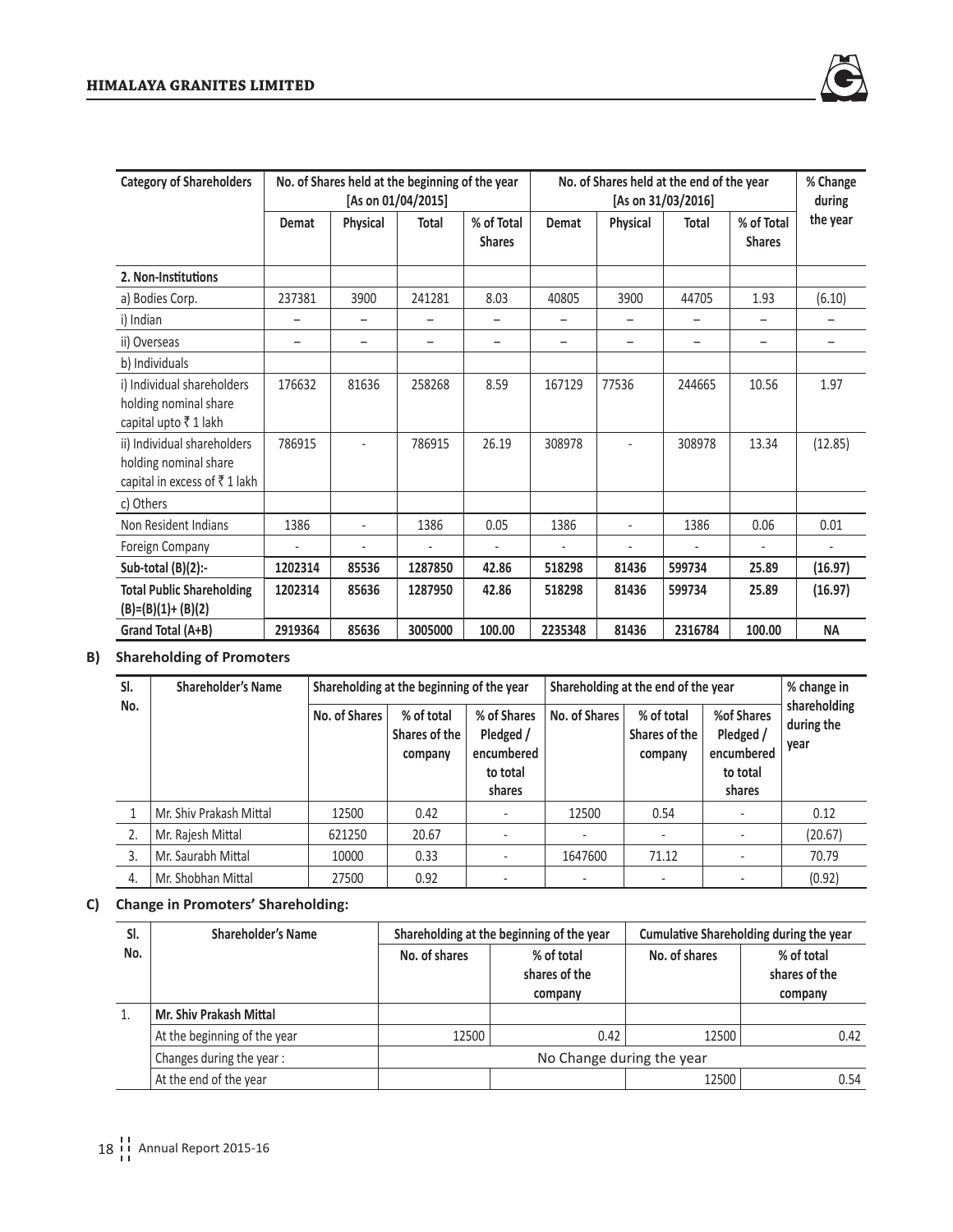| SI. | <b>Shareholder's Name</b>                                       |               | Shareholding at the beginning of the year | Cumulative Shareholding during the year |                                        |  |
|-----|-----------------------------------------------------------------|---------------|-------------------------------------------|-----------------------------------------|----------------------------------------|--|
| No. |                                                                 | No. of shares | % of total<br>shares of the<br>company    | No. of shares                           | % of total<br>shares of the<br>company |  |
| 2.  | Mr. Rajesh Mittal                                               |               |                                           |                                         |                                        |  |
|     | At the beginning of the year                                    | 621250        | 20.67                                     | 621250                                  | 20.67                                  |  |
|     | Changes during the year:                                        |               |                                           |                                         |                                        |  |
|     | Disposed off 300000 Shares on 08.10.2015<br>(Inter se transfer) |               |                                           | 321250                                  | 10.69                                  |  |
|     | Disposed off 321250 Shares on 28.03.2016<br>(Inter se transfer) |               |                                           |                                         |                                        |  |
|     | At the end of the year                                          |               |                                           |                                         |                                        |  |
| 3.  | Mr. Saurabh Mittal                                              |               |                                           |                                         |                                        |  |
|     | At the beginning of the year                                    | 10000         | 0.33                                      | 10000                                   | 0.33                                   |  |
|     | Changes during the year:                                        |               |                                           |                                         |                                        |  |
|     | Acquired 300000 Shares on 08.10.2015<br>(Inter se transfer)     |               |                                           | 310000                                  | 10.31                                  |  |
|     | Acquired 1337600 Shares on 28.03.2016<br>(Inter se transfer)    |               |                                           | 1647600                                 | 71.12                                  |  |
|     | At the end of the year                                          |               |                                           | 1647600                                 | 71.12                                  |  |
| 4.  | Mr. Shobhan Mittal                                              |               |                                           |                                         |                                        |  |
|     | At the beginning of the year                                    | 27500         | 0.92                                      | 27500                                   | 0.92                                   |  |
|     | Changes during the year:                                        |               |                                           |                                         |                                        |  |
|     | Disposed off 27500 Shares on 28.03.2016<br>(Inter se transfer)  |               |                                           |                                         |                                        |  |
|     | At the end of the year                                          |               |                                           | -                                       |                                        |  |

È

**D) Shareholding PaƩern of top ten Shareholders (Other than Directors, Promoters and Holders of GDRs and ADRs):**

| SI.<br>No. | <b>Shareholder's Name</b>                      | Shareholding at the<br>beginning of the year |                                        | <b>Cumulative Shareholding</b><br>during the Year |                                        |  |
|------------|------------------------------------------------|----------------------------------------------|----------------------------------------|---------------------------------------------------|----------------------------------------|--|
|            |                                                | No. of shares                                | % of total<br>shares of the<br>company | No. of shares                                     | % of total<br>shares of the<br>company |  |
| 1.         | SANJEEV KRISHNA BHALOTIA                       |                                              |                                        |                                                   |                                        |  |
|            | At the beginning of the year                   | 72353                                        | 2.41                                   | 72353                                             | 2.41                                   |  |
|            | Changes during the year:                       | No Change during the year                    |                                        |                                                   |                                        |  |
|            | At the end of the year                         |                                              |                                        | 72353                                             | 3.12                                   |  |
| 2.         | <b>MANJU BHALOTIA MANJU</b>                    |                                              |                                        |                                                   |                                        |  |
|            | At the beginning of the year                   | 127328                                       | 4.24                                   | 127328                                            | 4.24                                   |  |
|            | Changes during the year:                       |                                              |                                        |                                                   |                                        |  |
|            | Purchased 62584 Shares on<br>14.08.2015        |                                              |                                        | 189912                                            | 8.20                                   |  |
|            | Sold 127328 Shares on 28.01.2016<br>(Buy-back) |                                              |                                        | 62584                                             | 2.70                                   |  |
|            | At the end of the year                         |                                              |                                        | 62584                                             | 2.70                                   |  |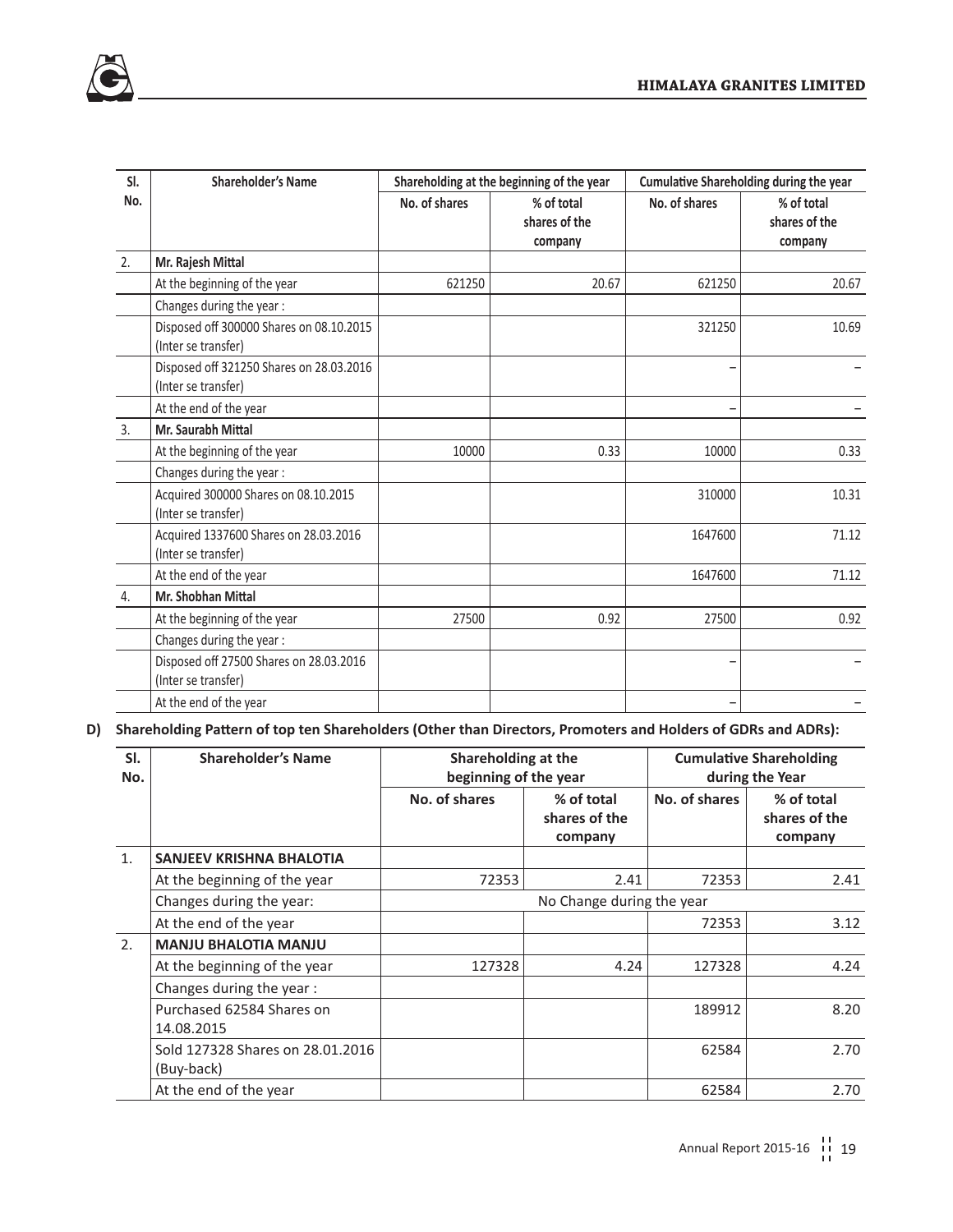

| SI.<br>No. | <b>Shareholder's Name</b>           | Shareholding at the<br>beginning of the year |                                        |               | <b>Cumulative Shareholding</b><br>during the Year |
|------------|-------------------------------------|----------------------------------------------|----------------------------------------|---------------|---------------------------------------------------|
|            |                                     | No. of shares                                | % of total<br>shares of the<br>company | No. of shares | % of total<br>shares of the<br>company            |
| 3.         | <b>SANGEETHA S</b>                  |                                              |                                        |               |                                                   |
|            | At the beginning of the year        | 52000                                        | 1.73                                   | 52000         | 1.73                                              |
|            | Changes during the year:            |                                              | No Change during the year              |               |                                                   |
|            | At the end of the year              |                                              |                                        | 52000         | 2.24                                              |
| 4.         | <b>SARVESH BUBNA TRUST</b>          |                                              |                                        |               |                                                   |
|            | At the beginning of the year        | 50202                                        | 1.67                                   | 50202         | 1.67                                              |
|            | Changes during the year:            |                                              | No Change during the year              |               |                                                   |
|            | At the end of the year              |                                              |                                        | 50202         | 2.16                                              |
| 5.         | <b>SEETHA KUMARI</b>                |                                              |                                        |               |                                                   |
|            | At the beginning of the year        | 37849                                        | 1.26                                   | 37849         | 1.26                                              |
|            | Changes during the year:            |                                              | No Change during the year              |               |                                                   |
|            | At the end of the year              |                                              |                                        | 37849         | 1.63                                              |
| 6.         | <b>SATHYA S</b>                     |                                              |                                        |               |                                                   |
|            | At the beginning of the year        | 33990                                        | 1.13                                   | 33990         | 1.13                                              |
|            | Changes during the year:            |                                              | No Change during the year              |               |                                                   |
|            | At the end of the year              |                                              |                                        | 33990         | 1.46                                              |
| 7.         | PLYLAM ENTERPRISES PVT. LTD.        |                                              |                                        |               |                                                   |
|            | At the beginning of the year        | 20250                                        | 0.67                                   | 20250         | 0.67                                              |
|            | Changes during the year:            |                                              | No Change during the year              |               |                                                   |
|            | At the end of the year              |                                              |                                        | 20250         | 0.87                                              |
| 8.         | Alkesh Gulab Wadhwani               |                                              |                                        |               |                                                   |
|            | At the beginning of the year        | 15102                                        | 0.50                                   | 15102         | 0.50                                              |
|            | Changes during the year:            |                                              | No Change during the year              |               |                                                   |
|            | At the end of the year              |                                              |                                        | 15102         | 0.65                                              |
| 9.         | <b>MONET SECURITIES PRIVATE LTD</b> |                                              |                                        |               |                                                   |
|            | At the beginning of the year        | 11867                                        | 0.39                                   | 11867         | 0.39                                              |
|            | Changes during the year:            |                                              | No Change during the year              |               |                                                   |
|            | At the end of the year              |                                              |                                        | 11867         | 0.51                                              |
| 10.        | <b>SAVITHA S</b>                    |                                              |                                        |               |                                                   |
|            | At the beginning of the year        | 6000                                         | 0.20                                   | 6000          | 0.20                                              |
|            | Changes during the year:            |                                              | No Change during the year              |               |                                                   |
|            | At the end of the year              |                                              |                                        | 6000          | 0.25                                              |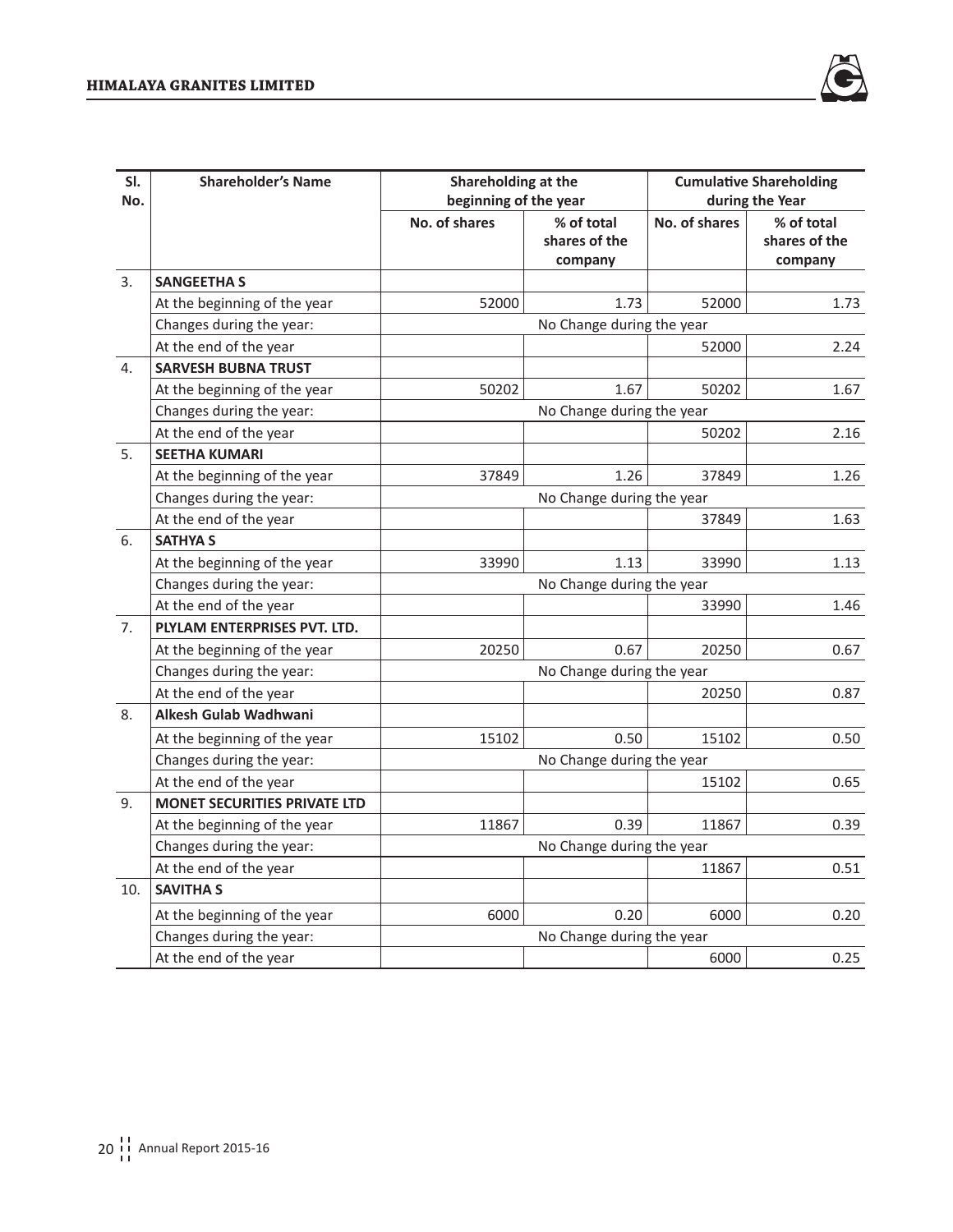

#### **E) Shareholding of Directors and Key Managerial Personnel:**

| SI.              | For each of the Directors and Key Managerial Personnel    |               | Shareholding at the      | <b>Cumulative Shareholding</b><br>during the Year |                          |
|------------------|-----------------------------------------------------------|---------------|--------------------------|---------------------------------------------------|--------------------------|
| No.              |                                                           |               | beginning of the year    |                                                   |                          |
|                  |                                                           | No. of shares | % of total               | No. of shares                                     | % of total               |
|                  |                                                           |               | shares of the<br>company |                                                   | shares of the<br>company |
| 1.               | Mr. Saurabh Mittal, Non-Executive Chairman                |               |                          |                                                   |                          |
|                  | At the beginning of the year                              | 10000         | 0.33                     | 10000                                             | 0.33                     |
|                  | Changes during the year :                                 |               |                          |                                                   |                          |
|                  | Acquired 300000 Shares on 08.10.2015 (Inter se transfer)  |               |                          | 310000                                            | 10.31                    |
|                  | Acquired 1337600 Shares on 28.03.2016 (Inter se transfer) |               |                          | 1647600                                           | 71.12                    |
|                  | At the end of the year                                    |               |                          | 1647600                                           | 71.12                    |
| 2.               | Mr. Ramesh Kumar Haritwal, Managing Director & CEO        |               |                          |                                                   |                          |
|                  | At the beginning of the year                              | 200           | 0.00                     | 200                                               | 0.00                     |
|                  | Changes during the year:                                  |               |                          | No change during the year                         |                          |
|                  | At the end of the year                                    |               |                          | 200                                               | 0.01                     |
| 3.               | Ms. Mathangi Ramanujam, Non-Executive Director            |               |                          |                                                   |                          |
|                  | At the beginning of the year                              | Nil           | Nil                      | Nil                                               | Nil                      |
|                  | Changes during the year :                                 |               |                          | No change during the year                         |                          |
|                  | At the end of the year                                    |               |                          | Nil                                               | Nil                      |
| $\overline{4}$ . | Mr. Mahesh Kumar Malpani, , Independent Director          |               |                          |                                                   |                          |
|                  | At the beginning of the year                              | Nil           | Nil                      | Nil                                               | Nil                      |
|                  | Changes during the year:                                  |               |                          | No change during the year                         |                          |
|                  | At the end of the year                                    |               |                          | Nil                                               | Nil                      |
| 5.               | Mr. Beni Gopal Saraf, Independent Director                |               |                          |                                                   |                          |
|                  | At the beginning of the year                              | Nil           | Nil                      | Nil                                               | Nil                      |
|                  | Changes during the year:                                  |               |                          | No change during the year                         |                          |
|                  | At the end of the year                                    |               |                          | Nil                                               | Nil                      |
| 6.               | Mr. Pradip Manharlal Domadia, Independent Director        |               |                          |                                                   |                          |
|                  | At the beginning of the year                              | 700           | 0.02                     | 700                                               | 0.02                     |
|                  | Changes during the year:                                  |               |                          | No change during the year                         |                          |
|                  | At the end of the year                                    |               |                          | 700                                               | 0.03                     |

Note : Due to Buy-back of Shares by the Company during the financial year 2015-16, the changes in percentage of Shareholding does not correspond to the change in the number of Shares held by the respective Shareholders.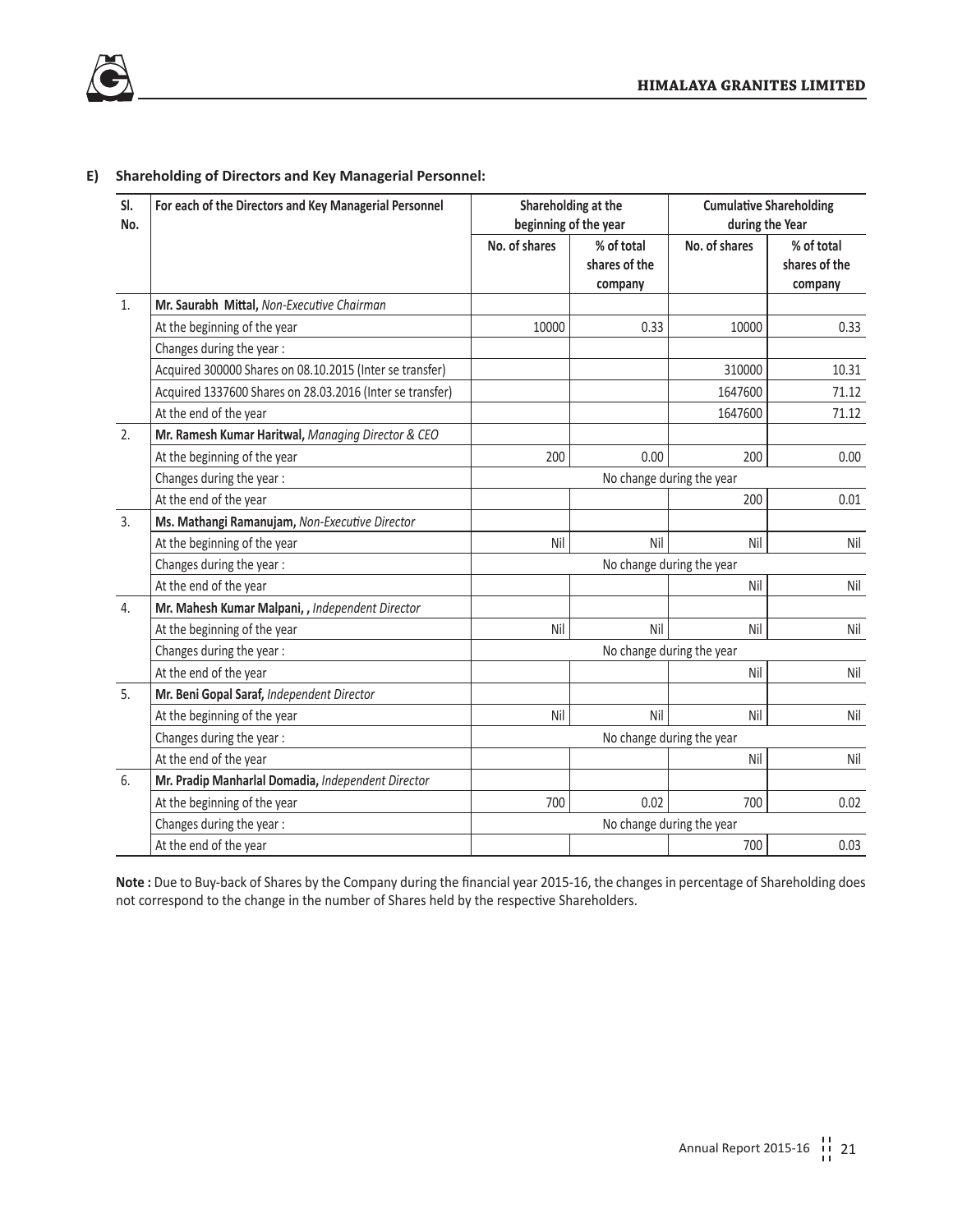#### **V) INDEBTEDNESS -Indebtedness of the Company including interest outstanding/accrued but not due for payment.**

|                                               | <b>Secured Loans</b><br>excluding deposits | <b>Unsecured Loans</b> | <b>Deposits</b> | <b>Total Indebtedness</b><br>$(\overline{\mathbf{z}})$ |
|-----------------------------------------------|--------------------------------------------|------------------------|-----------------|--------------------------------------------------------|
| Indebtedness at the beginning of the          |                                            |                        |                 |                                                        |
| financial year                                |                                            |                        |                 |                                                        |
| i) Principal Amount                           | Nil                                        | Nil                    | Nil             | Nil                                                    |
| ii) Interest due but not paid                 | Nil                                        | Nil                    | Nil             | Nil                                                    |
| iii) Interest accrued but not due             | Nil                                        | Nil                    | Nil             | Nil                                                    |
| Total (i+ii+iii)                              | Nil                                        | Nil                    | Nil             | Nil                                                    |
| Change in Indebtedness during the financial   | Nil                                        | Nil                    | Nil             | Nil                                                    |
| year                                          |                                            |                        |                 |                                                        |
| Addition                                      | Nil                                        | Nil                    | Nil             | Nil                                                    |
| Reduction                                     | Nil                                        | Nil                    | Nil             | Nil                                                    |
| <b>Net Change</b>                             | Nil                                        | Nil                    | Nil             | Nil                                                    |
| Indebtedness at the end of the financial year |                                            |                        |                 |                                                        |
| i) Principal Amount                           | Nil                                        | Nil                    | Nil             | Nil                                                    |
| ii) Interest due but not paid                 | Nil                                        | Nil                    | Nil             | Nil                                                    |
| iii) Interest accrued but not due             | Nil                                        | Nil                    | Nil             | Nil                                                    |
| Total (i+ii+iii)                              | Nil                                        | Nil                    | Nil             | Nil                                                    |

#### **VI. REMUNERATION OF DIRECTORS AND KEY MANAGERIAL PERSONNEL-**

#### **A. RemuneraƟon to Managing Director, Whole-Ɵme Directors and/or Manager**:

| SI.<br>No.     | Particulars of Remuneration                                                            | Name of MD/WTD/<br>Manager                            | <b>Total Amount</b><br>(₹) |
|----------------|----------------------------------------------------------------------------------------|-------------------------------------------------------|----------------------------|
|                |                                                                                        | Mr. Ramesh Kumar Haritwal,<br>Managing Director & CEO |                            |
| $\mathbf{1}$   | Gross salary                                                                           |                                                       |                            |
|                | (a) Salary as per provisions contained in section 17(1) of the<br>Income-tax Act, 1961 | 15,74,300                                             | 15,74,300                  |
|                | (b) Value of perquisites u/s 17(2) of the Income-tax Act,<br>1961                      | Nil                                                   | Nil                        |
|                | (c) Profits in lieu of salary under section 17(3), of the<br>Income-tax Act, 1961      | Nil                                                   | Nil                        |
| $\overline{2}$ | <b>Stock Option</b>                                                                    | Nil                                                   | Nil                        |
| 3              | Sweat Equity                                                                           | Nil                                                   | Nil                        |
| $\overline{4}$ | Commission                                                                             |                                                       |                            |
|                | - as % of profit                                                                       | Nil                                                   | Nil                        |
|                | - others                                                                               | Nil                                                   | Nil                        |
| 5              | Others (Medical reimbursement & Contribution to<br>Provident Fund)                     | 1,32,336                                              | 1,32,336                   |
|                | Total (A)                                                                              | 17,06,636                                             | 17,06,636                  |
|                | Ceiling as per the Act <sup>^</sup>                                                    | Nil                                                   | Nil                        |

^*Being 5% of net proĮt of the Company calculated as per secƟon 198 of the Companies Act, 2013*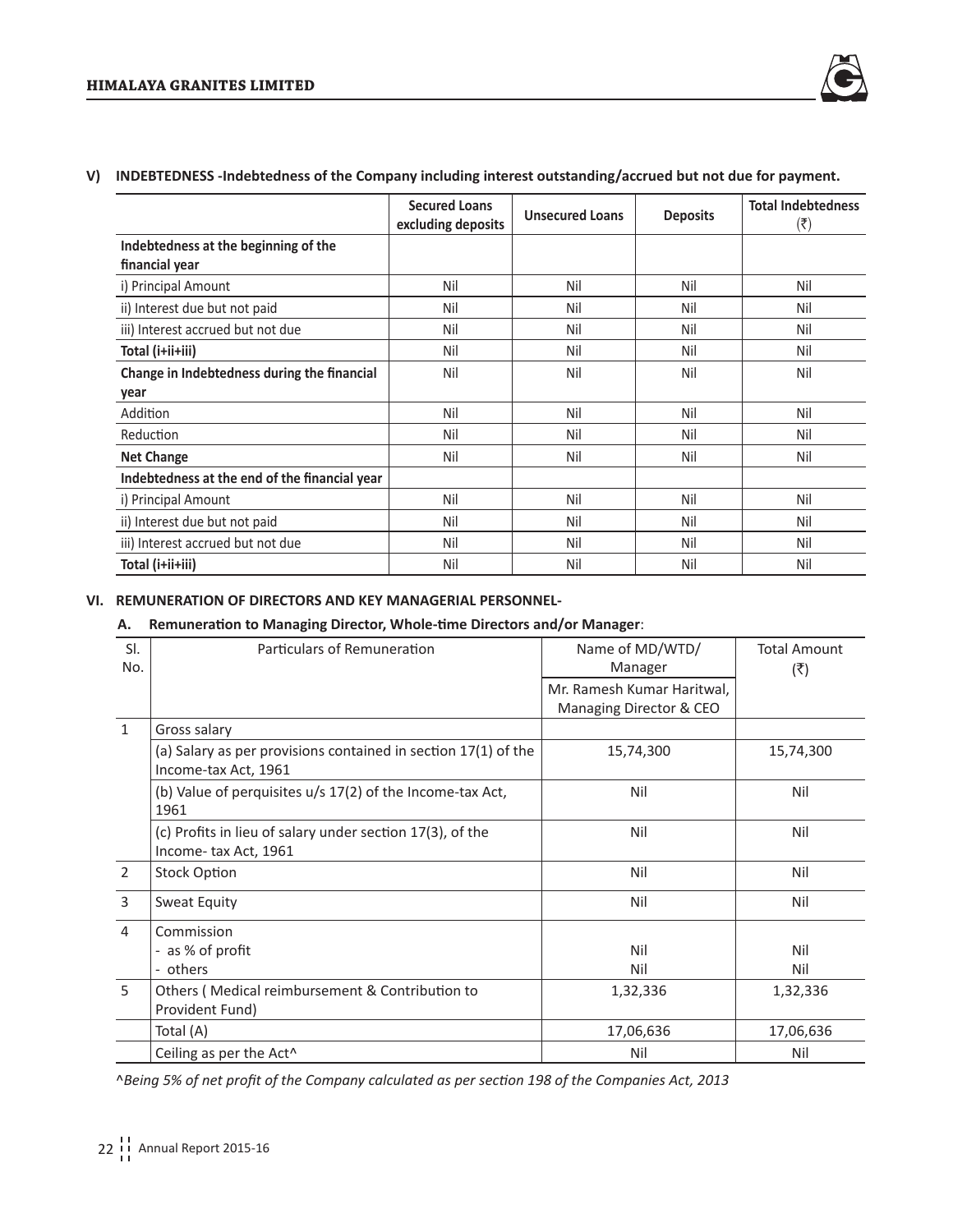

#### **B. RemuneraƟon to other Directors**

| SI.            | <b>Particulars of Remuneration</b>                               |                                                      | <b>Name of Directors</b>                                             |                                                            |                                                                           |                                                                              |                    |  |
|----------------|------------------------------------------------------------------|------------------------------------------------------|----------------------------------------------------------------------|------------------------------------------------------------|---------------------------------------------------------------------------|------------------------------------------------------------------------------|--------------------|--|
| No.            |                                                                  | Mr. Saurabh<br>Mittal, Non-<br>Executive<br>Chairman | <b>Mahesh</b><br>Kumar<br>Malpani,<br>Independent<br><b>Director</b> | Mr. Beni<br>Gopal Saraf,<br>Independent<br><b>Director</b> | Ms. Mathangi<br>Ramanujam,<br>Non-<br><b>Executive</b><br><b>Director</b> | Mr. Pradip<br><b>Manharlal</b><br>Domadia,<br>Independent<br><b>Director</b> | Amount $(\bar{z})$ |  |
| $\mathbf{1}$   | Independent Directors                                            |                                                      |                                                                      |                                                            |                                                                           |                                                                              |                    |  |
|                | Fee for attending board and committee<br>meetings $(\bar{\tau})$ | N.A.                                                 | 3000                                                                 | 3000                                                       | N.A.                                                                      | 3000                                                                         | 9000               |  |
|                | Commission $(\bar{\bar{\zeta}})$                                 | N.A.                                                 | Nil                                                                  | Nil                                                        | N.A.                                                                      | Nil                                                                          | Nil                |  |
|                | Others, please specify                                           | N.A.                                                 | Nil                                                                  | Nil                                                        | N.A.                                                                      | Nil                                                                          | Nil                |  |
|                | Total $(1)$ $(\bar{7})$                                          | N.A.                                                 | 3000                                                                 | 3000                                                       | N.A.                                                                      | 3000                                                                         | 9000               |  |
| $\overline{2}$ | Other Non-Executive Directors                                    |                                                      |                                                                      |                                                            |                                                                           |                                                                              |                    |  |
|                | Fee for attending board committee meetings                       | 500                                                  | N.A.                                                                 | N.A.                                                       | 2500                                                                      | N.A.                                                                         | 3000               |  |
|                | Commission                                                       | Nil                                                  | N.A.                                                                 | N.A.                                                       | Nil                                                                       | N.A.                                                                         | Nil                |  |
|                | Others                                                           | Nil                                                  | N.A.                                                                 | N.A.                                                       | Nil                                                                       | N.A.                                                                         | Nil                |  |
|                | Total (2)                                                        | 500                                                  | N.A.                                                                 | N.A.                                                       | 2500                                                                      | N.A.                                                                         | 3000               |  |
|                | Total $(B)=(1+2)$                                                | 500                                                  | 3000                                                                 | 3000                                                       | 2500                                                                      | 3000                                                                         | 12000^             |  |
|                | Total Managerial Remuneration (₹)                                |                                                      |                                                                      |                                                            |                                                                           |                                                                              | 1718636#           |  |
|                | Overall Ceiling as per the Act (₹)                               |                                                      |                                                                      |                                                            |                                                                           |                                                                              | $Nil*$             |  |

# Total remuneration to the Managing Director & CEO, and other directors (being the total of A & B) \**Being 11% of net proĮt of the Company calculated as per SecƟon 198 of the Companies Act, 2013 ^ The sum total of siƫng fees does not include the amount of Service Tax, as applicable*

**C. RemuneraƟon to Key Managerial Personnel other than MD/Manager/WTD:** The Company has no Key Managerial Personnel other than MD/Manager/WTD during the year under review.

#### **VII. PENALTIES / PUNISHMENT/ COMPOUNDING OF OFFENCES:**

| Section of the<br><b>Type</b>       |                      | <b>Brief</b>                       | Details of Penalty/     | Authority [RD/ | Appeal made, |  |
|-------------------------------------|----------------------|------------------------------------|-------------------------|----------------|--------------|--|
|                                     | <b>Companies Act</b> | Punishment /<br><b>Description</b> |                         | NCLT/COURT]    |              |  |
|                                     |                      |                                    | <b>Compounding fees</b> |                | Details)     |  |
|                                     |                      |                                    | imposed                 |                |              |  |
| A. COMPANY                          |                      |                                    |                         |                |              |  |
| Penalty                             | N.A.                 | N.A.                               | N.A.                    | N.A.           | N.A.         |  |
| Punishment                          | N.A.                 | N.A.                               | N.A.                    | N.A.           | N.A.         |  |
| Compounding                         | N.A.                 | N.A.                               | N.A.                    | N.A.           | N.A.         |  |
| <b>B. DIRECTORS</b>                 |                      |                                    |                         |                |              |  |
| Penalty                             | N.A.                 | N.A.                               | N.A.                    | N.A.           | N.A.         |  |
| Punishment                          | N.A.                 | N.A.                               | N.A.                    | N.A.           | N.A.         |  |
| Compounding                         | N.A.                 | N.A.                               | N.A.                    | N.A.           | N.A.         |  |
| <b>C. OTHER OFFICERS IN DEFAULT</b> |                      |                                    |                         |                |              |  |
| Penalty                             | N.A.                 | N.A.                               | N.A.                    | N.A.           | N.A.         |  |
| Punishment                          | N.A.                 | N.A.                               | N.A.                    | N.A.           | N.A.         |  |
| Compounding                         | N.A.                 | N.A.                               | N.A.                    | N.A.           | N.A.         |  |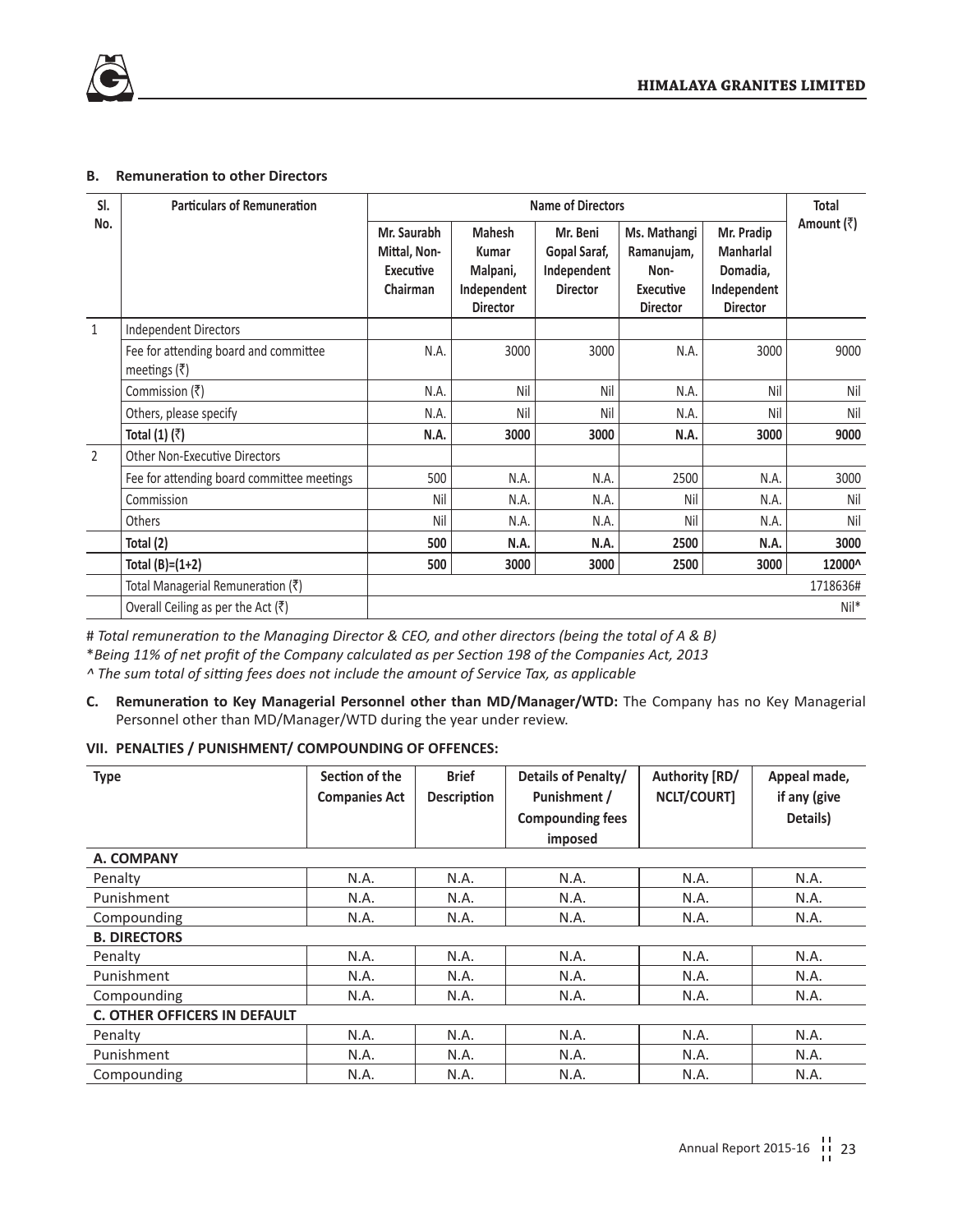

#### **Annexure-IV**

- **A. ParƟculars of employees for the year ended March 31, 2016 as required under SecƟon 197 of the Companies Act, 2013 read with rule 5 of Companies (Appointment & RemuneraƟon of Managerial Personnel) Rules, 2014:**
- i. The percentage increase in remuneration of Director and Key Managerial Personnel (KMP) during the financial year 2015-16 and ratio of the remuneration of each Director to the median remuneration of the employees of the Company for the financial year 2015-16 are as under:

| SI.<br>No. | Name of Director/KMP and<br><b>Designation</b>        | <b>Remuneration of</b><br>Director/KMP for<br>financial year 2015-16<br>(Amount in ₹) | % increase in<br><b>Remuneration in</b><br>the Financial Year<br>2015-16 | Ratio of remuneration of<br>each Director/to median<br>remuneration of employees |
|------------|-------------------------------------------------------|---------------------------------------------------------------------------------------|--------------------------------------------------------------------------|----------------------------------------------------------------------------------|
| 1.         | Mr. Saurabh Mittal,<br>Non-Executive Chairman         | 500                                                                                   | Nil                                                                      | There<br>permanent<br>was<br>no<br>employee in the payroll of the                |
| 2.         | Mr. Ramesh Kumar Haritwal,<br>Managing Director & CEO | 17,06,636                                                                             | 18.60                                                                    | Company during the financial<br>ended<br>31st March,<br>year                     |
| 3.         | Mr. Beni Gopal Saraf,<br>Independent Director         | 3000                                                                                  | 20                                                                       | 2016 and accordingly ratio of<br>remuneration of each Director                   |
| 4.         | Mr. Mahesh Kumar Malpani,<br>Independent Director     | 3000                                                                                  | 20                                                                       | to median remuneration of<br>employees are not provided                          |
| 5.         | Mr. Pradip Manharlal Domadia,<br>Independent Director | 3000                                                                                  | 20                                                                       |                                                                                  |
| 6.         | Ms. Mathangi Ramanujam,<br>Non-Executive Director     | 2500                                                                                  | 400                                                                      |                                                                                  |

- ii. The median remuneration of employees of the Company during the financial year; There was no permanent employee in the payroll of the Company during the financial year ended 31st March, 2016 and accordingly the median remuneration of employees of the Company is not provided;
- iii. Percentage of increase in the median remuneration of employees; There was no permanent employee in the payroll of the Company during the financial year ended 31st March, 2016, hence, increase in the median remuneration of employees is not provided.
- iv. There was no permanent employee on the rolls of Company as on March 31, 2016;
- v. Relationship between average increase in remuneration and company performance: There was no permanent employee in the payroll of the Company during the financial year ended 31st March, 2016. As the manufacturing facility of the company remain closed during the financial year ended 31st March, 2016, hence relationship between average increase in remuneration and company could not be established during the financial year ended 31st March, 2016.
- vi. Comparison of remuneration of the Key Managerial Personnel against the performance of the Company: The remuneration of Mr. Ramesh Kumar Haritwal, Managing Director & CEO of the Company, the only KMP, the remuneration increased 18.60% during the financial year ended 31st March, 2016. As the manufacturing facility of the company remain closed during the financial year ended 31st March, 2016, the comparison of remuneration of the Key Managerial Personnel against the performance of the Company could not be established during the financial year ended 31st March, 2016.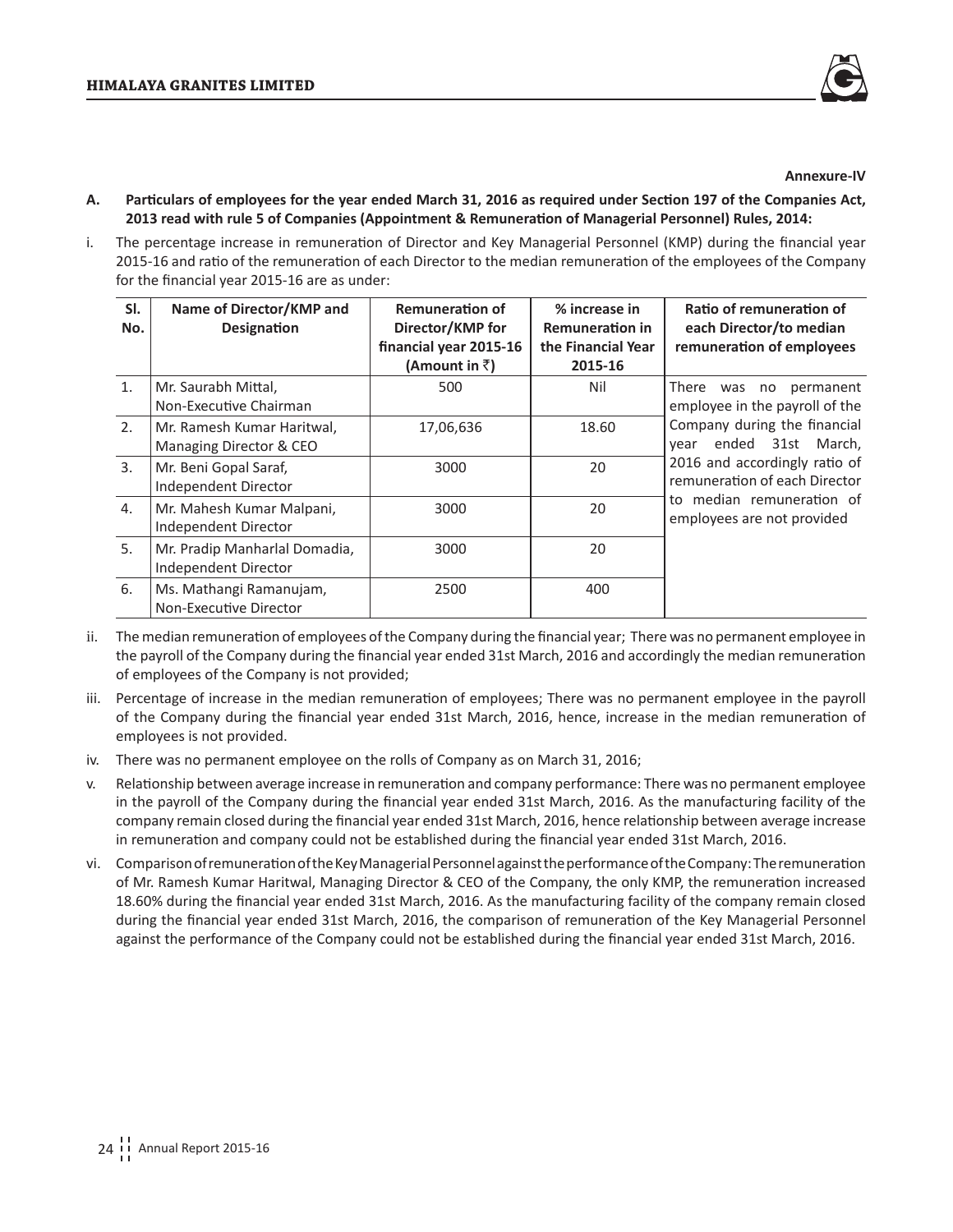



vii. Variations in the market capitalisation of the Company, price earning ratio as at the closing date of the current financial year and previous financial year and percentage increase or decrease in market quotations of the shares of the Company in comparison to the rate at which the Company came out with the last public offer:

| Stock<br>Exchange  | Closing Market Price per<br>Share $(₹)$ |                           | Percentage<br>increase |                          | Price Earnings Ratio      |                           | <b>Market Capitalisation</b><br>$(5 \text{ In crores})$ |
|--------------------|-----------------------------------------|---------------------------|------------------------|--------------------------|---------------------------|---------------------------|---------------------------------------------------------|
|                    | As on 31st<br>March, 2016               | As on 31st<br>March, 2015 |                        | As on 31st<br>March,     | As on 31st<br>March, 2015 | As on 31st<br>March, 2016 | As on 31st<br>March, 2015                               |
|                    |                                         |                           |                        | 2016                     |                           |                           |                                                         |
| <b>BSE Limited</b> | ₹ 17.00                                 | ₹ 8.50                    | 100                    | $\overline{\phantom{0}}$ |                           | 3.94                      | 2.55                                                    |

IPO price per Share (1994) - ₹ 30/-

Market price as at 31st March, 2016 -  $\overline{5}$  17/-

Percentage decrease from last IPO - (43.33%)

- viii. Average percentage of increase made in the salaries of employees other than the managerial personnel in the last financial year and its percentage of increase in the managerial remuneration: Not Applicable.
- ix. The key parameters for the variable component of remuneration such as annual commission availed by the directors are considered by the Board of Directors based on the recommendations of the Nomination and Remuneration Committee as per the Remuneration Policy for Directors and Senior Management Personnel, wherever applicable.
- x. The ratio of the remuneration of the highest paid director to that of the employees who are not directors but receive remuneration in excess of the highest paid director during the year: Not Applicable.
- xi. It is hereby affirmed that the remuneration paid during the year ended 31st March, 2016 is as per the Remuneration Policy.
- **B. ParƟculars of employees for the year ended March 31, 2016 as required under SecƟon 197 of the Companies Act, 2013 read with rule 5(2) of Companies (Appointment & Remuneration of Managerial Personnel) Rules, 2014 : Not** applicable

**For and on behalf of the Board of Directors**

Place : New Delhi **Saurabh Mittal** 

Dated : 28th May, 2016 **Non-ExecuƟve Chairman** (DIN: 00273917)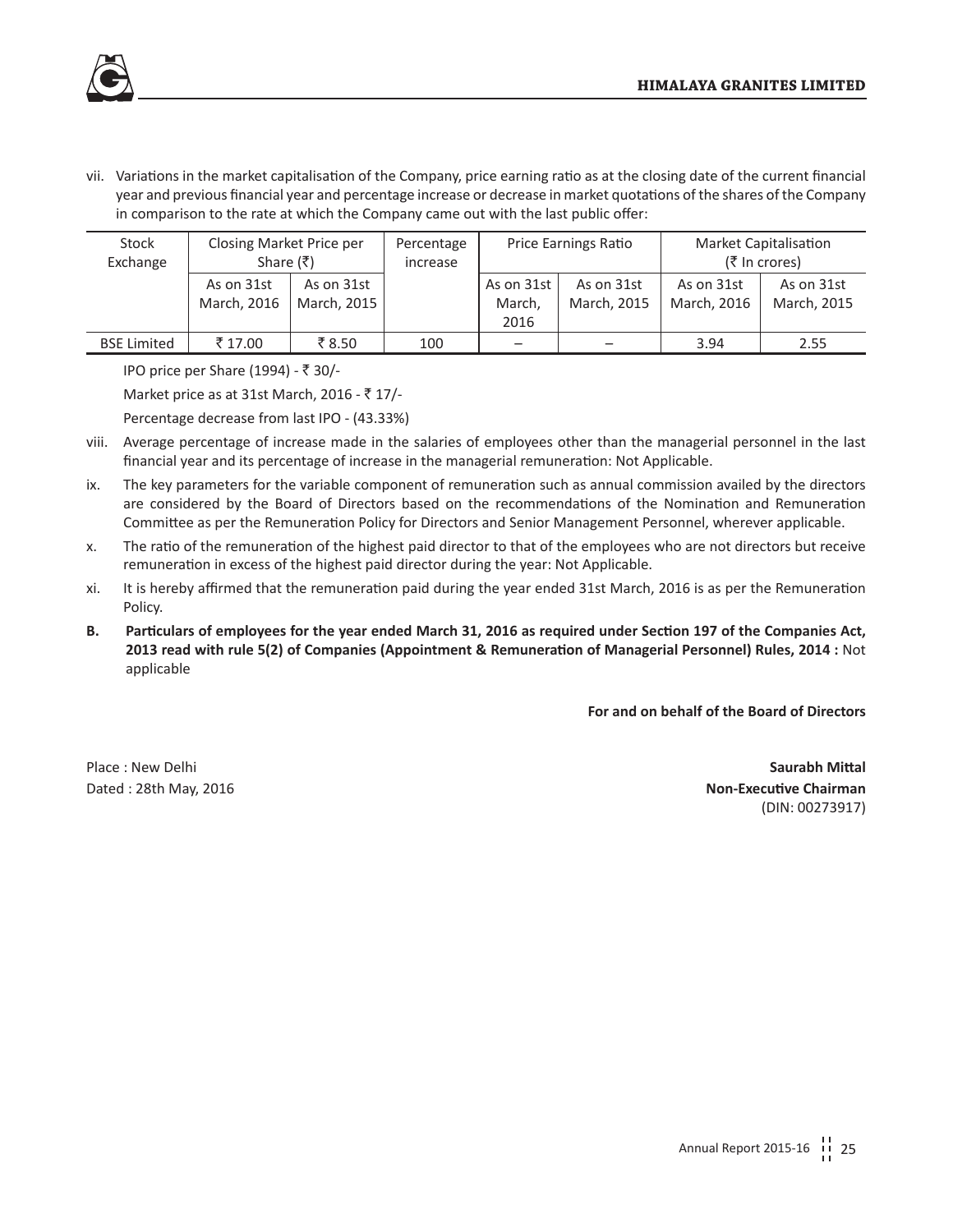

#### **MANAGEMENT DISCUSSION AND ANALYSIS REPORT**

#### **INDUSTRY STRUCTURE AND DEVELOPMENT**

During the year under review, your Company continued to let out part of its factory shades, situated at the registered office of the Company in the State of Tamil Nadu.

#### **OPPORTUNITIES AND THREATS**

The management could not tap any opportunity during the year under review.

#### **SEGMENT WISE PERFORMANCE**

The Company currently operates in only one Segment.

#### **OUTLOOK**

Your directors are exploring alternate avenues to make the Company operative.

#### **RISK AND CONCERN**

The closure of the Company's unit has posed a challenge for the Company to resume operations.

#### **INTERNAL CONTROL SYSTEM AND THEIR ADEQUACY**

The company has an adequate internal control system. An Audit committee headed by non-executive independent Director periodically reviews the audit observation and the corrective remedial measures taken in this respect.

#### **HUMAN RESOURCES DEVELOPMENT**

The production facilities of the Company continue to remain close since 27th February, 2008 and there are no pending dues of its workers.

#### **CAUTIONARY STATEMENT**

Certain statements in the directors' report and management discussion and analysis reflecting the company's projections, estimates, objectives and expectations may constitute 'forward looking statements' within the meaning of applicable laws and regulations. Actual results may differ from such projections, estimates, objectives and expectations due to economic and climatic conditions effecting government regulations, policies, taxations and other factors on which the Company does not have any direct control.

#### **For and on behalf of the Board of Directors**

**Saurabh MiƩal** Place: New Delhi *Non-ExecuƟve Chairman* Date: 28th May, 2016 (DIN: 00273917)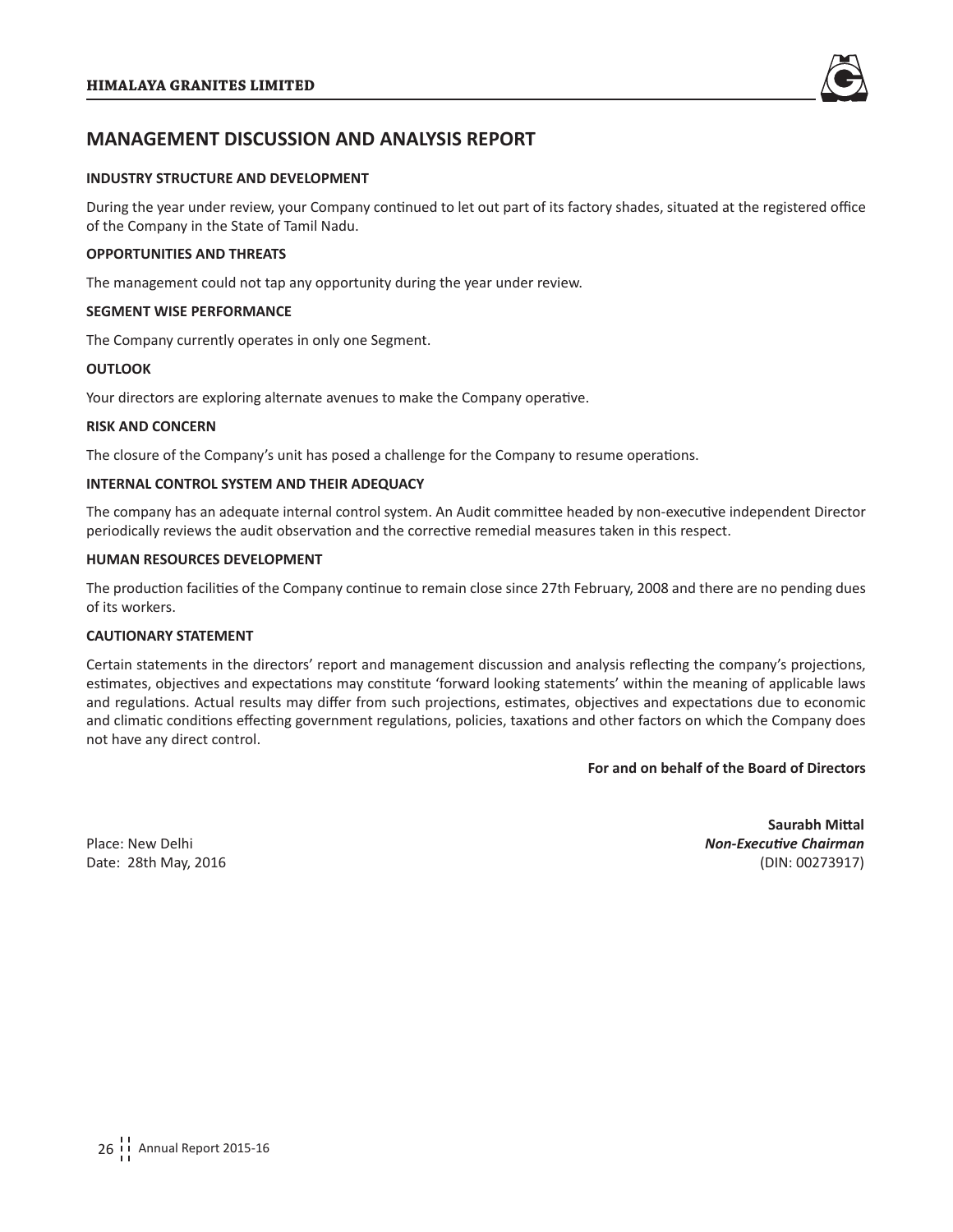

## **INDEPENDENT AUDITORS' REPORT**

To The Members of **Himalaya Granites Limited**

#### **Report on the Standalone Financial Statements**

We have audited the accompanying standalone financial statements of HIMALAYA GRANITES LIMITED ("the Company"), which comprise the Balance Sheet as at 31 March 2016, the Statement of Profit and Loss, the Cash Flow Statement for the year then ended, and a summary of the significant accounting policies and other explanatory information.

#### **Management's Responsibility for the Standalone Financial Statements**

The Company's Board of Directors is responsible for the matters stated in Section 134(5) of the Companies Act, 2013 ("the Act") with respect to the preparation of these standalone financial statements that give a true and fair view of the financial position, financial performance and cash flows of the Company in accordance with the accounting principles generally accepted in India, including the Accounting Standards specified under Section 133 of the Act, read with Rule 7 of the Companies (Accounts) Rules, 2014 and Companies (Accounting Standards) Amendment Rules, 2016. This responsibility also includes maintenance of adequate accounting records in accordance with the provisions of the Act for safeguarding of the assets of the Company and for preventing and detecting frauds and other irregularities; selection and application of appropriate accounting policies; making judgments and estimates that are reasonable and prudent; and design, implementation and maintenance of adequate internal financial controls, that were operating effectively for ensuring the accuracy and completeness of the accounting records, relevant to the preparation and presentation of the financial statements that give a true and fair view and are free from material misstatement, whether due to fraud or error.

#### **Auditor's Responsibility**

Our responsibility is to express an opinion on these standalone financial statements based on our audit. We have taken into account the provisions of the Act, the accounting and auditing standards and matters which are required to be included in the audit report under the provisions of the Act and the Rules made thereunder.

We conducted our audit in accordance with the Standards on Auditing specified under Section 143(10) of the Act. Those Standards require that we comply with ethical requirements and plan and perform the audit to obtain reasonable assurance about whether the financial statements are free from material misstatement.

An audit involves performing procedures to obtain audit evidence about the amounts and the disclosures in the financial statements. The procedures selected depend on the auditor's judgment, including the assessment of the risks of material misstatement of the financial statements, whether due to fraud or error. In making those risk assessments, the auditor considers internal financial control relevant to the Company's preparation of the financial statements that give a true and fair view in order to design audit procedures that are appropriate in the circumstances. An audit also includes evaluating the appropriateness of the accounting policies used and the reasonableness of the accounting estimates made by the Company's Directors, as well as evaluating the overall presentation of the financial statements.

We believe that the audit evidence we have obtained is sufficient and appropriate to provide a basis for our audit opinion on the standalone financial statements.

#### **Opinion**

In our opinion and to the best of our information and according to the explanations given to us, the aforesaid standalone financial statements give the information required by the Act in the manner so required and give a true and fair view in conformity with the accounting principles generally accepted in India, of the state of affairs of the Company as at 31 March 2016, and its profit and its cash flows for the year ended on that date.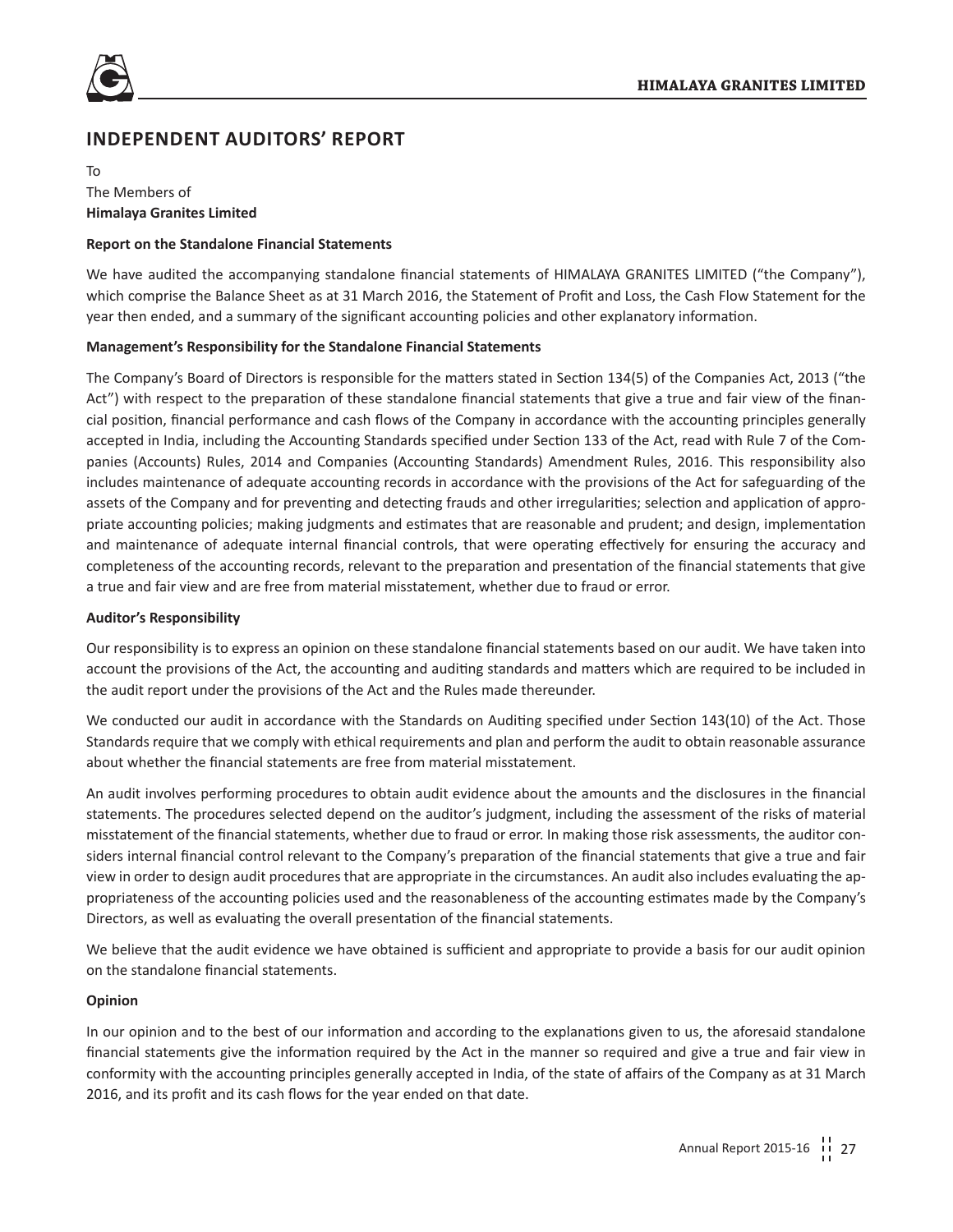

#### **Report on other legal and regulatory requirements**

- 1. As required by the Companies (Auditor's Report) Order, 2016 ("the Order") issued by the Central Government of India in terms of sub-section (11) of Section 143 of the Act, we give in the Annexure a statement on the matters specified in paragraphs 3 and 4 of the Order.
- 2. As required by Section 143 (3) of the Act, we report that:
	- (a) We have sought and obtained all the information and explanations which to the best of our knowledge and belief were necessary for the purposes of our audit.
	- (b) In our opinion, proper books of account as required by the law have been kept by the Company so far as it appears from our examination of those books.
	- (c) The Balance Sheet, the Statement of Profit and Loss and the Cash Flow Statement dealt with by this Report are in agreement with the books of account.
	- (d) In our opinion, the aforesaid standalone financial statements comply with the Accounting Standards specified under Section 133 of the Act, read with Rule 7 of the Companies (Accounts) Rules, 2014 and Companies (Accounting Standards) Amendment Rules, 2016.
	- (e) On the basis of the written representations received from the directors as on 31 March 2016 taken on record by the Board of Directors, none of the director is disqualified as on 31 March 2016 from being appointed as a director in terms of Section 164 (2) of the Act.
	- (f) With respect to the adequacy of the internal financial controls over financial reporting of the Company and the operating effectiveness of such controls, refer to our separate Report in "Annexure A".
	- (g) With respect to the other matters to be included in the Auditor's Report in accordance with Rule 11 of the Companies (Audit and Auditors) Rules, 2014, in our opinion and to the best of our information and according to the explanations given to us:
		- i. There were no pending litigations which would impact the financial position in its financial statements.
		- ii. The Company did not have any long-term contracts including derivative contracts for which there were any material foreseeable losses;
		- iii. There were no amounts which were required to be transferred to the Investor Education and Protection Fund by the Company.

For **D. DHANDARIA & COMPANY** Chartered Accountants ICAI Firm Reg. No. **306147E**

**(**Naveen Kumar Dhandaria)

Place of Signature: New Delhi **Partner** Partner and Partner Partner and Partner Partner Partner and Partner **Partner** Date : 28 May 2016 Membership No. **061127**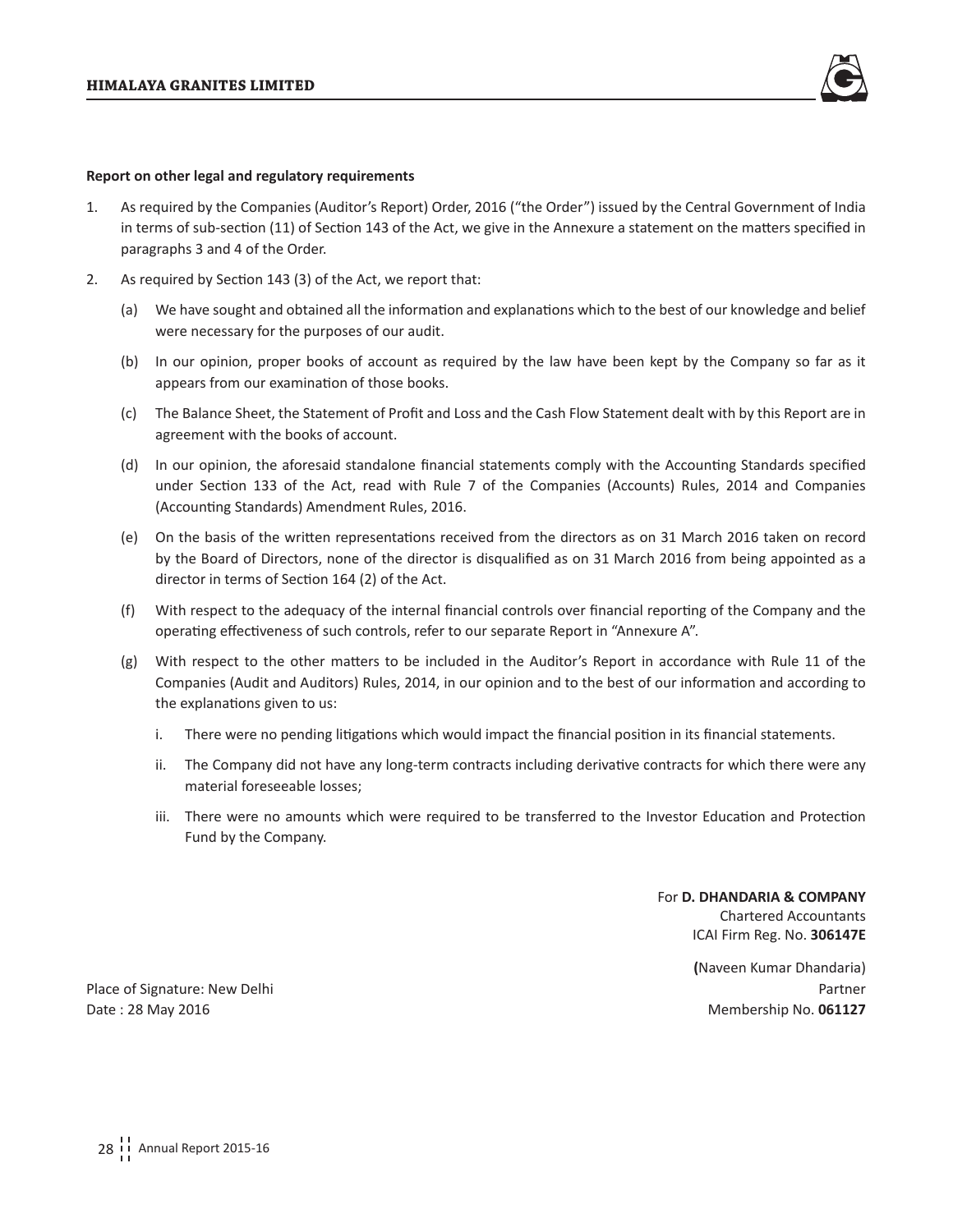

## **ANNEXURE REFERRED TO IN PARAGRAPH 'REPORT ON OTHER LEGAL AND REGULATORY REQUIREMENTS' OF OUR REPORT OF EVEN DATE**

#### **RE: HIMALAYA GRANITES LIMITED ('THE COMPANY')**

- (i) (a) The Company has maintained proper records showing full particulars, including quantitative details and situation of fixed assets.
	- (b) All fixed assets have not been physically verified by the management during the year but there is a regular programme of verification which, in our opinion, is reasonable having regard to the size of the Company and the nature of its assets. No material discrepancies were noticed on such verification.
	- (c) Based on our audit procedures performed for the purpose of reporting the true and fair view of the financial statements and according to information and explanations given by the management, the title deeds of immovable properties are held in the name of the Company.
- (ii) The management has conducted physical verification of inventory at reasonable intervals during the year and no material discrepancies were noticed on such physical verification.
- (iii) According to the information and explanations given to us, the Company has not granted any loans, secured or unsecured to companies, firms, Limited Liability Partnerships or other parties covered in the register maintained under Section 189 of the Companies Act, 2013. Accordingly, the provisions of clause 3(iii)(a), (b) and (c) of the Order are not applicable to the Company and hence not commented upon.
- (iv) In our opinion and according to the information and explanations given to us, in respect of loans, investments, guarantees, and securities, the Company has complied with the provisions of Section 185 and 186 of the Act.
- (v) The Company has not accepted any deposits from the public.
- (vi) The Central Government has not prescribed the maintenance of cost records under section 148(1) of the Act, which apply to the Company.
- (vii) (a) The Company is generally regular in depositing with appropriate authorities undisputed statutory dues including provident fund, employees' state insurance, income-tax, sales-tax, service tax, customs duty, excise duty, value added tax, cess and other material statutory dues applicable to it.
	- (b) According to the information and explanations given to us, no undisputed amounts payable in respect of provident fund, employees' state insurance, income-tax, sales-tax, service tax, customs duty, excise duty, value added tax, cess and other material statutory dues were outstanding at the year end, for a period of more than six months from the date they became payable.
	- (c) According to the records of the Company, there were no dues outstanding of income-tax, sales-tax, service tax, customs duty, excise duty, value added tax and cess on account of any dispute.
- (viii) Based on our audit procedures performed for the purpose of reporting the true and fair view of the financial statements and according to information and explanations given by the management, we are of the opinion that the Company has not defaulted in repayment of dues to any bank. Further, the Company does not have any debentures and loan from financial institution or government.
- (ix) Based on our audit procedures performed for the purpose of reporting the true and fair view of the financial statements and according to the information and explanations given by the management, the Company has not raised any money by way of initial public offer / further public offer / debt instruments and term loans and hence, reporting under clause (ix) is not applicable to the Company and hence not commented upon.
- (x) Based upon the audit procedures performed and according to the information and explanations given to us by the Management, no fraud on or by the Company has been noticed or reported by the Management during the year:
- (xi) Based on our audit procedures performed for the purpose of reporting the true and fair view of the financial statements and according to the information and explanations given by the management, we report that the managerial remuneration has been paid / provided in accordance with the requisite approvals mandated by the provisions of Section 197 read with Schedule V to the Companies Act, 2013.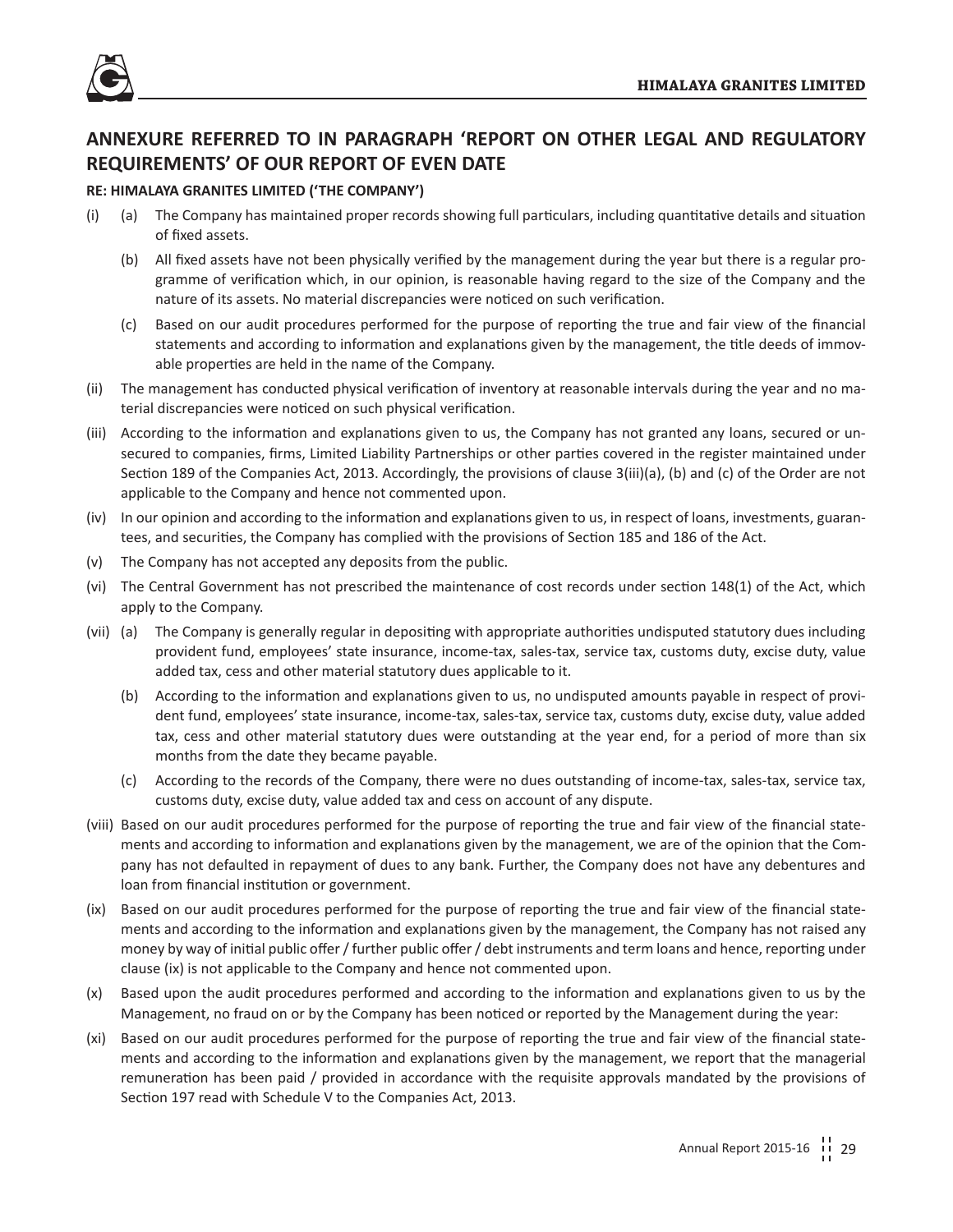- (xii) In our opinion, the Company is not a nidhi company. Therefore, the provisions of clause 3(xii) of the Order are not applicable to the Company and hence not commented upon.
- (xiii) Based on our audit procedures performed for the purpose of reporting the true and fair view of the financial statements and according to the information and explanations given by the management, transactions with the related parties are in compliance with Section 177 and 188 of Companies Act, 2013 where applicable and the details have been disclosed in the notes to the financial statements, as required by the applicable accounting standards.
- (xiv) According to the information and explanations given to us and on an overall examination of the balance sheet, the Company has not made any preferential allotment or private placement of shares or fully or partly convertible debentures during the year under review and hence not commented upon.
- (xv) Based on our audit procedures performed for the purpose of reporting the true and fair view of the financial statements and according to the information and explanations given by the management, the Company has not entered into any non-cash transactions with directors or persons connected with him.
- (xvi) According to the information and explanations given to us, the provisions of Section 45-IA of the Reserve Bank of India Act, 1934 are not applicable to the Company.

For **D. DHANDARIA & COMPANY** Chartered Accountants ICAI Firm Reg. No. **306147E**

Place of Signature: New Delhi **Partner** Partner and Partner Partner and Partner Partner Partner and Partner **Partner** Date : 28 May 2016 Membership No. **061127**

**(**Naveen Kumar Dhandaria)

## **ANNEXURE 'A' TO THE INDEPENDENT AUDITOR'S REPORT OF EVEN DATE ON THE FINANCIAL STATEMENTS OF HIMALAYA GRANITES LIMITED**

**REPORT ON THE INTERNAL FINANCIAL CONTROLS UNDER CLAUSE (I) OF SUB-SECTION 3 OF SECTION 143 OF THE COMPANIES ACT, 2013 ("THE ACT")**

To the Members of **Himalaya Granites Limited**

We have audited the internal financial controls over financial reporting of HIMALAYA GRANITES LIMITED ("the Company") as of March 31, 2016 in conjunction with our audit of the financial statements of the Company for the year ended on that date.

#### **MANAGEMENT'S RESPONSIBILITY FOR INTERNAL FINANCIAL CONTROLS**

The Company's Management is responsible for establishing and maintaining internal financial controls based on the internal control over financial reporting criteria established by the Company considering the essential components of internal control stated in the Guidance Note on Audit of Internal Financial Controls Over Financial Reporting issued by the Institute of Chartered Accountants of India. These responsibilities include the design, implementation and maintenance of adequate internal financial controls that were operating effectively for ensuring the orderly and efficient conduct of its business, including adherence to the Company's policies, the safeguarding of its assets, the prevention and detection of frauds and errors, the accuracy and completeness of the accounting records, and the timely preparation of reliable financial information, as required under the Companies Act, 2013.

#### **AUDITOR'S RESPONSIBILITY**

Our responsibility is to express an opinion on the Company's internal financial controls over financial reporting based on our audit. We conducted our audit in accordance with the Guidance Note on Audit of Internal Financial Controls Over Financial Reporting (the "Guidance Note") and the Standards on Auditing as specified under Section 143(10) of the Companies Act, 2013, to the extent applicable to an audit of internal financial controls, both applicable to an audit of Internal Financial

Annual Report 2015-16 30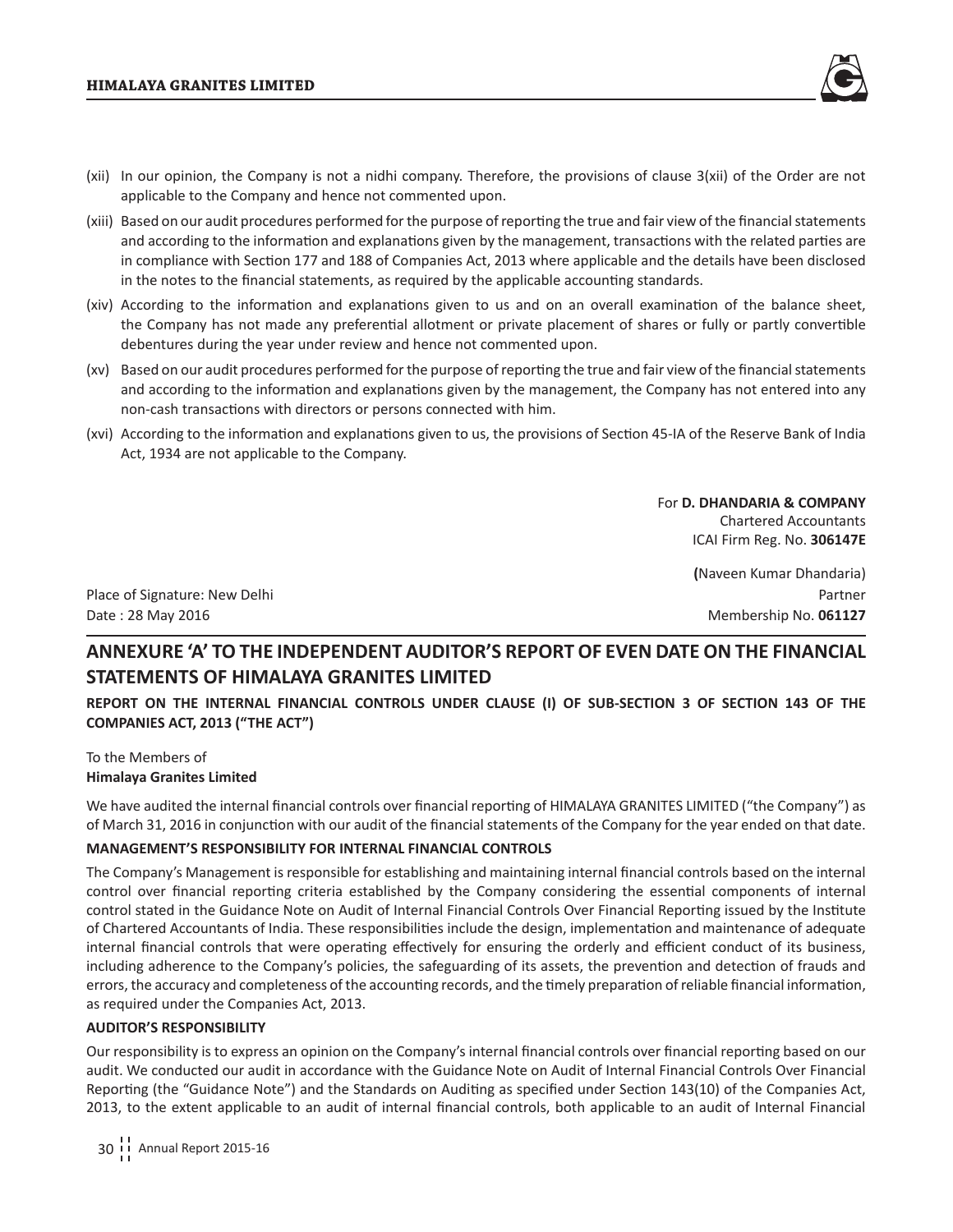

Controls and, both issued by the Institute of Chartered Accountants of India. Those Standards and the Guidance Note require that we comply with ethical requirements and plan and perform the audit to obtain reasonable assurance about whether adequate internal financial controls over financial reporting was established and maintained and if such controls operated effectively in all material respects.

Our audit involves performing procedures to obtain audit evidence about the adequacy of the internal financial controls system over financial reporting and their operating effectiveness. Our audit of internal financial controls over financial reporting included obtaining an understanding of internal financial controls over financial reporting, assessing the risk that a material weakness exists, and testing and evaluating the design and operating effectiveness of internal control based on the assessed risk. The procedures selected depend on the auditor's judgement, including the assessment of the risks of material misstatement of the financial statements, whether due to fraud or error.

We believe that the audit evidence we have obtained is sufficient and appropriate to provide a basis for our audit opinion on the internal financial controls system over financial reporting.

#### **MEANING OF INTERNAL FINANCIAL CONTROLS OVER FINANCIAL REPORTING**

A Company's internal financial control over financial reporting is a process designed to provide reasonable assurance regarding the reliability of financial reporting and the preparation of financial statements for external purposes in accordance with generally accepted accounting principles. A Company's internal financial control over financial reporting includes those policies and procedures that (1) pertain to the maintenance of records that, in reasonable detail, accurately and fairly reflect the transactions and dispositions of the assets of the Company; (2) provide reasonable assurance that transactions are recorded as necessary to permit preparation of financial statements in accordance with generally accepted accounting principles, and that receipts and expenditures of the Company are being made only in accordance with authorisations of management and directors of the Company; and (3) provide reasonable assurance regarding prevention or timely detection of unauthorised acquisition, use, or disposition of the Company's assets that could have a material effect on the financial statements.

#### **INHERENT LIMITATIONS OF INTERNAL FINANCIAL CONTROLS OVER FINANCIAL REPORTING**

Because of the inherent limitations of internal financial controls over financial reporting, including the possibility of collusion or improper management override of controls, material misstatements due to error or fraud may occur and not be detected. Also, projections of any evaluation of the internal financial controls over financial reporting to future periods are subject to the risk that the internal financial control over financial reporting may become inadequate because of changes in conditions, or that the degree of compliance with the policies or procedures may deteriorate.

#### **OPINION**

In our opinion, the Company has, in all material respects, an adequate internal financial controls system over financial reporting and such internal financial controls over financial reporting were operating effectively as at March 31, 2016, based on the internal control over financial reporting criteria established by the Company considering the essential components of internal control stated in the Guidance Note on Audit of Internal Financial Controls Over Financial Reporting issued by the Institute of Chartered Accountants of India.

#### **EXPLANATORY PARAGRAPH**

We also have audited, in accordance with the Standards on Auditing issued by the Institute of Chartered Accountants of India, as specified under Section 143(10) of the Act, the financial statements of Company, which comprise the Balance Sheet as at March 31, 2016, and the related Statement of Profit and Loss and Cash Flow Statement for the year then ended, and a summary of significant accounting policies and other explanatory information, and our report dated 28 May, 2016 expressed an unqualified opinion thereon.

> For **D. DHANDARIA & COMPANY** Chartered Accountants ICAI Firm Reg. No. **306147E**

> > **(**Naveen Kumar Dhandaria)

Place of Signature: New Delhi **Partner** Partner and Partner Partner and Partner Partner Partner and Partner Partner Date : 28 May 2016 Membership No. **061127**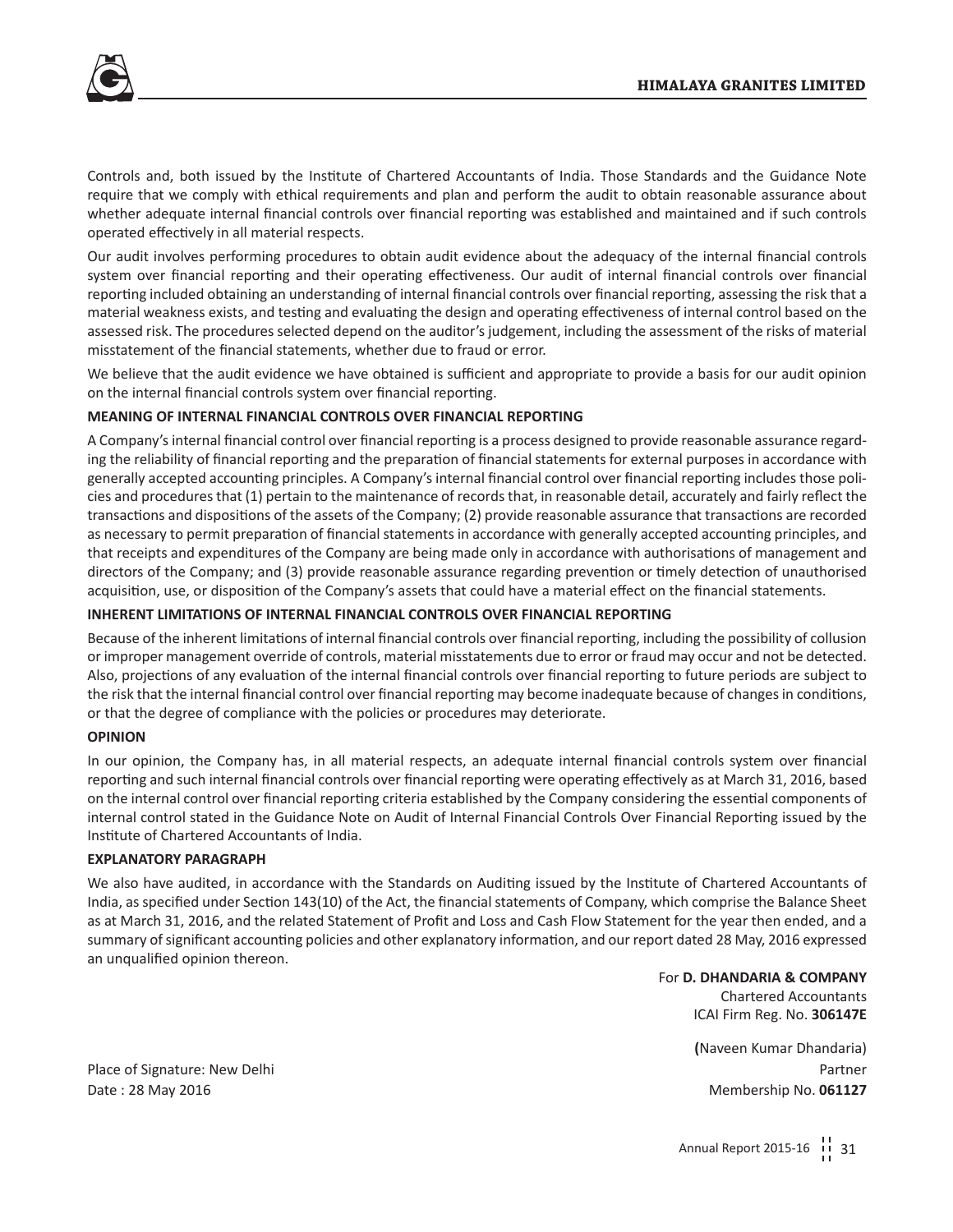# **Balance Sheet** as at 31st March, 2016

| <b>Particulars</b>                                 | <b>Note</b><br>No. | As at<br>31st March, 2016 |          | As at<br>31st March, 2015 |          |
|----------------------------------------------------|--------------------|---------------------------|----------|---------------------------|----------|
|                                                    |                    | ₹                         | ₹        | ₹                         | ₹        |
| <b>EQUITY AND LIABILITIES:</b>                     |                    |                           |          |                           |          |
| <b>Shareholders' Funds:</b>                        |                    |                           |          |                           |          |
| <b>Share Capital</b>                               | $\mathbf{1}$       | 23167840                  |          | 30050000                  |          |
| Reserves & Surplus                                 | 2                  | 47320400                  |          | 61420169                  |          |
|                                                    |                    |                           | 70488240 |                           | 91470169 |
| <b>Non-current Liabilities:</b>                    |                    |                           |          |                           |          |
| Other Long Term Liabilities                        | 3                  |                           |          |                           | 468000   |
| Long Term Provisions                               | 4                  |                           | 286729   |                           | 266729   |
| <b>Current Libilities:</b>                         |                    |                           |          |                           |          |
| <b>Trade Payables</b>                              | 5                  |                           | 751189   |                           | 818689   |
| <b>Other Current Libailities</b>                   | 6                  |                           | 583769   |                           | 409399   |
| TOTAL:                                             |                    |                           | 72109927 |                           | 93432986 |
|                                                    |                    |                           |          |                           |          |
| <b>ASSETS:</b>                                     |                    |                           |          |                           |          |
| <b>Non-Current Assets:</b>                         |                    |                           |          |                           |          |
| <b>Fixed Assets:</b>                               |                    |                           |          |                           |          |
| <b>Tangible Assets</b>                             | 7                  |                           | 19838317 |                           | 22322369 |
| Long Term Loans & Advances                         | 8                  |                           | 691897   |                           | 681073   |
| <b>Current Assets:</b>                             |                    |                           |          |                           |          |
| Inventories                                        | $\mathsf 9$        | 102893                    |          | 299393                    |          |
| <b>Trade Receivables</b>                           | 10                 | 10027124                  |          | 9782127                   |          |
| Cash & Bank Balances                               | 11                 | 2447414                   |          | 8876591                   |          |
| Short Term Loans & Advances                        | 12                 | 39002282                  |          | 51471433                  |          |
|                                                    |                    |                           | 51579713 |                           | 70429544 |
| TOTAL:                                             |                    |                           | 72109927 |                           | 93432986 |
| <b>Significant Accounting Policies</b>             |                    |                           |          |                           |          |
| See accompanying notes to the Financial Statements | 1 to 32            |                           |          |                           |          |

AS PER OUR ANNEXED REPORT OF EVEN DATE.

For **D. DHANDARIA & COMPANY** Saurabh Mittal<br>Chartered Accountants **Saurabh Microsoft Chairman** ICAI Firm Reg. No. **306147E** (DIN: 00273917)

Non-Executive Chairman

**Naveen Kumar Dhandaria Ramesh Kumar Haritwal**<br>Partner **Ramesh Kumar Partner Ramesh Kumar Partner Ramesh Kumar Partner Ramesh Kumar Partner** 

Place of Signature : New Delhi Place of Signature : New Delhi Partner Dated : 28th May, 2016

Membership No. **061127** (DIN : 01486666)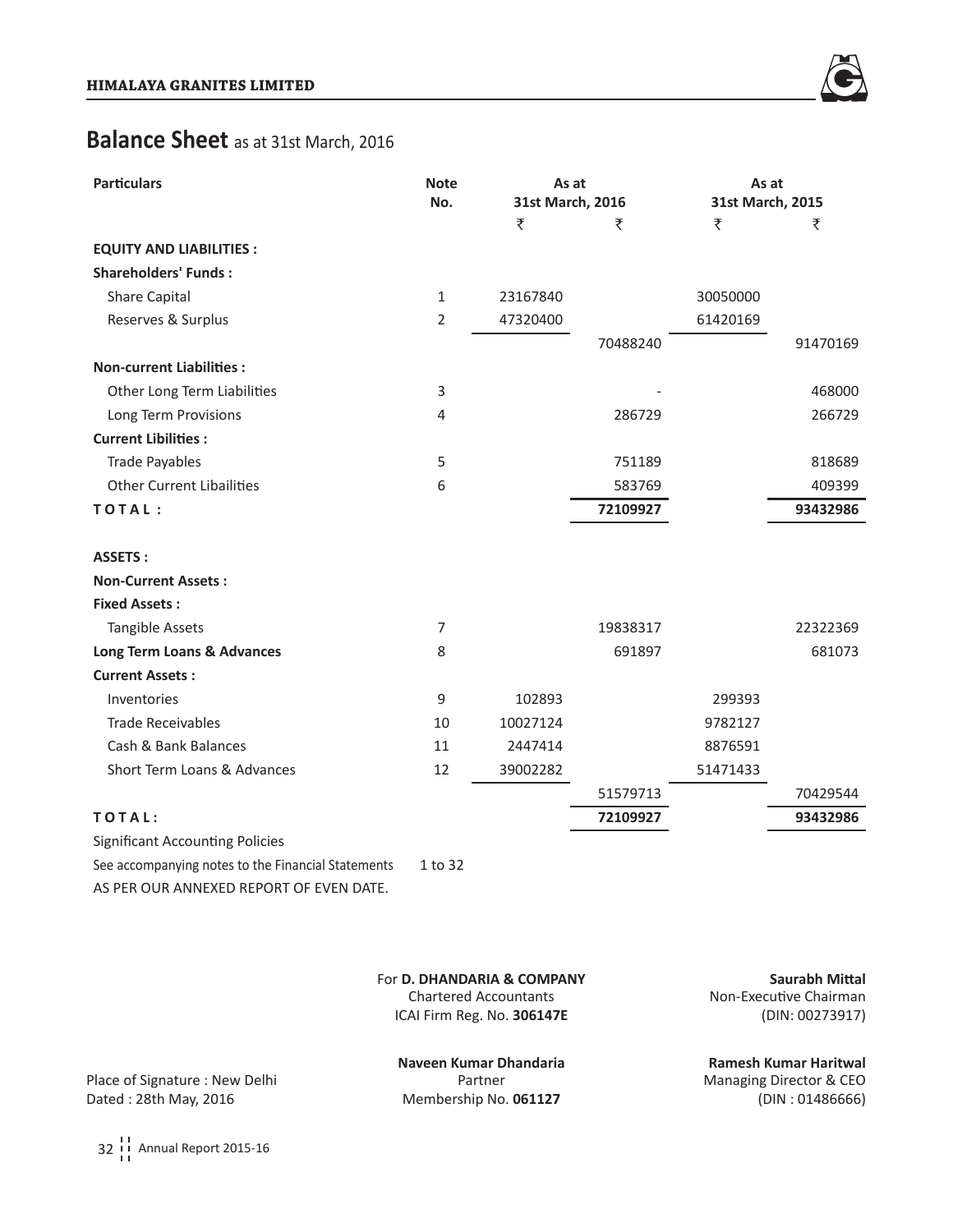

# **Statement of Profit and Loss** for the year ended 31st March, 2016

| <b>Particulars</b>                                                        | <b>Note</b><br>No.                    | For the year ended<br>31st March, 2016                     |           | For the year ended<br>31st March, 2015 |                                                                    |  |
|---------------------------------------------------------------------------|---------------------------------------|------------------------------------------------------------|-----------|----------------------------------------|--------------------------------------------------------------------|--|
|                                                                           |                                       | ₹                                                          | ₹         | ₹                                      | ₹                                                                  |  |
| <b>INCOME:</b>                                                            |                                       |                                                            |           |                                        |                                                                    |  |
| <b>Revenue Form Operations</b>                                            | 13                                    |                                                            | 78600     |                                        | 199900                                                             |  |
| Other Income                                                              | 14                                    |                                                            | 8628022   |                                        | 9055258                                                            |  |
| <b>Total Revenue</b>                                                      |                                       |                                                            | 8706622   |                                        | 9255158                                                            |  |
| <b>EXPENDITURE:</b>                                                       |                                       |                                                            |           |                                        |                                                                    |  |
| Changes in Inventories of Finished Goods,                                 |                                       |                                                            |           |                                        |                                                                    |  |
| Stock in Process and Stock in Trade                                       | 15                                    |                                                            | 196500    |                                        | 205804                                                             |  |
| <b>Employees Benefits Expense</b>                                         | 16                                    |                                                            | 2302857   |                                        | 2197972                                                            |  |
| Depreciation                                                              | 17                                    |                                                            | 1507762   |                                        | 1860576                                                            |  |
| <b>Other Expenses</b>                                                     | 18                                    |                                                            | 3443663   |                                        | 3920062                                                            |  |
| <b>Total Expenditure</b>                                                  |                                       |                                                            | 7450782   |                                        | 8184414                                                            |  |
| Profit/(Loss) Before Exceptional and<br><b>Extaordinary items and Tax</b> |                                       |                                                            | 1255840   |                                        | 1070744                                                            |  |
| <b>Exceptional Items</b>                                                  | 19                                    |                                                            |           |                                        | (1454232)                                                          |  |
| Profit/(Loss) Before Extraordinary items and Tax                          |                                       |                                                            | 1255840   |                                        | (383488)                                                           |  |
| <b>Extraordinary Items</b>                                                | 20                                    |                                                            | (1591289) |                                        |                                                                    |  |
| Profit/(Loss) Before Tax                                                  |                                       |                                                            | (335449)  |                                        | (383488)                                                           |  |
| <b>Tax Expense:</b>                                                       |                                       |                                                            |           |                                        |                                                                    |  |
| Income tax for earlier years                                              |                                       |                                                            |           | (4008580)                              |                                                                    |  |
| Release of Deferred Tax                                                   |                                       |                                                            |           | 2045791                                |                                                                    |  |
|                                                                           |                                       |                                                            |           |                                        | (1962789)                                                          |  |
| Profit/(Loss) for the Year                                                |                                       |                                                            | (335449)  |                                        | (2346277)                                                          |  |
| Earnings per Equity Share of face value of $\bar{z}$ 10<br>each           | 32                                    |                                                            |           |                                        |                                                                    |  |
| Basic & Diluted (in ₹)                                                    |                                       |                                                            | (0.12)    |                                        | (0.78)                                                             |  |
| <b>Significant Accounting Policies</b>                                    |                                       |                                                            |           |                                        |                                                                    |  |
| See accompanying notes to the Financial Statements 1 to 32                |                                       |                                                            |           |                                        |                                                                    |  |
| AS PER OUR ANNEXED REPORT OF EVEN DATE.                                   |                                       |                                                            |           |                                        |                                                                    |  |
|                                                                           | For <b>D. DHANDARIA &amp; COMPANY</b> | <b>Chartered Accountants</b><br>ICAI Firm Reg. No. 306147E |           |                                        | <b>Saurabh Mittal</b><br>Non-Executive Chairman<br>(DIN: 00273917) |  |
| Place of Signature : New Delhi                                            | Naveen Kumar Dhandaria                | Partner                                                    |           |                                        | <b>Ramesh Kumar Haritwal</b><br>Managing Director & CEO            |  |
| Dated: 28th May, 2016                                                     |                                       | Membership No. 061127                                      |           |                                        | (DIN: 01486666)                                                    |  |

Annual Report 2015-16 33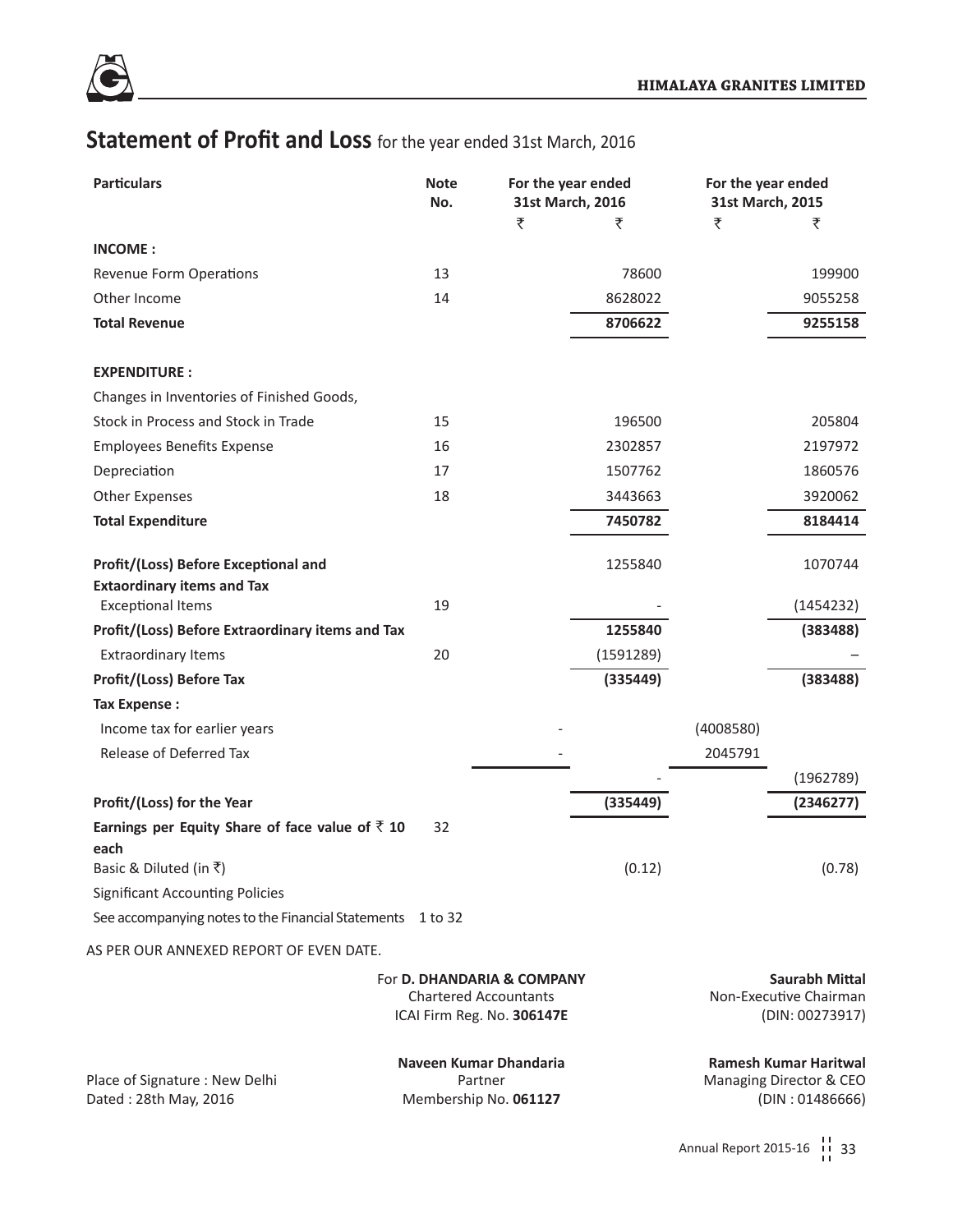

|    |       | <b>Particulars</b>                                                  | For the year ended<br>31st March, 2016 |            | For the year ended<br>31st March, 2015 |           |  |
|----|-------|---------------------------------------------------------------------|----------------------------------------|------------|----------------------------------------|-----------|--|
|    |       |                                                                     | ₹                                      | ₹          | ₹                                      | ₹         |  |
| А. |       | <b>CASH FLOW ARISING FROM OPERATING ACTIVITIES:</b>                 |                                        |            |                                        |           |  |
|    |       | Net Profit before Tax and Extraordinary items                       |                                        | 1255840    |                                        | (383488)  |  |
|    | Add:  |                                                                     |                                        |            |                                        |           |  |
|    | a)    | Depreciation                                                        | 1507762                                |            | 1860576                                |           |  |
|    | b)    | Loss on Sale/Discard of Fixed Assets                                | 839421                                 |            | 832320                                 |           |  |
|    |       |                                                                     |                                        | 2347183    |                                        | 2692896   |  |
|    |       |                                                                     |                                        | 3603023    |                                        | 2309408   |  |
|    | Less: |                                                                     |                                        |            |                                        |           |  |
|    | a)    | Interest Income                                                     | 3248430                                |            | 3679318                                |           |  |
|    | b)    | Rental Income                                                       | 4863840                                |            | 5375940                                |           |  |
|    | c)    | Profit on Sale of Fixed Assets                                      | 10752                                  |            |                                        |           |  |
|    |       |                                                                     |                                        | 8123022    |                                        | 9055258   |  |
|    |       | Operating Profit before Working Capital Changes                     |                                        | (4519999)  |                                        | (6745850) |  |
|    | Less: |                                                                     |                                        |            |                                        |           |  |
|    |       | Adjustments for :                                                   |                                        |            |                                        |           |  |
|    | a)    | Trade and other Receivables                                         | (13774980)                             |            | (4398534)                              |           |  |
|    | b)    | Inventories                                                         | (196500)                               |            | (205804)                               |           |  |
|    | c)    | <b>Trade Payables</b>                                               | 341130                                 |            | 575612                                 |           |  |
|    |       |                                                                     |                                        | (13630350) |                                        | (4028726) |  |
|    |       | Cash Inflow (+)/Outflow (-) from Operations                         |                                        | 9110351    |                                        | (2717124) |  |
|    |       | Less : Income Tax Paid/refund received (-)                          |                                        |            |                                        | 4008580   |  |
|    |       | Net Cash Inflow (+)/Outflow (-) in course of Operating Activities   |                                        | 9110351    |                                        | (6725704) |  |
| В. |       | <b>CASH FLOW ARISING FROM INVESTING ACTIVITIES:</b>                 |                                        |            |                                        |           |  |
|    |       | <b>INFLOW</b>                                                       |                                        |            |                                        |           |  |
|    | a)    | Sale of Fixed Assets                                                | 147621                                 |            |                                        |           |  |
|    | b)    | <b>Interest Received</b>                                            | 3248430                                |            | 3679318                                |           |  |
|    | C)    | Rental Income                                                       | 4863840                                |            | 5375940                                |           |  |
|    |       |                                                                     |                                        | 8259891    |                                        | 9055258   |  |
|    |       | Net Cash Inflow (+) / Outflow (-) in course of Investing Activities |                                        | 8259891    |                                        | 9055258   |  |
|    |       |                                                                     |                                        |            |                                        |           |  |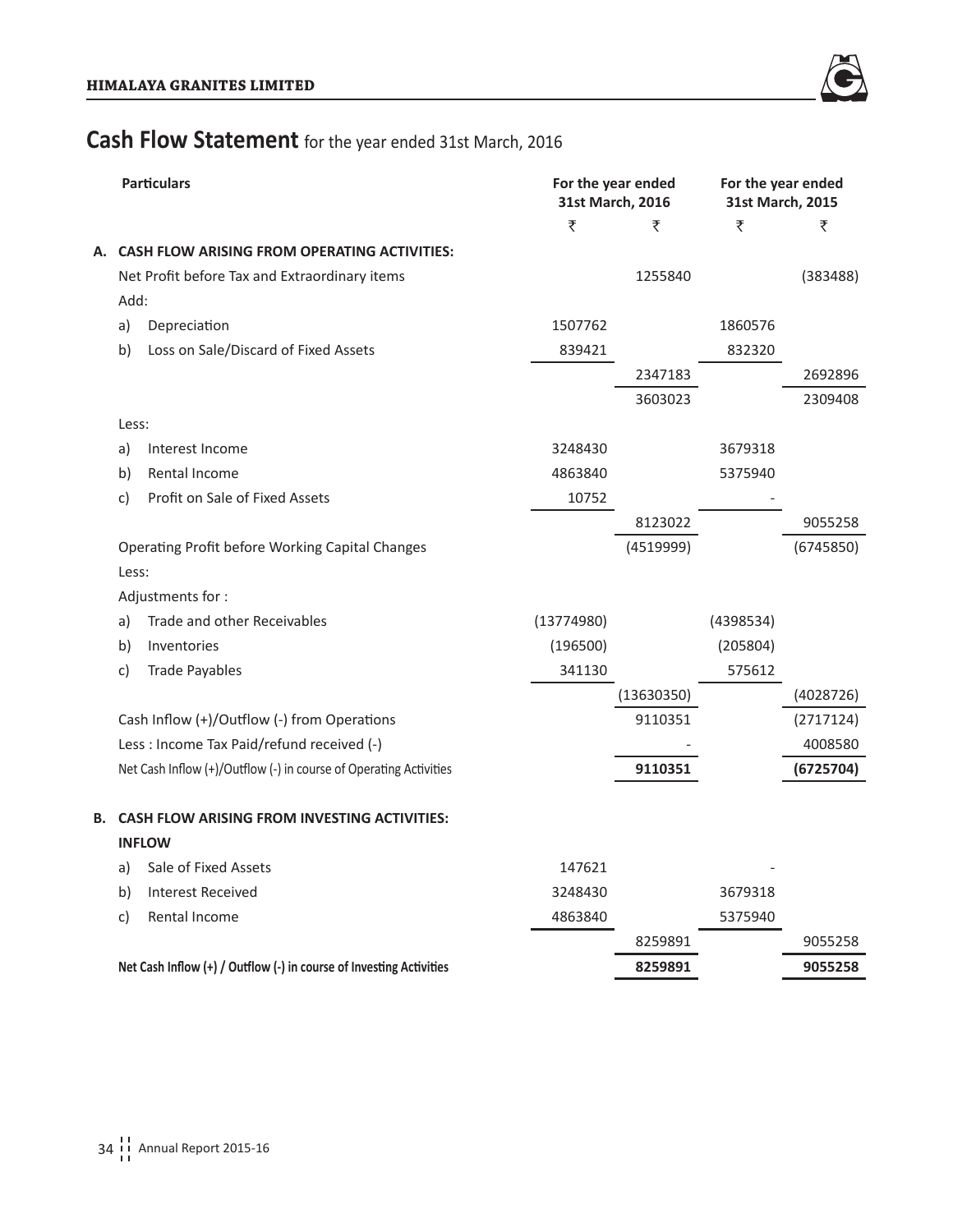

# **Cash Flow Statement** for the year ended 31st March, 2016

| <b>Particulars</b>                                          | For the year ended<br>31st March, 2016 |           | For the year ended<br>31st March, 2015 |         |  |
|-------------------------------------------------------------|----------------------------------------|-----------|----------------------------------------|---------|--|
|                                                             | ₹                                      | ₹         | ₹                                      | ₹       |  |
| <b>CASH FLOW ARISING FROM FINANCING ACTIVITIES:</b>         |                                        |           |                                        |         |  |
| DEDUCT: OUTFLOW                                             |                                        |           |                                        |         |  |
| Buy Back of Equity Shares<br>a)                             | 20646480                               |           |                                        |         |  |
| b)<br><b>Buy Back Expenses</b>                              | 1591289                                |           |                                        |         |  |
|                                                             |                                        | 22237769  |                                        |         |  |
| Net Cash Outflow/(Inflow) in course of Financing Activities |                                        | 22237769  |                                        |         |  |
| Net Increase/ (Decrease) in Cash/Cash Equivalents (A+B+C)   |                                        | (4867527) |                                        | 2329554 |  |
| ADD: Balance at the begining of the year                    |                                        | 7314941   |                                        | 4985387 |  |
| Cash / Cash Equivalents at the close of the Year            |                                        | 2447414   |                                        | 7314941 |  |
| AS PER OUR ANNEXED REPORT OF EVEN DATE.                     |                                        |           |                                        |         |  |

For **D. DHANDARIA & COMPANY** Saurabh Mittal<br>Chartered Accountants **Saurabh Mittal** 

Non-Executive Chairman ICAI Firm Reg. No. **306147E** (DIN: 00273917)

Place of Signature : New Delhi Dated : 28th May, 2016 Membership No. **061127** (DIN : 01486666)

**Naveen Kumar Dhandaria Ramesh Kumar Haritwal**<br>Partner **Partner Managing Director & CEO**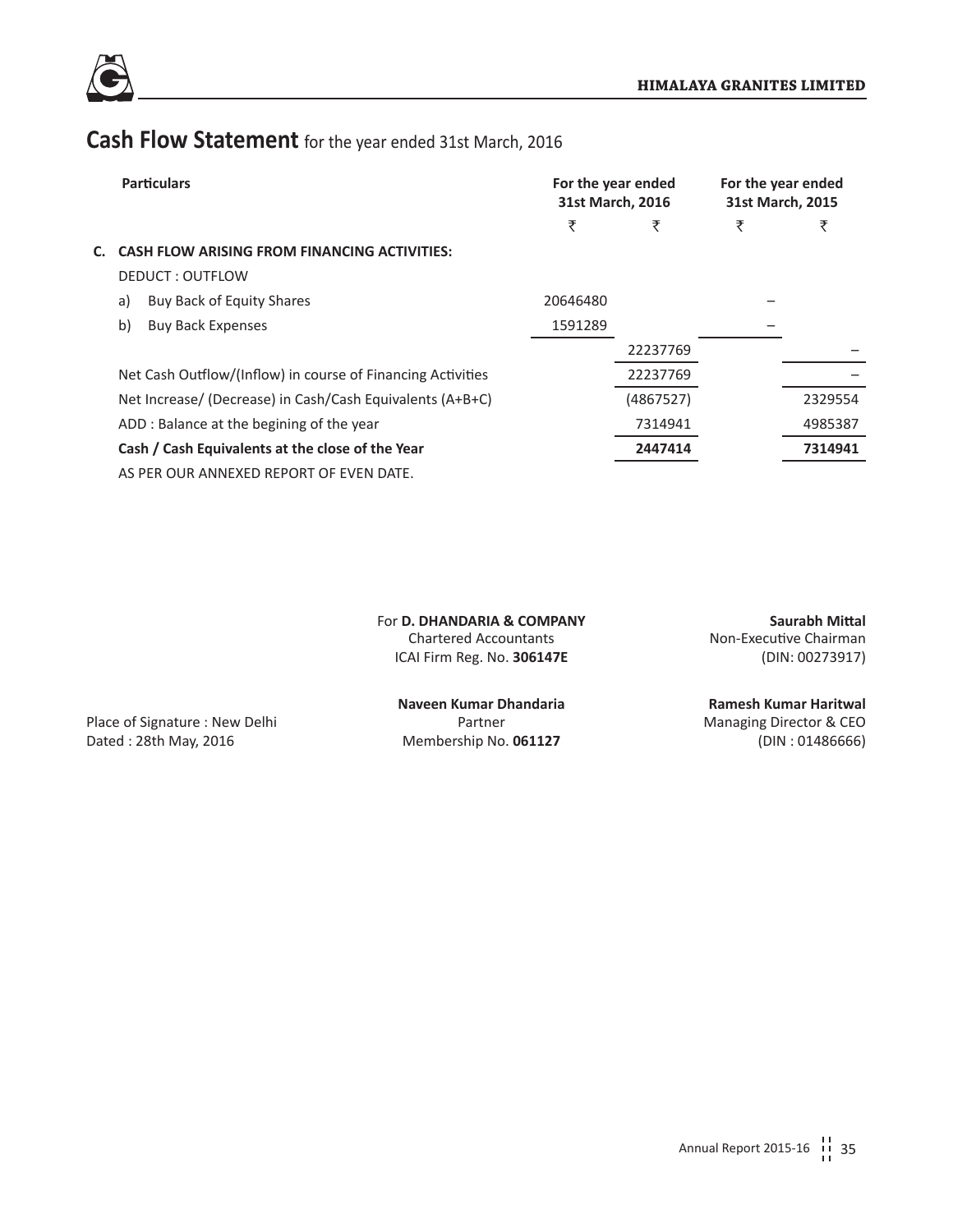

#### **SIGNIFICANT ACCOUNTING POLICIES**

#### **1 DISCLOSURE OF ACCOUNTING POLICIES (AS – 1):**

#### **1.1 AccounƟng concepts & Basis of PreparaƟon :**

The financial Statements are prepared in accordance with the Indian Generally Accepted Accounting Principles (GAAP) under the historical cost convention on the accrual basis. GAAP comprises mandatory accounting standards as specified in the Company (Accounting Standards) Rules 2006 read with Rule 7(1) of the Companies (Accounts) Rules, 2014 and the provisions of the Companies Act, 2013. Accounting policies have been consistently applied except where a newly issued accounting standard is initially adopted or a revision to an existing accounting standard requires a change in the accounting policy hitherto in use. The Company's management evaluates all recently issued or revised accounting standards on an on-going basis.

#### **1.2 Use of EsƟmates:**

The preparation of financial statements in conformity with generally accepted accounting principles requires management to make estimates and assumptions that affect the reported amounts of assets and liabilities and disclosure of contingent liabilities at the date of the financial statements and the results of operations during the reporting period end. Although these estimates are based upon management's best knowledge of current events and actions, actual results could differ from these estimates.

#### **2 VALUATION OF INVENTORIES (AS – 2):**

- **2.1** Stock of Raw Materials, Consumables and Stores and spare are valued at cost. Cost represents purchase price and other costs for bringing inventories upto their present location and condition and is generally determined on weighted average basis.
- **2.2** Finished goods are valued at lower of cost and net realisable value.

#### **3 CASH FLOW STATEMENT (AS – 3):**

Cash flows are reported using indirect method, whereby profit before tax is adjusted for the effects of transactions of a non-cash nature and any deferrals or accruals of past or future cash receipts or payments. The cash flow from regular revenue generating, financing and investing activities of the Company is segregated. Cash and cash equivalents in the balance sheet comprise cash at bank (excluding pledged term deposits), cash/cheques in hand and short term investments with an original maturity of three months or less.

#### **4 CONTINGENCIES AND EVENTS OCCURRING AFTER BALANCE SHEET DATE (AS – 4):**

Disclosure of contingencies as required by the accounting standard is furnished in the Notes on accounts.

#### **5 DEPRECIATION (AS – 6):**

Tangible assets are depreciated on the basis of their useful lives as notified in Schedule II to the Companies Act, 2013. Depreciation in respect of additions to assets has been charged on pro rata basis with reference to the period when the assets are ready for use.

#### **6 REVENUE RECOGNITION (AS – 9):**

- **6.1** Revenue from sale of goods and services rendered is recognized from passage of title which generally concides with delivery of materials and rendering of services to the customers.
- **6.2** Interest income is recognized from time proportion basis taking into account the amount outstanding and rate applicable.
- **6.3** Rental income is recognised on accrual basis.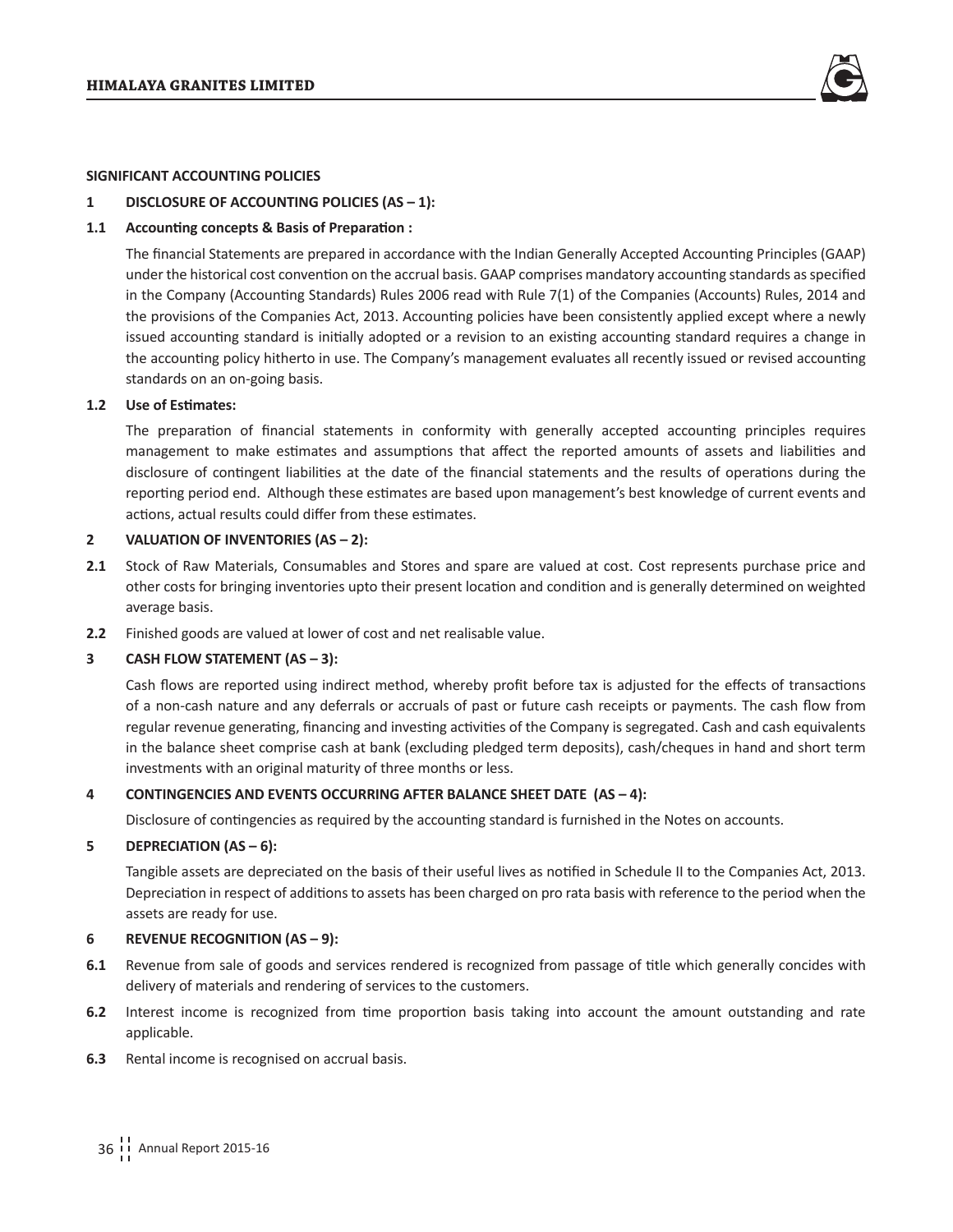



#### **7 ACCOUNTING FOR FIXED ASSETS (AS – 10):**

Fixed assets are stated at cost less accumulated depreciation. Cost includes borrowing costs and all incidental expenditure net of CENVAT, Service Tax Input Credit and VAT input credit, wherever applicable.

#### **8 EMPLOYEE BENEFITS (AS – 15):**

- 8.1 Short-term employee benefits are recognised as an expense at the undiscounted amount in the Statement of Profit and Loss for the year in which the related service is rendered.
- 8.2 Post Employment and other long term employee benefits are charged off in the year in which the employee has rendered services. The amount charged off is recognised at the present value of the amounts payable determined using actuarial valuation techniques. Actuarial gains and losses in respect of past employment and other long term benefits are charged to the Statement of Profit and Loss.

#### **9 RELATED PARTY DISCLOSURES (AS – 18):**

Disclosure of related parties as required by the accounting standard is furnished in the Notes on accounts.

#### **10 EARNINGS PER SHARE (AS – 20):**

Basic earnings (loss) per share are calculated by dividing the net profit or loss for the period attributable to equity shareholders by the weighted average number of equity shares outstanding during the period.

For the purpose of calculating diluted earnings per share, the net profit or loss for the period attributable to equity shareholders and the weighted average number of shares outstanding during the period are adjusted for the eīects of all dilutive potential equity shares.

#### **11 ACCOUNTING FOR TAXES ON INCOME (AS – 22):**

 Income-tax expenses comprises current tax and deferred tax charge or release. The deferred tax charge or credit is recognised using current tax rates. Where there is unabsorbed depreciation or carry forward losses, deferred tax assets are recognised only if there is virtual certainty of realisation of such assets based on expected future profits. Other deferred tax assets are recognised only to the extent there is reasonable certainty of realisation in future. Such assets are reviewed as at each Balance Sheet date to reassess realisation.

#### **12 PROVISIONS, CONTINGENT LIABILITIES AND CONTINGENT ASSETS (AS – 29):**

- **12.1** Provisions are made for present obligations arising as a result of past events.
- **12.2** Contingent liabilities are not provided for but are disclosed by way of Notes on Accounts.
- 12.3 Contingent assets are neither accounted for nor disclosed by way of Notes on Accounts.

#### **13 VAT, SERVICE TAX & EDUCATION CESS**

Various expenses are accounted for after deducting the refunds receivable in respect of VAT, Service Tax & Education cess.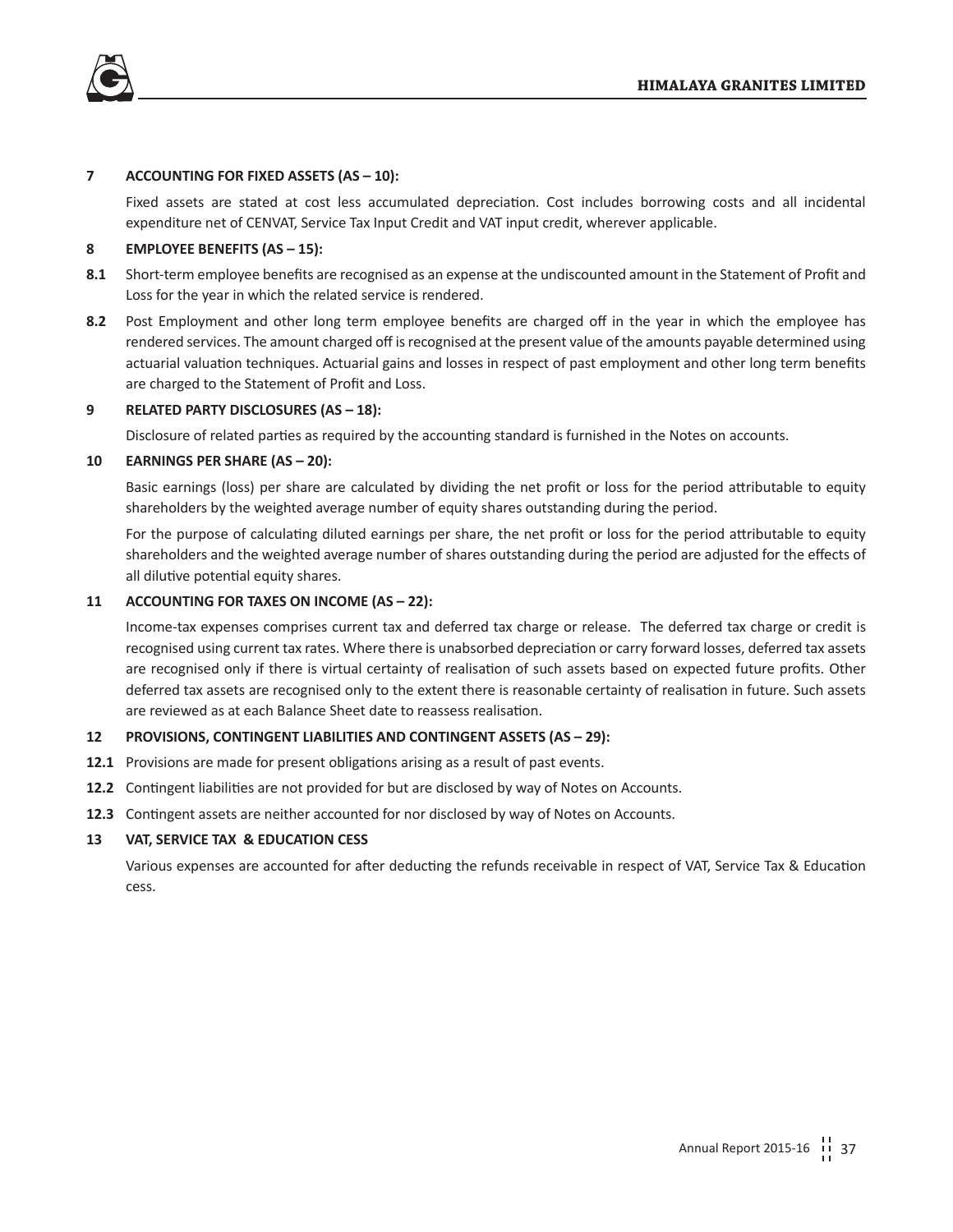|                  |                                                             | As at 31st March, 2016 |          | As at 31st March, 2015 |          |
|------------------|-------------------------------------------------------------|------------------------|----------|------------------------|----------|
|                  |                                                             | <b>Number</b>          | ₹        | <b>Number</b>          |          |
| 1.               | <b>SHARE CAPITAL:</b>                                       |                        |          |                        |          |
| 1.1              | <b>Authorised</b>                                           |                        |          |                        |          |
|                  | Equity Shares of ₹10 each                                   | 4000000                | 40000000 | 4000000                | 40000000 |
| 1.2 <sub>2</sub> | Issued, Subscribed And Fully Paid up:                       |                        |          |                        |          |
|                  | Equity Shares of ₹10 each                                   | 2316784                | 23167840 | 3005000                | 30050000 |
| 1.3              | The reconciliation of the number of shares out-             |                        |          |                        |          |
|                  | standing                                                    |                        |          |                        |          |
|                  | Equity Shares at the beginning of the year                  | 3005000                | 30050000 | 3005000                | 30050000 |
|                  | Less: Shares bought back during the year (Refer note no.27) | 688216                 | 6882160  |                        |          |
|                  | Total                                                       | 2316784                | 23167840 | 3005000                | 30050000 |

#### 1.4 Terms/Rights attached to the Equity Shares

The Company has only one class of equity shares having a par value of  $\bar{\tau}$  10 per share. Each holder of equity shares is entitled to one vote per share. The Company declares and pays dividends in Indian rupees. The dividend proposed by the Board of Directors is subject to the approval of the shareholders in the ensuing Annual General Meeting.

During the year, the company has not declared or recognized any dividend to equity shareholders.

In the event of liquidation of the Company, the holders of equity shares will be entitled to receive remaining assets of the Company, after distribution of all preferential amounts. This distribution will be in proportion to the number of equity shares held by the shareholders.

#### **1.5 Name of The Shareholders holding more than 5% Shares**

|                                                    | <b>Number</b> | %      | <b>Number</b> | %      |
|----------------------------------------------------|---------------|--------|---------------|--------|
| <b>Equity Shares</b>                               |               |        |               |        |
| Saurabh Mittal *                                   | 1647600       | 71.12% |               |        |
| Rajesh Mittal                                      |               |        | 621250        | 20.67% |
| Anirudha Bubna Trust                               |               |        | 398091        | 13.25% |
| Greenply Industries Ltd.                           |               |        | 380583        | 12.66% |
| S.M.Management Pvt. Ltd.                           |               |        | 214117        | 7.13%  |
| Saurabh Mittal & Shobhan Mittal on Behalf of Trade |               |        |               |        |
| Combines, Partnership Firm                         |               |        | 312400        | 10.40% |

\* Comparative figure are not given as the % of holding is below 5%.

As per records of the Company, including its register of share holders/member and other declaration received from share holders regarding benificiary interest if any, the above shareholding represents both legal and benificial ownership of shares.

1.6 The Company has not reserved any shares for issue under options and contracts/commitments for the sale of shares/ disinvestment.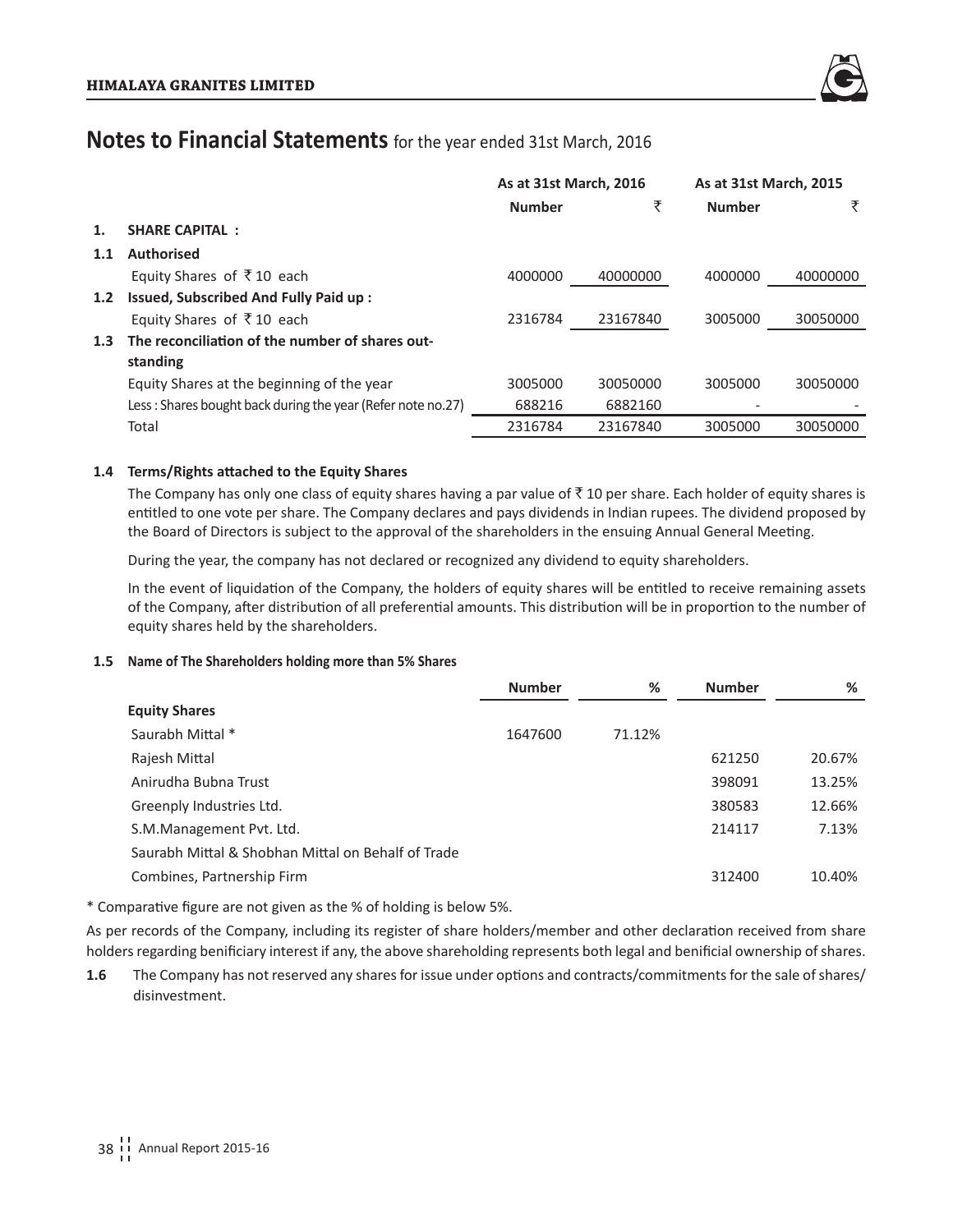



1.7 The Company for the period of five years immediately preceding the date of Balance Sheet has :

- i. Not allotted any class of shares as fully paid pursuant to contract(s) without payment being received in cash.
- ii. Not allotted fully paid up shares by way of bonus shares.
- iii. Bought back 6,88,216 equity shares during the year.

|   |                                                                                                            | As at 31st March, 2016 |            | As at 31st March, 2015 |            |
|---|------------------------------------------------------------------------------------------------------------|------------------------|------------|------------------------|------------|
|   |                                                                                                            | ₹                      | ₹          | ₹                      | ₹          |
| 2 | <b>RESERVES &amp; SURPLUS:</b>                                                                             |                        |            |                        |            |
|   | <b>Capital Reserve</b>                                                                                     |                        |            |                        |            |
|   | Balance as per last Financial Statements                                                                   |                        | 1500000    |                        | 1500000    |
|   | <b>Capital Redemption Reserve</b>                                                                          |                        |            |                        |            |
|   | Balance as per last Financial Statements                                                                   |                        |            |                        |            |
|   | Add: Transferred from General Reserve (Refer note<br>no. 27)                                               | 6882160                | 6882160    |                        |            |
|   | <b>Securities Premium Account</b>                                                                          |                        |            |                        |            |
|   | Balance as per last Financial Statements                                                                   | 20000000               |            | 20000000               |            |
|   | Less: Premium on buy back of Equity Shares (Refer<br>note no. 27)                                          | 13764320               | 6235680    |                        | 20000000   |
|   | <b>General Reserve</b>                                                                                     |                        |            |                        |            |
|   | Balance as per last Financial Statements                                                                   | 63094248               |            | 63094248               |            |
|   | Less: Transferred to Capital Redemption Reserve<br>(Refer note no. 27)                                     | 6882160                | 56212088   |                        | 63094248   |
|   | Surplus i.e. Balance in Statement of Profit & Loss                                                         |                        |            |                        |            |
|   | Balance as per last Financial Statements                                                                   | (23174079)             |            | (16487381)             |            |
|   | Less: Adjustment for Depreciation on reassesment<br>of useful lives of tangible assets (Refer note no. 24) |                        |            | 4340421                |            |
|   | Add/(Less): Profit/(Loss) for the year                                                                     | (335449)               | (23509528) | (2346277)              | (23174079) |
|   | <b>TOTAL</b>                                                                                               |                        | 47320400   |                        | 61420169   |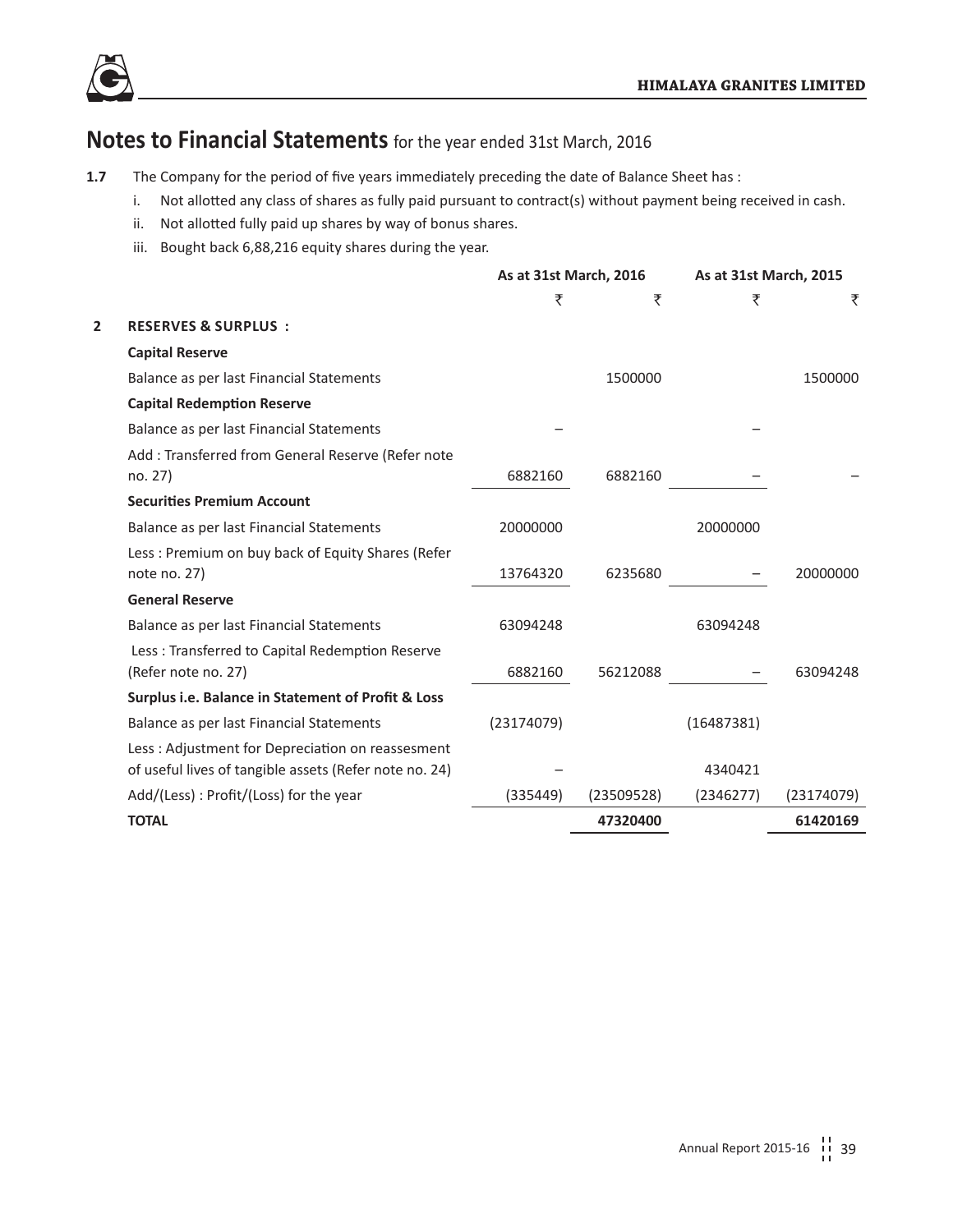|                         |                                                         | As at<br>31st March, 2016 | As at<br>31st March, 2015 |
|-------------------------|---------------------------------------------------------|---------------------------|---------------------------|
|                         |                                                         | ₹                         | ₹                         |
| $\overline{\mathbf{3}}$ | <b>OTHER LONG TERM LIABILITIES:</b>                     |                           |                           |
|                         | <b>Others</b>                                           |                           |                           |
|                         | Security Deposit from Tenant                            |                           | 468000                    |
| 4                       | <b>LONG TERM PROVISIONS:</b>                            |                           |                           |
|                         | Provisions for Employee Benefits (unfunded)             |                           |                           |
|                         | For Gratuity                                            | 286729                    | 266729                    |
| 5                       | <b>TRADE PAYABLES:</b>                                  |                           |                           |
|                         | Dues to Micro and Small Enterprises (Refer Note No. 25) |                           |                           |
|                         | Dues to Other than Micro and Small Enterprises          | 751189                    | 818689                    |
|                         |                                                         | 751189                    | 818689                    |
| 6                       | <b>OTHER CURRENT LIABILITIES:</b>                       |                           |                           |
|                         | For Expenses                                            | 485101                    | 334827                    |
|                         | <b>Statutory Dues</b>                                   | 98668                     | 74572                     |
|                         | <b>Total</b>                                            | 583769                    | 409399                    |

**6.1** Amount due and outstanding to be credited to the Investor Education and Protection Fund ₹ Nil (Previous Year ₹ Nil)

#### **7 FIXED ASSETS :**

| <b>PARTICULARS</b>         |                          |                                        | <b>GROSS BLOCK</b>                      |                          |                    | <b>DEPRECIATION</b> |            |                    |                     | <b>NET BLOCK</b>    |  |  |
|----------------------------|--------------------------|----------------------------------------|-----------------------------------------|--------------------------|--------------------|---------------------|------------|--------------------|---------------------|---------------------|--|--|
|                            | Cost as at<br>01/04/2015 | <b>Additions</b><br>During the<br>year | <b>Deductions</b><br>During the<br>year | Cost as at<br>31/03/2016 | Upto<br>31/03/2015 | For the year        | Adjustment | Upto<br>31/03/2016 | As at<br>31/03/2016 | As at<br>31/03/2015 |  |  |
|                            | ₹                        | ₹                                      | ₹                                       | ₹                        | ₹                  | ₹                   | ₹          | ₹                  | ₹                   | ₹                   |  |  |
| <b>OWN ASSETS</b>          |                          |                                        |                                         |                          |                    |                     |            |                    |                     |                     |  |  |
| <b>Tangible Assets</b>     |                          |                                        |                                         |                          |                    |                     |            |                    |                     |                     |  |  |
| Land & Developments        | 1132849                  |                                        |                                         | 1132849                  |                    |                     |            |                    | 1132849             | 1132849             |  |  |
| <b>Building (Factory)</b>  | 33333982                 |                                        | 257072                                  | 33076910                 | 21008475           | 1064451             | 128263     | 21944663           | 11132247            | 12325507            |  |  |
| Building (Others)          | 8398478                  |                                        |                                         | 8398478                  | 2242447            | 222933              |            | 2465380            | 5933098             | 6156031             |  |  |
| Plant & Equipments         | 34970104                 | -                                      | 16856658                                | 18113446                 | 32365421           | 208515              | 16012957   | 16560979           | 1552467             | 2604683             |  |  |
| Vehicles                   | 16800                    |                                        | 16800                                   |                          | 15960              |                     | 15960      |                    |                     | 840                 |  |  |
| <b>Electrical Fittings</b> | 278252                   |                                        |                                         | 278252                   | 264340             |                     |            | 264340             | 13912               | 13912               |  |  |
| Furniture & Fittings       | 933965                   |                                        | 25223                                   | 908742                   | 845418             | 11863               | 22283      | 834998             | 73744               | 88547               |  |  |
| Total                      | 79064431                 | -                                      | 17155753                                | 61908678                 | 56742062           | 1507762             | 16179463   | 42070361           | 19838317            | 22322369            |  |  |
| Previous Year's Total      | 83909202                 |                                        | 4844771                                 | 79064431                 | 54553516           | 6200997             | 4012451    | 56742062           | 22322369            |                     |  |  |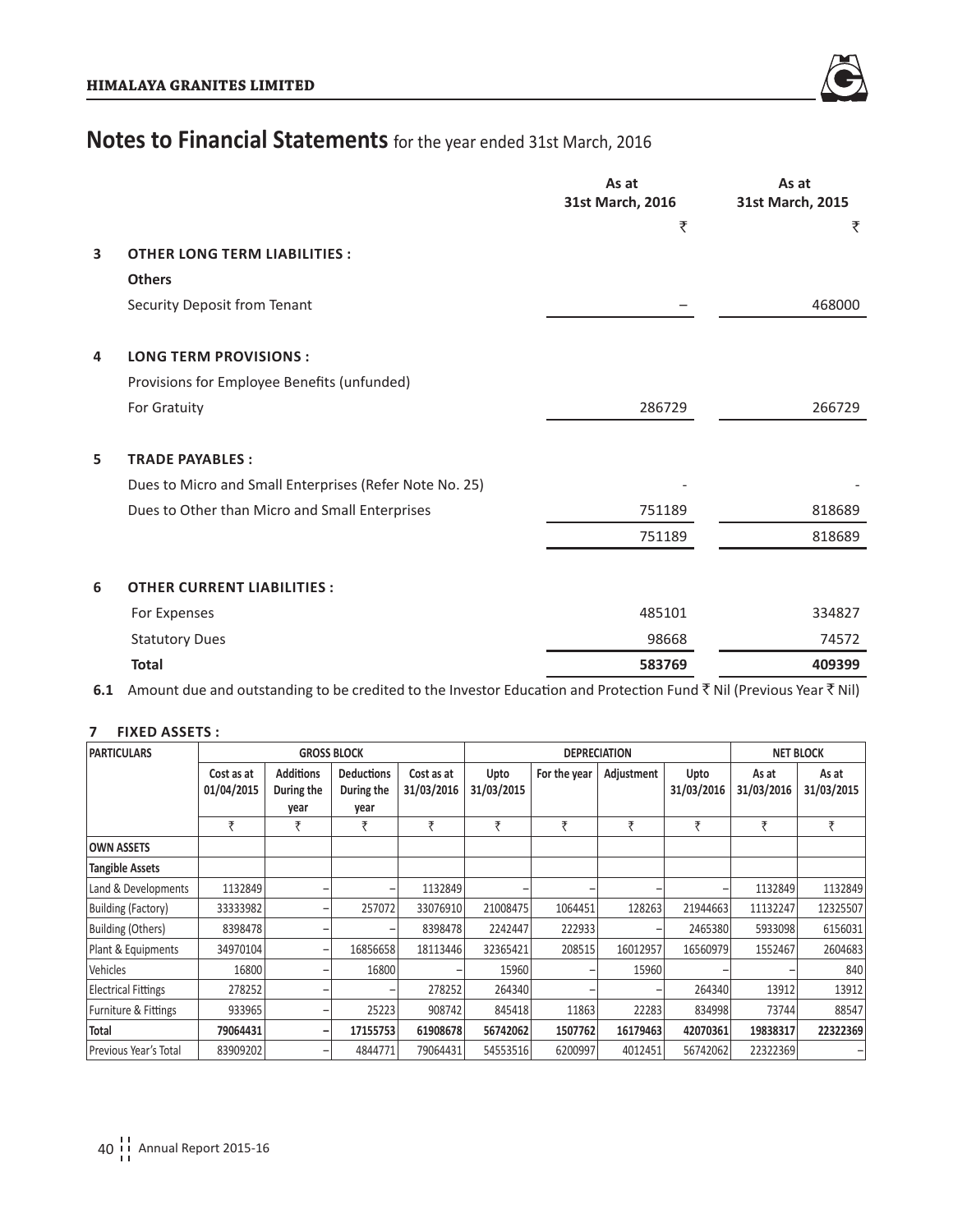

|       |                                                             | As at            | As at            |
|-------|-------------------------------------------------------------|------------------|------------------|
|       |                                                             | 31st March, 2016 | 31st March, 2015 |
|       |                                                             | ₹                | ₹                |
| 8     | <b>LONG TERM LOANS &amp; ADVANCES:</b>                      |                  |                  |
|       | <b>Unsecured, Considered good</b>                           |                  |                  |
|       | Security deposits                                           | 691897           | 681073           |
| 9     | <b>INVENTORIES:</b>                                         |                  |                  |
|       | Finished Goods (lower of cost or net realisable value)      |                  | 196500           |
|       | Stores & Spares (lower of cost or net realisable value)     | 102893           | 102893           |
|       | <b>Total</b>                                                | 102893           | 299393           |
| 10    | <b>TRADE RECEIVABLES:</b>                                   |                  |                  |
| 10.1  | Outstanding for a period exceeding six months from due date | 9782127          | 9553241          |
|       | Others                                                      | 244997           | 228886           |
|       | <b>Total</b>                                                | 10027124         | 9782127          |
|       | 10.2 Secured, considered good                               |                  |                  |
|       | Unsecured, considered good                                  | 10027124         | 9782127          |
|       | <b>Total</b>                                                |                  |                  |
|       |                                                             | 10027124         | 9782127          |
| 11    | <b>CASH &amp; BANK BALANCES:</b>                            |                  |                  |
| 11.1. | <b>Cash &amp; Cash Equivalents</b>                          |                  |                  |
|       | <b>Balances with Banks</b>                                  | 2290403          | 3215197          |
|       | Cash on Hand                                                | 157011           | 4099744          |
|       |                                                             | 2447414          | 7314941          |
|       | 11.2. Other Bank Balances                                   |                  |                  |
|       | Term Deposits with Banks                                    |                  |                  |
|       | Maturity within 12 months                                   |                  | 1561650          |
|       | Total                                                       | 2447414          | 8876591          |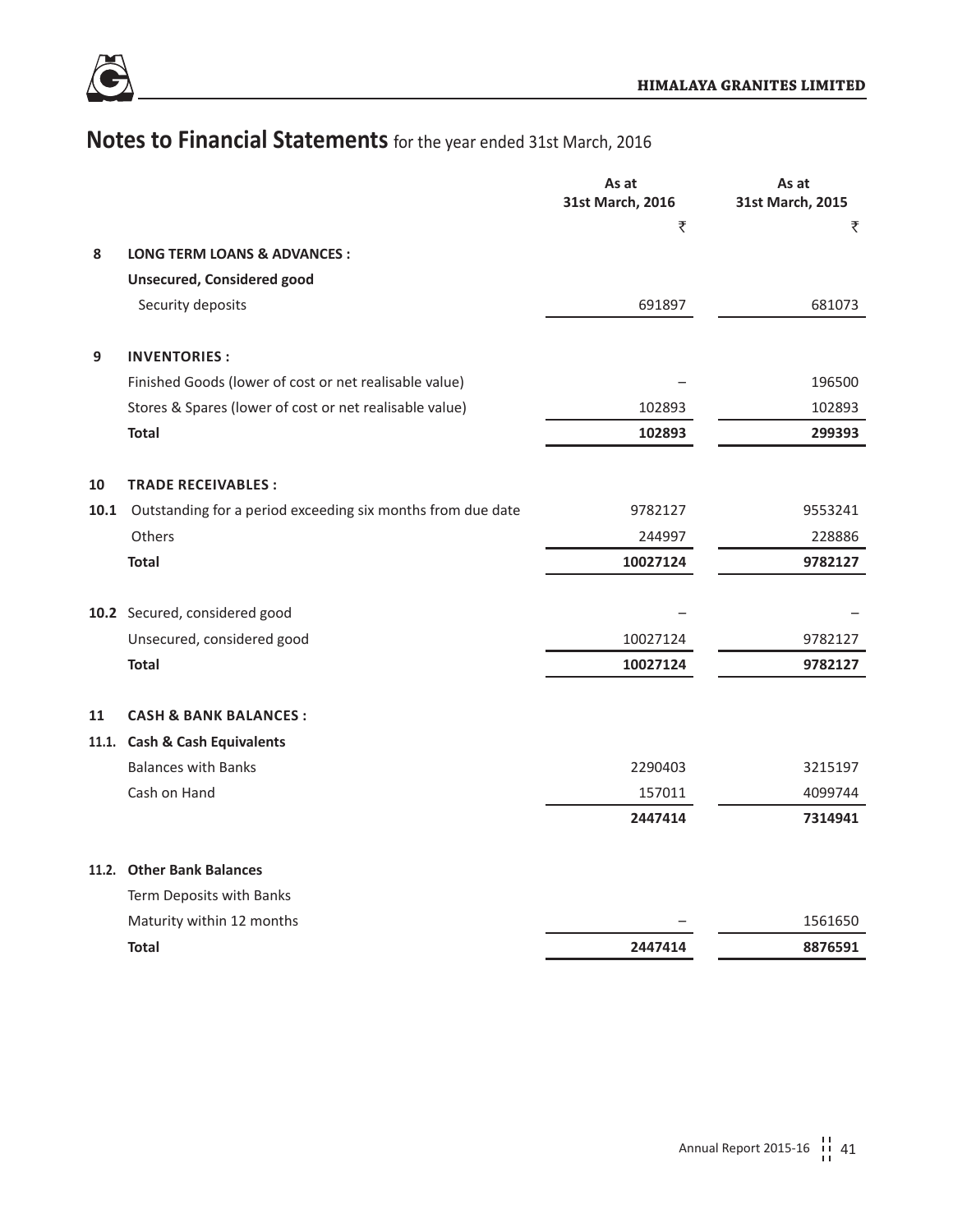|    |                                         | As at<br>31st March, 2016 | As at<br>31st March, 2015 |
|----|-----------------------------------------|---------------------------|---------------------------|
|    |                                         | ₹                         | ₹                         |
| 12 | <b>SHORT TERM LOANS &amp; ADVANCES:</b> |                           |                           |
|    | <b>Unsecured, Considered good</b>       |                           |                           |
|    | Advance to Staff & workers              |                           | 8363                      |
|    | Sales Tax Advance                       | 25000                     | 25000                     |
|    | Security Deposit for Rented premises    | 180000                    | 180000                    |
|    | Advance against purchases               | 4369406                   | 4369406                   |
|    | <b>Other Receivables</b>                | 32930370                  | 45338978                  |
|    | Prepaid expenses                        | 689718                    | 678440                    |
|    | <b>TDS Receivable</b>                   | 807788                    | 871246                    |
|    | <b>Total</b>                            | 39002282                  | 51471433                  |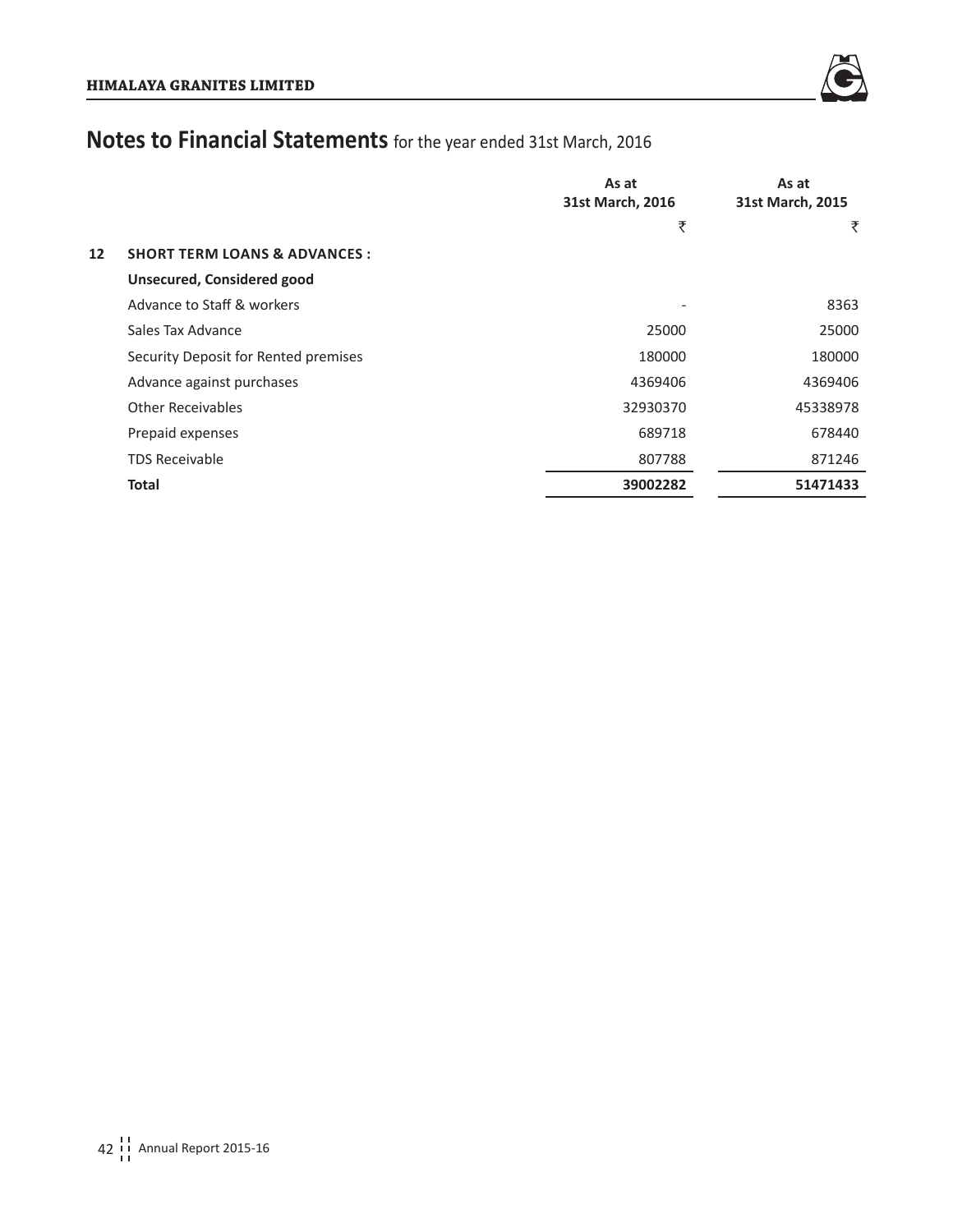

|    |                                                                                                |        |                    | For the year ended<br>31st March, 2016 |                    | For the year ended<br>31st March, 2015 |
|----|------------------------------------------------------------------------------------------------|--------|--------------------|----------------------------------------|--------------------|----------------------------------------|
|    |                                                                                                |        |                    | ₹                                      |                    | ₹                                      |
| 13 | <b>REVENUE FROM OPERATIONS:</b>                                                                |        |                    |                                        |                    |                                        |
|    | Sale of Products                                                                               |        |                    | 78600                                  |                    | 199900                                 |
| 14 | <b>OTHER INCOME:</b>                                                                           |        |                    |                                        |                    |                                        |
|    | <b>Interest Received</b>                                                                       |        |                    | 3248430                                |                    | 3679318                                |
|    | Rent Received                                                                                  |        |                    | 4863840                                |                    | 5375940                                |
|    | Miscellaneous income                                                                           |        |                    | 505000                                 |                    |                                        |
|    | Profit on Sale of Fixed Assets                                                                 |        |                    | 10752                                  |                    |                                        |
|    | <b>Total</b>                                                                                   |        |                    | 8628022                                |                    | 9055258                                |
|    |                                                                                                |        | For the year ended |                                        | For the year ended |                                        |
|    |                                                                                                |        | 31st March, 2016   |                                        | 31st March, 2015   |                                        |
| 15 | <b>CHANGES IN INVENTORIES OF FINISHED GOODS</b><br><b>STOCK IN PROCESS AND STOCK IN TRADE:</b> |        | ₹                  | ₹                                      | ₹                  | ₹                                      |
|    | <b>OPENING STOCK</b>                                                                           |        |                    |                                        |                    |                                        |
|    | <b>Finished Goods</b>                                                                          | 196500 |                    |                                        | 402304             |                                        |
|    | Goods in Process                                                                               |        |                    |                                        |                    |                                        |
|    |                                                                                                |        |                    | 196500                                 |                    | 402304                                 |
|    | <b>CLOSING STOCK</b>                                                                           |        |                    |                                        |                    |                                        |
|    | <b>Finished Goods</b>                                                                          |        |                    |                                        | 196500             |                                        |
|    | Goods in Process                                                                               |        |                    |                                        |                    |                                        |
|    |                                                                                                |        |                    |                                        |                    | 196500                                 |
|    | <b>Total</b>                                                                                   |        |                    | 196500                                 |                    | 205804                                 |
|    |                                                                                                |        |                    | For the year ended<br>31st March, 2016 |                    | For the year ended<br>31st March, 2015 |
|    |                                                                                                |        |                    | ₹                                      |                    | ₹                                      |
| 16 | <b>EMPLOYEES BENEFITS EXPENSE:</b>                                                             |        |                    |                                        |                    |                                        |
|    | Salary, Wages & Bonus                                                                          |        |                    | 2138239                                |                    | 2067167                                |
|    | Contribution to Provident Fund & Employees' State Insurance                                    |        |                    | 144618                                 |                    | 120805                                 |
|    | Gratuity                                                                                       |        |                    | 20000                                  |                    | 10000                                  |
|    | <b>Total</b>                                                                                   |        |                    | 2302857                                |                    | 2197972                                |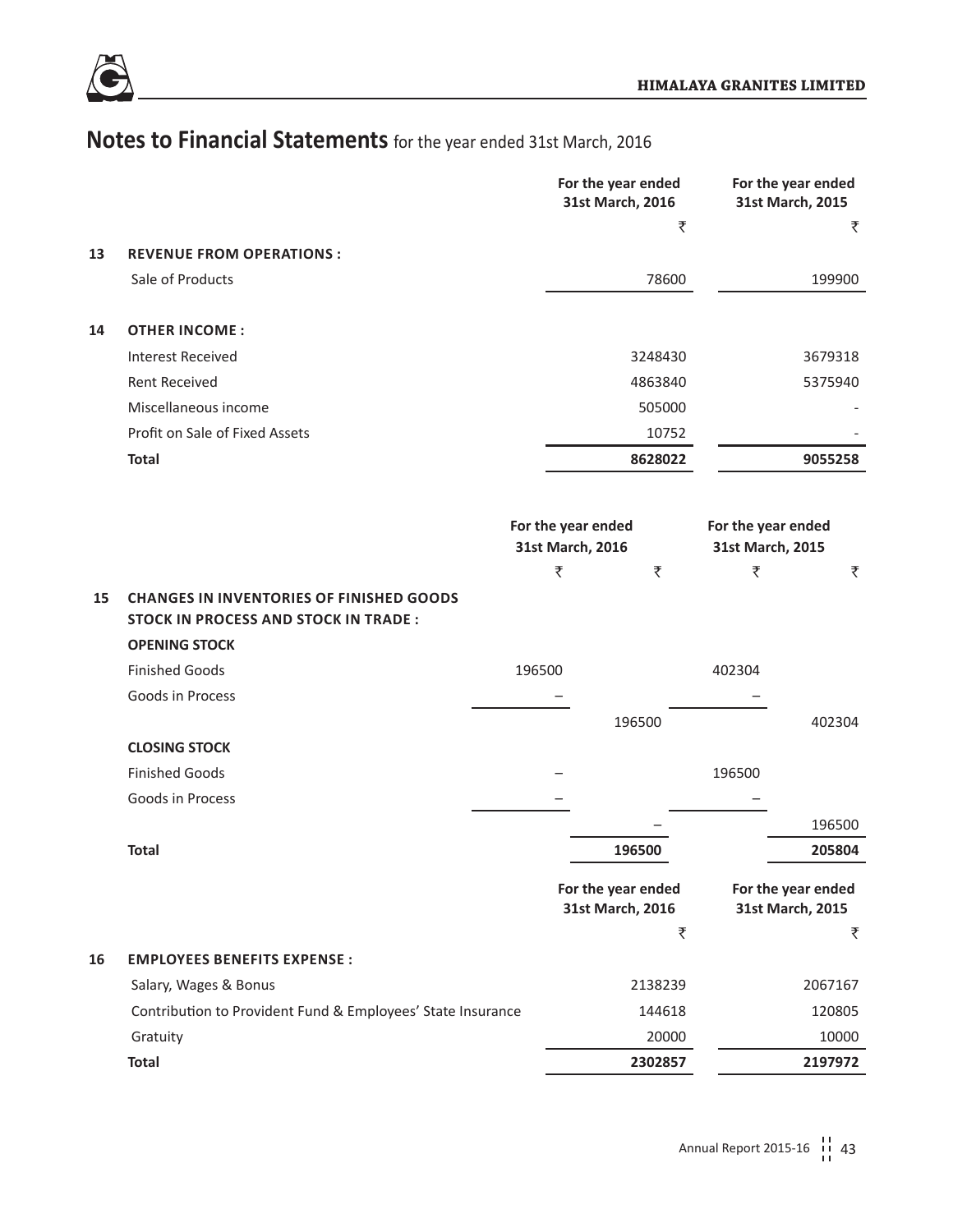

#### **16.1 DISCLOSURES REGARDING EMPLOYEE BENEFITS :**

- **i) Defined Contribution Plan:** Employee benefits in the form of Provident Fund is considered as defined contribution plan and the contributions to Employees' Provident Fund Organisation established under The Employees' Provident Fund and Miscellaneous Provisions Act 1952 is charged to the Statement of Profit and Loss of the year when the contributions to the respective funds are due.
- **ii) Defined Benefit Plan:** Retirement benefits in the form of Gratuity are considered as defined benefit obligations and is provided for on the basis of third party actuarial valuation, using the projected unit credit method, as at the date of the Balance Sheet. As the Company has not funded its liability, it has nothing to disclose regarding plan assets and its reconciliation.
- **iii)** As there is no change in number of employees as well as in their remuneration during the year, third party acturial valuation has not been done at the year end and estimated provision has been considered.

|      |                                                            | For the year ended<br>31st March, 2016 | For the year ended<br>31st March, 2015 |
|------|------------------------------------------------------------|----------------------------------------|----------------------------------------|
|      |                                                            | ₹                                      | ₹                                      |
|      | iv) NET EMPLOYEE EXPENSE/(BENEFIT):                        |                                        |                                        |
|      | Current service cost                                       | 20000                                  | 10000                                  |
|      | Interest cost on benefit obligation                        |                                        |                                        |
|      | Expected return on plan assets                             |                                        |                                        |
|      | Net Actuarial (gains)/losses recognised in the year        |                                        |                                        |
|      | <b>Total employer expenses</b>                             | 20000                                  | 10000                                  |
| v)   | Actual return on plan assets                               |                                        |                                        |
| vi)  | <b>Benefit Asset / (Liability):</b>                        |                                        |                                        |
|      | Fair Value of Plan Assets                                  |                                        |                                        |
|      | Defined benefit obligation                                 | 266729                                 | 266729                                 |
|      | <b>Benefit Asset / (Liability)</b>                         | (266729)                               | (266729)                               |
| vii) | <b>Movement in benefit liability:</b>                      |                                        |                                        |
|      | Opening defined benefit obligation                         | 266729                                 | 256729                                 |
|      | Interest cost on benefit obligation                        |                                        |                                        |
|      | Current service cost                                       | 20000                                  | 10000                                  |
|      | Actuarial (gains) / losses                                 |                                        |                                        |
|      | Less: Benefits paid                                        |                                        |                                        |
|      | <b>Closing benefit obligation</b>                          | 286729                                 | 266729                                 |
|      | viii) Actuarial assumptions:                               |                                        |                                        |
|      | <b>Mortality Table</b>                                     | IALM 2006-2008                         | IALM 2006-2008                         |
|      | Discount Rate (per annum)                                  | 8.25                                   | 8.25                                   |
|      | Expected rate of return on plan assets (per annum)         |                                        |                                        |
|      | Rate of escalation in salary (per annum)                   | 5                                      | 5                                      |
|      | Withdrawal rates (Varying between per annum depending upon | 1%-8%                                  | 1%-8%                                  |
|      | the duration and age of the employees)                     |                                        |                                        |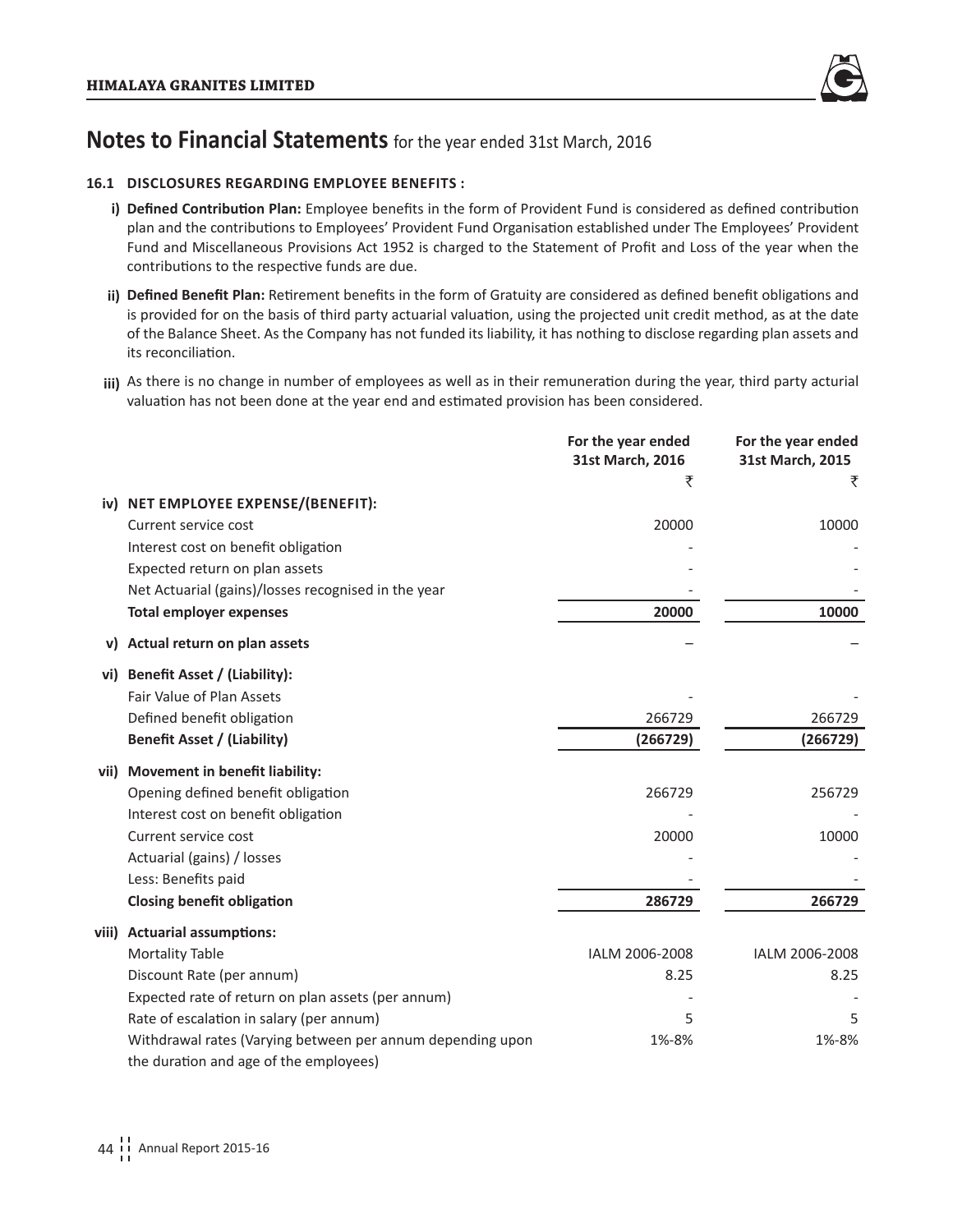

Para 132 of Accounting Standard 15 (revised 2005) does not require any specific disclosures except where expense resulting from compensated absence is of such size, nature or incidence that its disclosure is relevant under Accounting Standard 5 or Accounting Standard 18. In the opinion of the management the expense resulting from compensated absence is not significant and hence no disclosures are prepared under various paragraphs of AS 15 (revised 2005).

ix) Amount incurred as expense for defined contribution to Provident Fund is  $\bar{\tau}$  144618 (Previous Year  $\bar{\tau}$  120805).

|     |                                                        | For the year ended<br>31st March, 2016 | For the year ended<br>31st March, 2015 |
|-----|--------------------------------------------------------|----------------------------------------|----------------------------------------|
|     |                                                        | ₹                                      | ₹                                      |
| 17. | <b>DEPRECIATION</b>                                    |                                        |                                        |
|     | Depreciation                                           | 1507762                                | 6200997                                |
|     | Less: Transfer to Reserve & Surplus (Refer note no.24) |                                        | 4340421                                |
|     |                                                        | 1507762                                | 1860576                                |
| 18. | <b>OTHER EXPENSES</b>                                  |                                        |                                        |
|     | Rent                                                   | 372000                                 | 372000                                 |
|     | Rates and Taxes                                        | 158976                                 | 157881                                 |
|     | <b>Insurance Charges</b>                               | 19219                                  | 29211                                  |
|     | Electricity charges                                    | 11037                                  | 103826                                 |
|     | Repairs to Building                                    | 264440                                 | 153145                                 |
|     | <b>Printing and Stationery</b>                         | 50814                                  | 61372                                  |
|     | Legal and Professional Fees                            | 236920                                 | 409462                                 |
|     | Directors sitting fees*                                | 15427                                  | 7865                                   |
|     | <b>Security Service Charges</b>                        | 601477                                 | 560900                                 |
|     | <b>Annual Listing Fees</b>                             | 224720                                 | 112360                                 |
|     | Auditors' Remuneration                                 | 113298                                 | 133708                                 |
|     | Value of Assets Discarded                              | 839421                                 | 832320                                 |
|     | <b>Other General Expenses</b>                          | 535914                                 | 986012                                 |
|     |                                                        | 3443663                                | 3920062                                |
|     | * Inclusive of Service tax                             |                                        |                                        |
|     | <b>18.1 AUDITORS' REMUNERATION</b>                     |                                        |                                        |
|     | <b>As Auditors</b>                                     | 85000                                  | 85000                                  |
|     | For other Services                                     | 14000                                  | 34000                                  |
|     | For Service Tax                                        | 14298                                  | 14708                                  |
|     |                                                        | 113298                                 | 133708                                 |
|     |                                                        |                                        |                                        |

#### **18.2 CONTRIBUTION FOR CSR ACTIVITIES**

The compliance of the requirement of section 135 of the Companies Act, 2013 was not applicable to the Company during the current or previous year.

#### **19. EXCEPTIONAL ITEMS**

Compensation to employees on full & final settlement  $\bar{\tau}$  Nil (previous year  $\bar{\tau}$  1454232/-)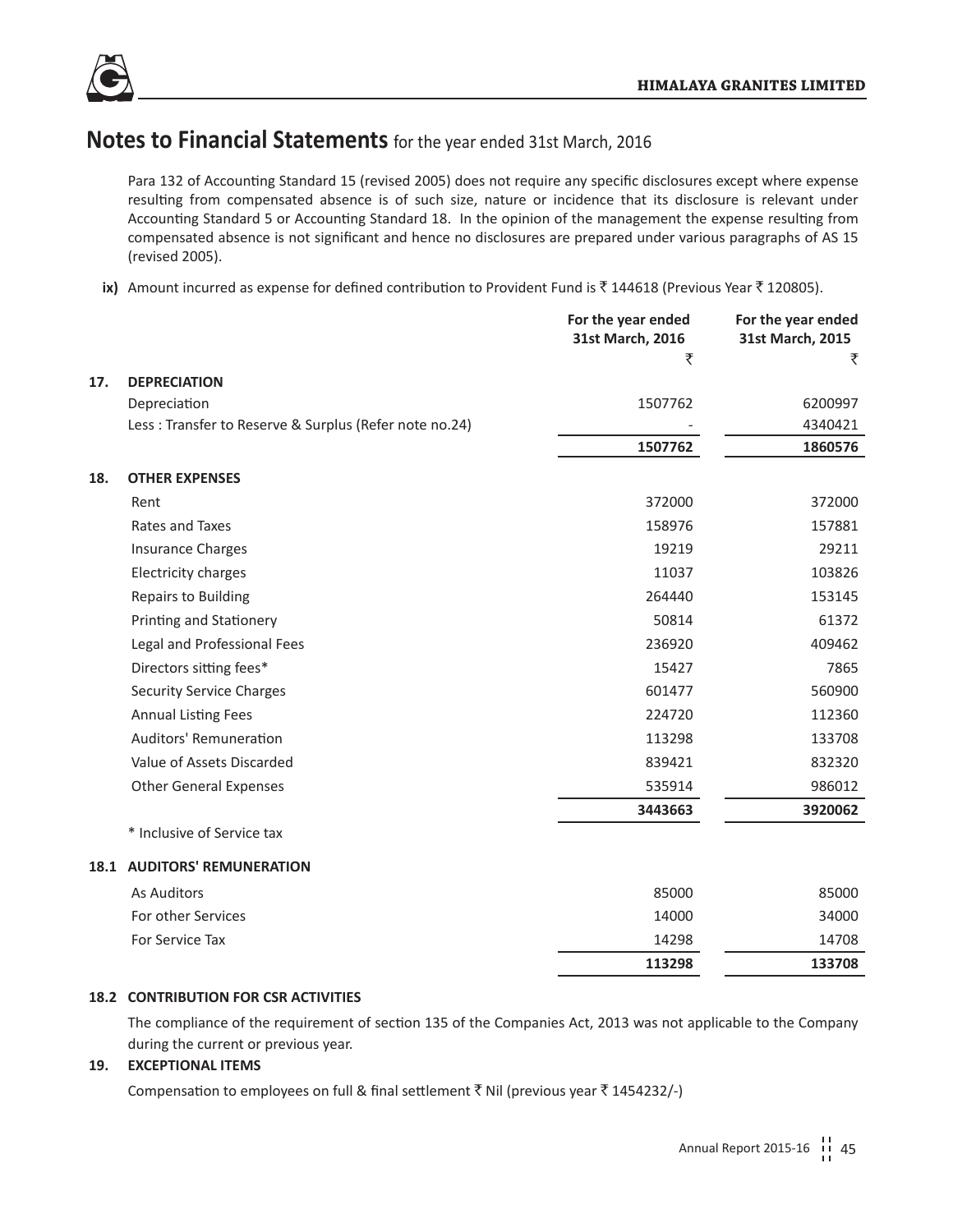

#### **20. EXTRAORDINARY ITEMS**

Extraordinary items are buy back expenses.

#### **21. CONTINGENT LIABILITIES AND COMMITMENTS**

#### **21.1 ConƟngent liabiliƟes**

**a.** Disputed Demand NIL (Previous Year NIL)

#### **21.2 Commitments**

- a. Estimated amount of contracts remaining to be executed on capital account and not provided for (Net of advances) Nil (Previous year Nil)
- b. Uncalled liability on shares and other investments which are partly paid  $\bar{\tau}$  NIL (Previous year  $\bar{\tau}$  NIL)
- c. Other commitments  $\bar{\tau}$  NIL (Previous year  $\bar{\tau}$  NIL)
- 22. The figures for the previous period are re-classified/ re-arranged / re -grouped, wherever necessary so as to be in conformity with the figures of the current period's classification/disclosure.
- **23.** Balances under Trade receivables, Trade Payables, Loans and Advances payable or receivable are subject to confirmation to be received from some of the parties.
- **24.** In accordance with the provisions of the Companies Act 2013, effective from 1st April, 2014, the Company has reassessed the remaining useful lives of its fixed assets prescribed by Schedule II to the Act or actual useful life of assets, whichever is lower. In case of any asset whose life has completed as above, the carrying value, net of residual value of  $\bar{\tau}$  4340421, as at April 1, 2014 has been adjusted to the Surplus in the Statement of Profit & Loss and in other cases the carrying value has been depreciated over the remaining of the revised life of the assets and recognized in the Statement of Profit and Loss.

#### **25. INFORMATION REGARDING MICRO, SMALL AND MEDIUM ENTERPRISES**

Based on the information /documents available with the Company, information as per the requirements of Section 22 of The Micro, Small and Medium Enterprises Development Act, 2006 are as under:

|      |                                                                                                                                                                                                                                                                                    | For the year ended<br>31st March, 2016 | For the year ended<br>31st March, 2015 |
|------|------------------------------------------------------------------------------------------------------------------------------------------------------------------------------------------------------------------------------------------------------------------------------------|----------------------------------------|----------------------------------------|
| i)   | Principal amount remaining unpaid to any supplier at the end<br>of accounting year (including retention money against perfor-<br>mance).                                                                                                                                           |                                        |                                        |
| ii)  | Interest due on above                                                                                                                                                                                                                                                              |                                        |                                        |
|      | Total of (i) & (ii)                                                                                                                                                                                                                                                                |                                        |                                        |
| iii) | Amount of interest paid by the Company to the suppliers in terms<br>of section 16 of the Act.                                                                                                                                                                                      |                                        |                                        |
| iv)  | Amount paid to the suppliers beyond due date during the year                                                                                                                                                                                                                       |                                        |                                        |
| v)   | Amount of interest due and payable for the period of delay in<br>payments (which have been paid but beyond the due date during<br>the year) but without adding the interest specified under the Act.                                                                               |                                        |                                        |
| vi)  | Amount of interest accrued and remaining unpaid at the end of<br>accounting year                                                                                                                                                                                                   |                                        |                                        |
| vii) | Amount of further interest remaining due and payable even in the<br>succeeding years, until such date when the interest dues as above<br>are actually paid to the small enterprise, for the purpose of disal-<br>lowance as a deductible expenditure under section 23 of this Act. |                                        |                                        |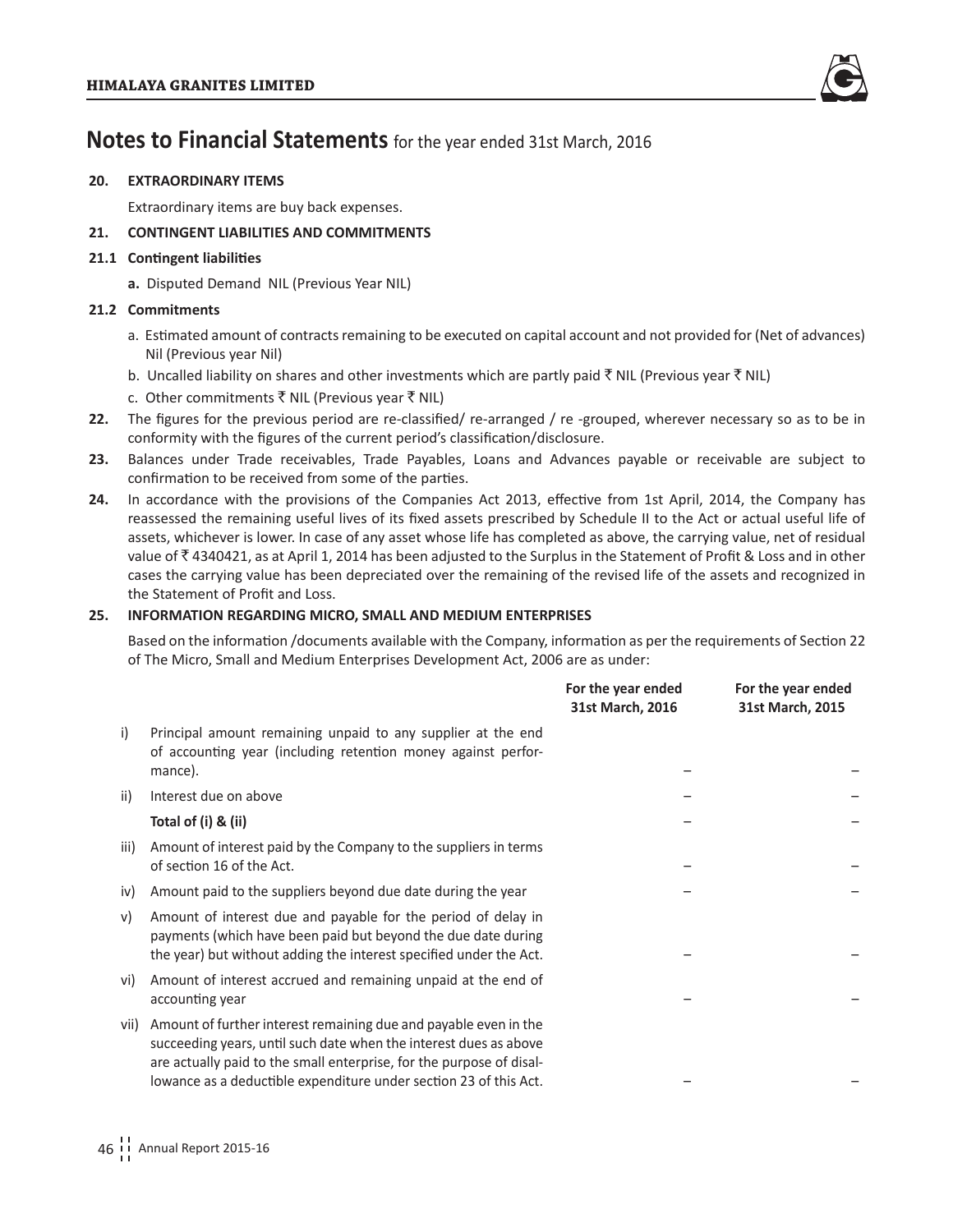

#### **26. SEGMENT REPORTING (AS - 17)**

As there is neither more than one business segment nor more than one geographical segment, segment information as per AS - 17 is not required to be disclosed

**27.** The Board of Directors of the company vide resolution dated 10th October, 2015 approved buyback of 7,00,000 equity shares of  $\bar{\tau}$  10/- each at a price not exceeding  $\bar{\tau}$  30/- per share and total cost of buyback is restricted to  $\bar{\tau}$  2,10,00,000/. During the year the company bought back 6,88,216 equity shares at ₹ 2,06,46,480/- inclusive of premium of  $\bar{\zeta}$  1,37,64,320/-. The premium of  $\bar{\zeta}$  1,37,64,320/- is adjusted against securities premium account and capital redemption reserve of  $\bar{\tau}$  68,82,160/- being the face value of shares bought back, created.

#### **28. PARTICULARS OF LOANS, GUARANTEE OR INVESTMENTS MADE BY THE COMPANY :**

- a) Details of Loans : Nil
- b) Details of Investments : Nil
- c) Details of Gaurantee Provided : Nil

#### **29. RELATED PARTY (Disclosure as per Accounting Standard AS - 18)**

A) Related parties with whom transactions have taken place during the year **Key Managerial Personnel/Directors**

- i) Mr. Saurabh Mittal, Non Executive Chairman
- ii) Mr. Ramesh Kumar Haritwal, Managing Director & CEO
- iii) Mr. Mahesh Kumar Malpani, Independent Director
- iv) Mr. Beni Gopal Saraf, Independent Director
- v) Mr. Pradeep Manharlal Domadia, Independent Director
- vi) Ms. Mathangi Ramanujam, Non-Executive Director

#### Enterprise ownded/influenced by Key managerial personnel or their relatives

i) Greenlam Industries Ltd.

Note : Related Party Relationship is as identified by the Company and relied upon by the Auditors

#### **B) TransacƟons during the year :**

| <b>Particulars</b>                | <b>Key Managerial</b><br><b>Personnel/Directors</b> |         | Enterprise ownded/influ-<br>enced by Key manage-<br>rial personnel or their<br>relatives |         |
|-----------------------------------|-----------------------------------------------------|---------|------------------------------------------------------------------------------------------|---------|
|                                   | 2015-16                                             | 2014-15 | 2015-16                                                                                  | 2014-15 |
|                                   | ₹                                                   | ₹       | ₹                                                                                        | ₹       |
| Received towards service rendered |                                                     |         |                                                                                          |         |
| Greenlam Industries Limited       |                                                     |         | 4725000                                                                                  | 4620000 |
| <b>Remuneration paid</b>          |                                                     |         |                                                                                          |         |
| Mr. Ramesh Kumar Haritwal         | 1706636                                             | 1439016 |                                                                                          |         |
| <b>Meeting Fees</b>               |                                                     |         |                                                                                          |         |
| Mr. Saurabh Mittal                | 500                                                 | 500     |                                                                                          |         |
| Mr. Mahesh Kumar Malpani          | 3500                                                | 2000    |                                                                                          |         |
| Mr. Beni Gopal Saraf              | 3500                                                | 2000    |                                                                                          |         |
| Mr. Pradeep Manharlal Domadia     | 3500                                                | 2000    |                                                                                          |         |
| Ms. Mathangi Ramanujam            | 2500                                                | 500     |                                                                                          |         |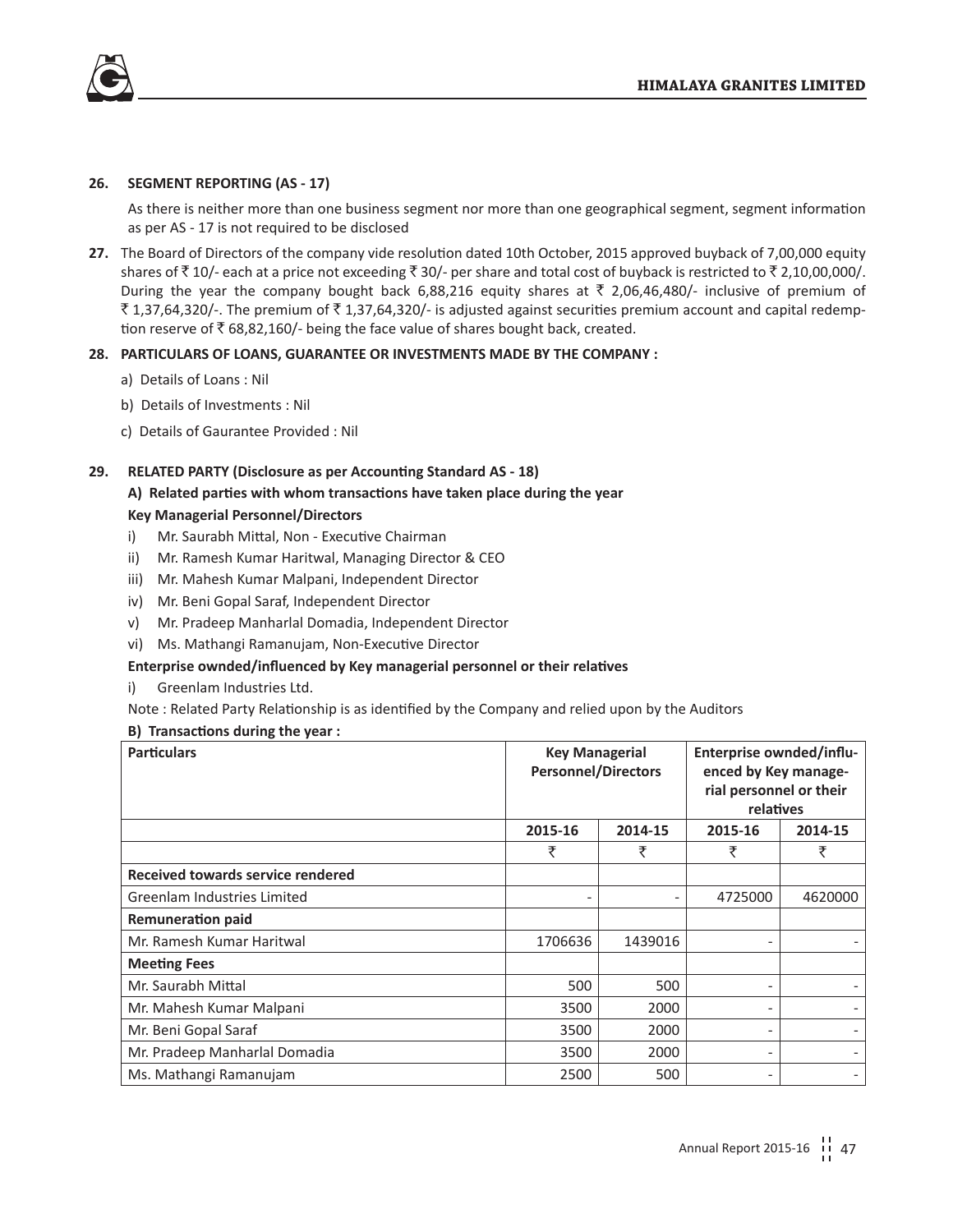

#### **30. CURRENT TAX**

In view of brought forward losses, provision for income tax is not considered necessary

**31.** Figures have been rounded off to the nearest rupee.

#### **32. EARNINGS PER SHARE**

|    |                                                                         | For the year ended<br>31st March, 2016 | For the year ended<br>31st March, 2015 |
|----|-------------------------------------------------------------------------|----------------------------------------|----------------------------------------|
| a) | Calculation of weighted average number of equity shares<br>of ₹10 each  |                                        |                                        |
|    | No. of Shares at the beginning of the year                              | 3005000                                | 3005000                                |
|    | No. of share bought back on 05.02.2016                                  | 688216                                 |                                        |
|    | Total no. of equity shares outstanding at the end of the<br>year        | 2316784                                | 3005000                                |
|    | Equity shares outstanding for 365 days                                  |                                        | 3005000                                |
|    | Equity shares outstanding for 311 days                                  | 3005000                                |                                        |
|    | Equity shares outstanding for 55 days                                   | 2316784                                |                                        |
|    | Weighted average number of equity shares outstanding<br>during the year | 2901580                                | 3005000                                |
| b) | Net Profit (after tax, available for equity shareholders) (₹)           | (335449)                               | (2346277)                              |
| C) | BASIC AND DILUTED EARNINGS PER SHARE (₹)                                | (0.12)                                 | (0.78)                                 |
|    | (Face value ₹10 per share)                                              |                                        |                                        |

As per our Annexed Report of even date.

|                                | For D. DHANDARIA & COMPANY   | Saurabh Mittal               |
|--------------------------------|------------------------------|------------------------------|
|                                | <b>Chartered Accountants</b> | Non-Executive Chairman       |
|                                | ICAI Firm Reg. No. 306147E   | (DIN: 00273917)              |
|                                | Naveen Kumar Dhandaria       | <b>Ramesh Kumar Haritwal</b> |
| Place of Signature : New Delhi | Partner                      | Managing Director & CEO      |
| Dated: 28th May, 2016          | Membership No. 061127        | (DIN: 01486666)              |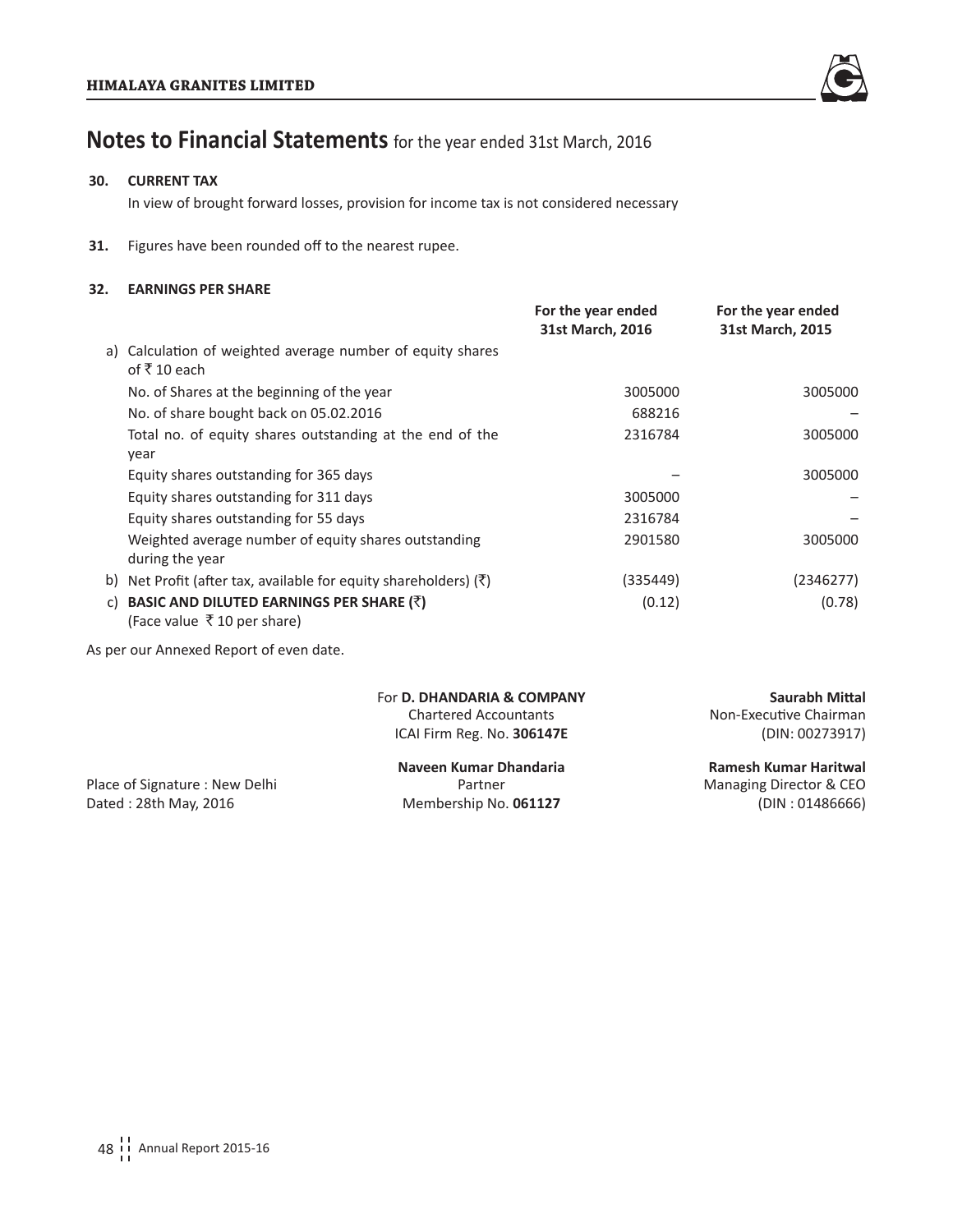